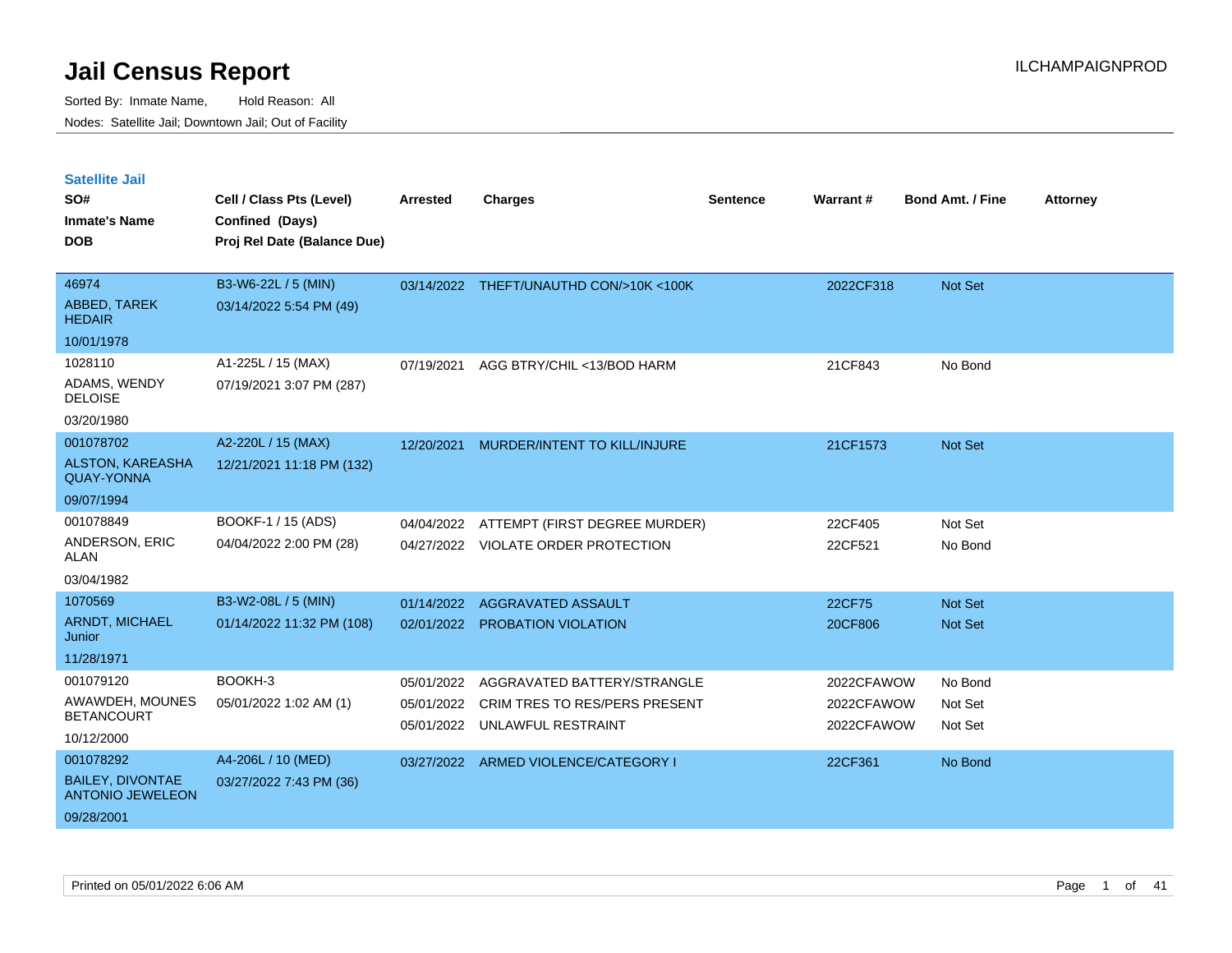| SO#<br><b>Inmate's Name</b><br><b>DOB</b>                  | Cell / Class Pts (Level)<br>Confined (Days)<br>Proj Rel Date (Balance Due) | <b>Arrested</b>                        | <b>Charges</b>                                                                  | <b>Sentence</b> | <b>Warrant#</b>                    | <b>Bond Amt. / Fine</b>        | <b>Attorney</b> |
|------------------------------------------------------------|----------------------------------------------------------------------------|----------------------------------------|---------------------------------------------------------------------------------|-----------------|------------------------------------|--------------------------------|-----------------|
| 001079027<br><b>BANKS, GRANZLEE</b>                        | A4-205L / 10 (MED)<br>04/07/2022 3:10 PM (25)                              | 04/07/2022                             | AGG UNLAWFUL USE OF WEAPON                                                      |                 | 2022CF425                          | Not Set                        |                 |
| 01/13/1993                                                 |                                                                            |                                        |                                                                                 |                 |                                    |                                |                 |
| 001078565<br>BARBER, MARK<br>ANTHONY, Junior<br>09/24/2003 | B1-104U / 15 (MAX)<br>11/05/2021 7:40 AM (178)                             | 11/05/2021<br>11/05/2021<br>11/05/2021 | POSSESSION OF STOLEN FIREARM<br>RECEIVE/POSS/SELL STOLEN VEH<br><b>BURGLARY</b> |                 | 21CF1366<br>2021CF1309<br>21CF1369 | Not Set<br>25000.00<br>Not Set |                 |
| 001079118                                                  | BOOKH-3                                                                    | 04/30/2022                             | <b>DOMESTIC BATTERY</b>                                                         |                 | 22CMAWOW                           | Not Set                        |                 |
| BARRON, JOSE ANGEL 04/30/2022 9:34 PM (2)<br>08/24/1997    |                                                                            |                                        |                                                                                 |                 |                                    |                                |                 |
| 001078969                                                  | B1-104L / 10 (MED)                                                         |                                        | 03/22/2022 AGG UNLAWFUL USE WEAPON/PERSON                                       |                 | 22CF345                            | Not Set                        |                 |
| BEVERLY, SAYVION<br><b>LAMONTE</b>                         | 03/22/2022 10:20 PM (41)                                                   |                                        |                                                                                 |                 |                                    |                                |                 |
| 11/20/2002                                                 |                                                                            |                                        |                                                                                 |                 |                                    |                                |                 |
| 64848                                                      | B3-W4-13U / 10 (ADS)                                                       | 04/23/2022                             | DOM BTRY/BOD HARM/4+ PRECONV                                                    |                 | 20CF1099                           | 25000.00                       |                 |
| <b>BLISSIT, ANTHONY</b><br><b>LATHEN</b>                   | 04/23/2022 1:31 AM (9)                                                     | 04/23/2022<br>04/23/2022               | <b>ESCAPE/VIOLATE ELEC MONITORING</b><br>HRSMT/THREATEN PERSON/KILL             |                 | 21CF372<br>21CF339                 | 25000.00<br>25000.00           |                 |
| 02/16/1985                                                 |                                                                            |                                        |                                                                                 |                 |                                    |                                |                 |
| 923208<br>BREADY, ANDREW<br><b>NICHOLAS</b><br>06/08/1988  | B3-W7-26L / 10 (MED)<br>01/22/2022 7:43 PM (100)                           | 01/22/2022                             | <b>CRIM TRES TO RES/PERS PRESENT</b>                                            |                 | 22CF92                             | Not Set                        |                 |
| 25694                                                      | A3-111L / 5 (ADS)                                                          | 04/25/2022 BURGLARY                    |                                                                                 |                 | 22CF506                            | Not Set                        |                 |
| <b>BROADWAY, ELLIS</b><br>Junior                           | 04/25/2022 3:23 PM (7)                                                     |                                        |                                                                                 |                 |                                    |                                |                 |
| 10/02/1960                                                 |                                                                            |                                        |                                                                                 |                 |                                    |                                |                 |
| 61675                                                      | B1-202L / 10 (MED)                                                         |                                        | 02/10/2022 AGG DISCHARGE FIREARM/OCC BLDG                                       |                 | 20CF374                            | 100000.00                      |                 |
| <b>BROWN, ANTONIO</b><br><b>BURNETT</b>                    | 02/10/2022 3:28 PM (81)                                                    |                                        |                                                                                 |                 |                                    |                                |                 |
| 03/04/1983                                                 |                                                                            |                                        |                                                                                 |                 |                                    |                                |                 |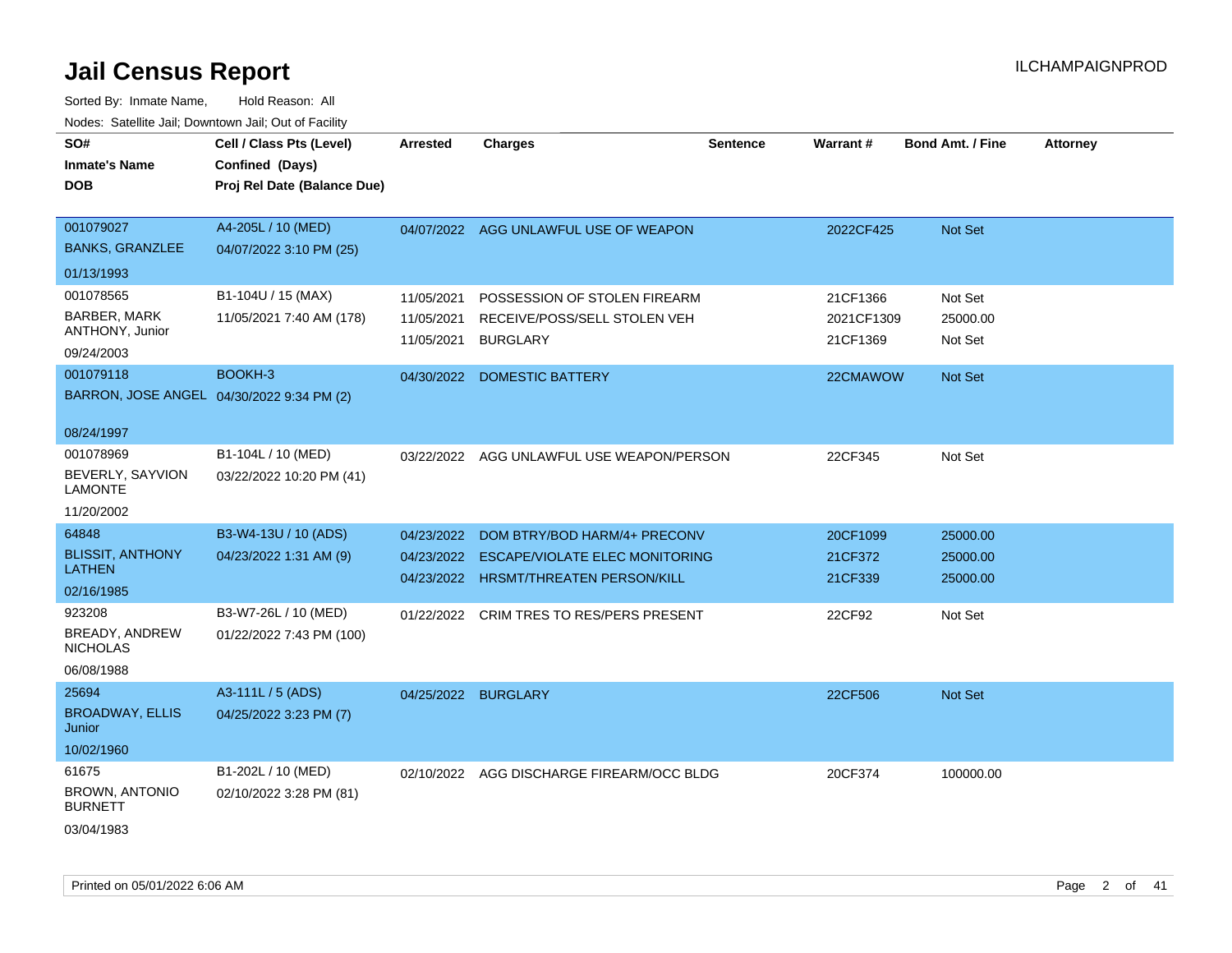| Nodes. Satellite Jali, Downtown Jali, Out of Facility |                                             |                     |                                         |                 |            |                         |                 |
|-------------------------------------------------------|---------------------------------------------|---------------------|-----------------------------------------|-----------------|------------|-------------------------|-----------------|
| SO#                                                   | Cell / Class Pts (Level)                    | Arrested            | <b>Charges</b>                          | <b>Sentence</b> | Warrant#   | <b>Bond Amt. / Fine</b> | <b>Attorney</b> |
| <b>Inmate's Name</b>                                  | Confined (Days)                             |                     |                                         |                 |            |                         |                 |
| DOB                                                   | Proj Rel Date (Balance Due)                 |                     |                                         |                 |            |                         |                 |
|                                                       |                                             |                     |                                         |                 |            |                         |                 |
| 001078437                                             | BOOKH-3                                     | 04/30/2022 BURGLARY |                                         |                 | 2022CFAWOW | No Bond                 |                 |
| <b>BROWN, CRAIG</b><br><b>JONATHAN</b>                | 04/30/2022 10:15 PM (2)                     |                     |                                         |                 |            |                         |                 |
| 09/01/2003                                            |                                             |                     |                                         |                 |            |                         |                 |
| 51247                                                 | B1-202U / 10 (MED)                          | 04/15/2021          | FELON POSS/USE WEAPON/FIREARM           |                 | 21CF411    | Not Set                 |                 |
| <b>BROWN, DANTE</b><br>MAURICE                        | 04/15/2021 6:24 PM (382)                    |                     |                                         |                 |            |                         |                 |
| 04/19/1979                                            |                                             |                     |                                         |                 |            |                         |                 |
| 1028966                                               | BOOKH-7                                     |                     | 04/29/2022 MFG/DEL CANNABIS/10-30 GRAMS |                 | 2022CFAWOW | No Bond                 |                 |
| <b>BROWN, DARRION</b><br><b>DEVON</b>                 | 04/30/2022 1:10 AM (2)                      |                     |                                         |                 |            |                         |                 |
| 03/05/1994                                            |                                             |                     |                                         |                 |            |                         |                 |
| 1015739                                               | A2-122U / 5 (MIN)                           | 04/14/2022          | CRIMINAL TRESPASS BUILDING              |                 | 22CM114    | 100.00                  |                 |
|                                                       | BROWN, JERI CHANCY 04/14/2022 10:11 PM (18) | 04/19/2022          | AGGRAVATED BATTERY                      |                 | 2021CF1260 | Not Set                 |                 |
|                                                       |                                             |                     |                                         |                 |            |                         |                 |
| 03/07/1989                                            |                                             |                     |                                         |                 |            |                         |                 |
| 990921                                                | B4-121L / 15 (MAX)                          | 01/20/2022          | MFG/DEL 1<15 GR COCAINE/ANLG            |                 | 19CF369    | 25000.00                |                 |
| <b>BROWN, QUINTIN</b><br><b>MARSHAUN</b>              | 01/20/2022 7:19 PM (102)                    | 01/20/2022          | ARMED HABITUAL CRIMINAL                 |                 | 21CF935    | 750000.00               |                 |
| 09/26/1991                                            |                                             |                     |                                         |                 |            |                         |                 |
| 29957                                                 | B4-222L / 15 (MAX)                          | 11/13/2021          | FELON POSS/USE WEAPON/FIREARM           |                 | 21CF1390   | Not Set                 |                 |
| BROWN, RODNEY<br>LOUIS                                | 11/13/2021 8:57 PM (170)                    | 11/13/2021          | AGG CRIM SX AB/>5 YR OLDER VIC          |                 | 2019CF0718 | 250000.00               |                 |
| 01/07/1968                                            |                                             |                     |                                         |                 |            |                         |                 |
| 981645                                                | B4-225L / 15 (MAX)                          | 01/27/2022 MURDER   |                                         |                 | 22CF114    | 1000000.00              |                 |
| BRUMFIELD,<br><b>JONATHAN EZEKEIL</b>                 | 01/27/2022 8:15 PM (95)                     |                     |                                         |                 |            |                         |                 |
| 08/03/1989                                            |                                             |                     |                                         |                 |            |                         |                 |
| 1047579                                               | A1-125U / 10 (MED)                          |                     | 02/24/2022 ARMED ROBBERY/NO FIREARM     |                 | 22CF232    | Not Set                 |                 |
| BUTLER, TAMYRA<br>COSHAWN                             | 02/24/2022 5:40 AM (67)                     |                     |                                         |                 |            |                         |                 |
| 07/06/1988                                            |                                             |                     |                                         |                 |            |                         |                 |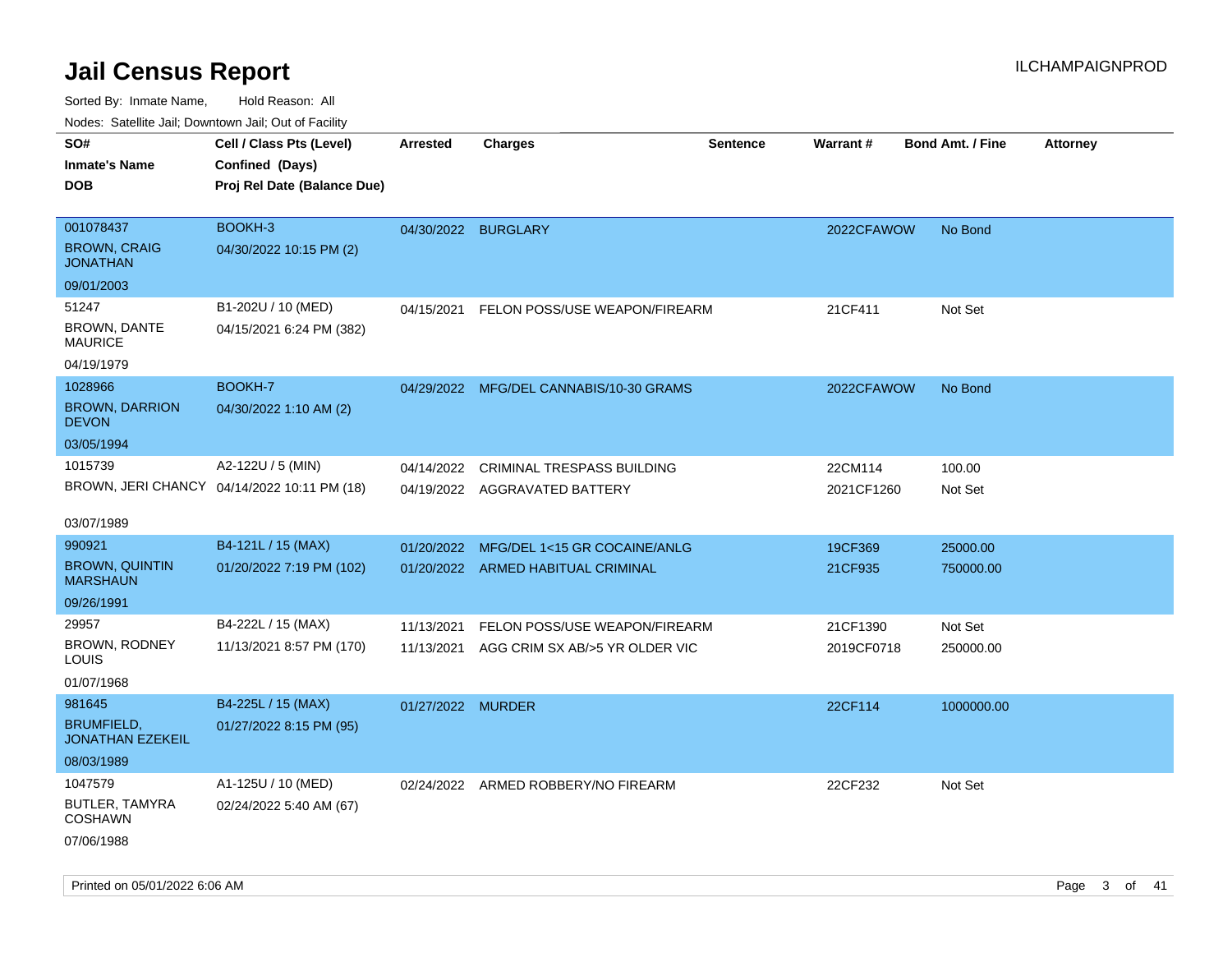Sorted By: Inmate Name, Hold Reason: All Nodes: Satellite Jail; Downtown Jail; Out of Facility

| SO#<br><b>Inmate's Name</b><br><b>DOB</b>                          | Cell / Class Pts (Level)<br>Confined (Days)<br>Proj Rel Date (Balance Due) | <b>Arrested</b>          | <b>Charges</b>                                                                 | Sentence | Warrant#                      | <b>Bond Amt. / Fine</b>       | <b>Attorney</b> |
|--------------------------------------------------------------------|----------------------------------------------------------------------------|--------------------------|--------------------------------------------------------------------------------|----------|-------------------------------|-------------------------------|-----------------|
| 39474<br><b>CAMPBELL, AARON</b><br><b>JACOB</b>                    | B1-101U / 10 (ADS)<br>07/06/2021 11:56 PM (300)                            | 07/06/2021               | MFG/DEL 15<100 GR HEROIN/ANLG                                                  |          | 21CF792                       | Not Set                       |                 |
| 07/18/1974                                                         |                                                                            |                          |                                                                                |          |                               |                               |                 |
| 533450<br>CAMPBELL,<br>ELIZABETH TAEHEE<br>11/11/1979              | A2-223L / 5 (ADS)<br>04/25/2022 7:24 PM (7)                                | 04/25/2022<br>04/26/2022 | <b>THEFT</b><br><b>THEFT</b><br>04/26/2022 POSSESSION OF METH< 5 GRAMS         |          | 22CF503<br>22CF511<br>22CF512 | Not Set<br>Not Set<br>Not Set |                 |
| 1060436<br><b>CARTER, DERESHEO</b><br><b>DEWAYNE</b><br>09/10/1991 | B1-106U / 10 (MED)<br>01/06/2022 8:43 PM (116)                             | 01/06/2022               | AGGRAVATED UNLAWFUL RESTRAINT<br>01/06/2022 FELON ESCAPE/PEACE OFFICER         |          | 22CF29<br><b>22CF28</b>       | Not Set<br><b>Not Set</b>     |                 |
| 001079117<br>CARTER, EVON<br>12/25/1959                            | BOOKF-2<br>04/30/2022 8:23 PM (2)                                          | 04/30/2022               | <b>DOMESTIC BATTERY</b>                                                        |          | 22CMAWOW                      | Not Set                       |                 |
| 001077353<br>CARTER, JAMES<br><b>IVORY</b><br>08/12/2000           | B1-106L / 15 (MAX)<br>02/13/2022 1:19 AM (78)                              | 02/12/2022               | <b>FELON POSS/USE WEAPON/FIREARM</b><br>02/12/2022 ALCOHOL SALES - MINOR 19-20 |          | 22CF173<br>2020OV127          | No Bond<br>1000.00            |                 |
| 1029088<br>CHAPPLE, MALIK<br><b>BIANCO</b><br>10/25/1994           | B1-205L / 10 (MED)<br>12/22/2021 10:02 AM (131)                            | 12/21/2021               | FELON POSS/USE FIREARM PRIOR                                                   |          | 21CF1338                      | 250000.00                     |                 |
| 1072407<br><b>CLARK, AMY KANANI</b><br>11/29/1988                  | A2-121L / 10 (MED)<br>04/17/2022 1:20 AM (15)                              | 04/17/2022               | FORGERY/ISSUE/DELIVER DOCUMENT<br>04/17/2022 AGG BATTERY/PEACE OFFICER         |          | 2021CF1159<br>22CF473         | 24820.00<br>No Bond           |                 |
| 001079108<br>CLARK, HOLLY LYNN                                     | A2-223U / 10 (ADS)<br>04/26/2022 4:36 AM (6)                               |                          | 04/26/2022 FUGITIVE FROM JUSTICE                                               |          | 22CF504                       | Not Set                       |                 |

05/09/1993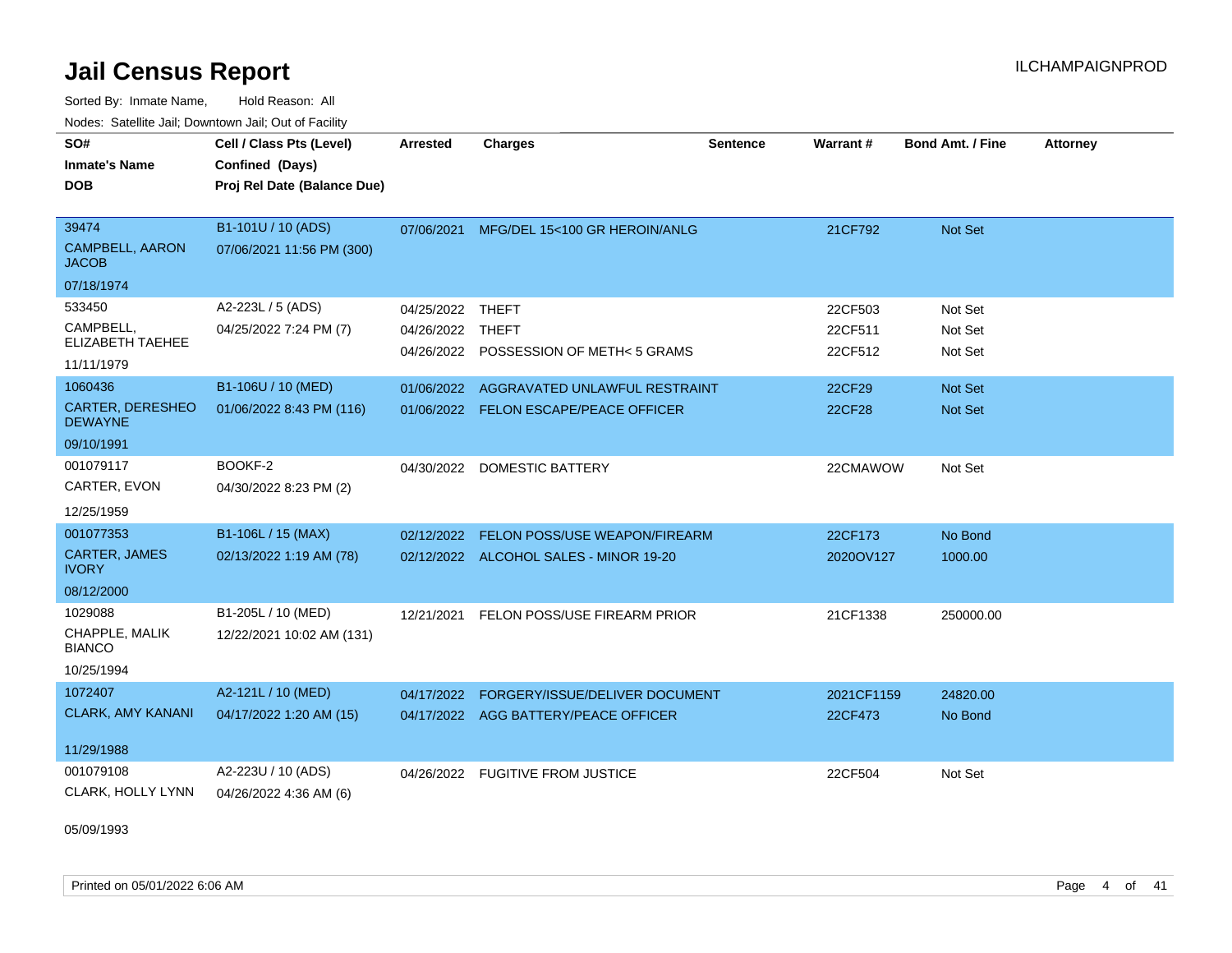| roaco. Calcinio dan, Domnomi dan, Cal or Fability |                                              |            |                                          |                 |            |                         |                 |
|---------------------------------------------------|----------------------------------------------|------------|------------------------------------------|-----------------|------------|-------------------------|-----------------|
| SO#<br><b>Inmate's Name</b>                       | Cell / Class Pts (Level)<br>Confined (Days)  | Arrested   | <b>Charges</b>                           | <b>Sentence</b> | Warrant#   | <b>Bond Amt. / Fine</b> | <b>Attorney</b> |
| DOB                                               | Proj Rel Date (Balance Due)                  |            |                                          |                 |            |                         |                 |
| 001078812                                         | B1-207U / 15 (MAX)                           |            | 02/01/2022 ARMED ROBBERY/ARMED W/FIREARM |                 | 22CF145    | <b>Not Set</b>          |                 |
| <b>COBB, SINTRAE</b><br><b>SANCHEZ</b>            | 02/01/2022 8:33 PM (90)                      |            |                                          |                 |            |                         |                 |
| 07/05/2002                                        |                                              |            |                                          |                 |            |                         |                 |
| 001077485                                         | A1-227U / 15 (MAX)                           | 12/21/2021 | MURDER/INTENT TO KILL/INJURE             |                 | 2021CF1282 | 1000000.00              |                 |
| COLBERT, ARIEANA<br><b>FELICIA</b>                | 12/21/2021 2:08 PM (132)                     |            |                                          |                 |            |                         |                 |
| 12/13/2000                                        |                                              |            |                                          |                 |            |                         |                 |
| 34805                                             | B4-223U / 15 (MAX)                           | 10/01/2021 | <b>DOMESTIC BATTERY</b>                  |                 | 21CF1183   | <b>Not Set</b>          |                 |
|                                                   | CONERLY, KIN JOSEPH 10/01/2021 1:53 AM (213) | 10/01/2021 | <b>ARMED HABITUAL CRIMINAL</b>           |                 | 21CF1184   | <b>Not Set</b>          |                 |
|                                                   |                                              | 10/06/2021 | POSS STOLEN VEHICLE > \$25,000           |                 | 19CF1786   | Not Set                 |                 |
| 11/16/1971                                        |                                              |            |                                          |                 |            |                         |                 |
| 001077549                                         | B2-T3-10L / 10 (SPH)                         | 12/22/2020 | PRED CRIM SEX ASLT/VICTIM <13            |                 | 2020CF1469 | Not Set                 |                 |
| CRISTOBAL-MATEO,<br><b>CRISTOBAL</b>              | 12/22/2020 1:17 PM (496)                     |            |                                          |                 |            |                         |                 |
| 12/02/1988                                        |                                              |            |                                          |                 |            |                         |                 |
| 1066482                                           | <b>BOOKH-2 / 15 (ADS)</b>                    | 04/24/2022 | AGG ROBBERY/INDICATE ARM W/FIR           |                 | 22CF500    | No Bond                 |                 |
| DANGERFIELD,                                      | 04/24/2022 12:22 PM (8)                      | 04/26/2022 | <b>RETAIL THEFT</b>                      |                 | 21CF811    | <b>Not Set</b>          |                 |
| AMANTAE ESSTAVION                                 |                                              | 04/26/2022 | CRIM DAMAGE TO PROPERTY <\$500           |                 | 21CM239    | <b>Not Set</b>          |                 |
| 01/11/1998                                        |                                              |            |                                          |                 |            |                         |                 |
| 1023587                                           | A4-102L / 15 (MAX)                           | 09/24/2021 | MFG/DEL CANNABIS/2.5-10 GRAMS            |                 | 21CF1155   | Not Set                 |                 |
| DAVIS, MARTIN<br>DENNIS                           | 09/24/2021 9:38 PM (220)                     | 09/24/2021 | ARMED HABITUAL CRIMINAL                  |                 | 2021-CF681 | 500000.00               |                 |
| 12/02/1994                                        |                                              |            |                                          |                 |            |                         |                 |
| 56972                                             | B3-W8-32L / 10 (MED)                         | 08/30/2021 | POSS STOLEN VEHICLE > \$25,000           |                 | 21CF1044   | <b>Not Set</b>          |                 |
| DAY, DANIEL JOSEPH                                | 08/30/2021 3:07 PM (245)                     | 09/04/2021 | <b>BURGLARY</b>                          |                 | 21CF1054   | <b>Not Set</b>          |                 |
| 10/16/1982                                        |                                              |            |                                          |                 |            |                         |                 |
| 62982                                             | B3-W3-10L / 5 (MIN)                          | 04/07/2022 | DRIVING ON REVOKED LICENSE               | 60d (CJ)        |            | No Bond                 |                 |
| DEGARMO, ARTHUR<br>JOSEPH                         | 04/07/2022 12:36 PM (25)                     | 04/07/2022 | DRIVING ON REVOKED LICENSE               |                 |            | No Bond                 |                 |
| 03/27/1978                                        | 5/6/2022 (0.00)                              |            |                                          |                 |            |                         |                 |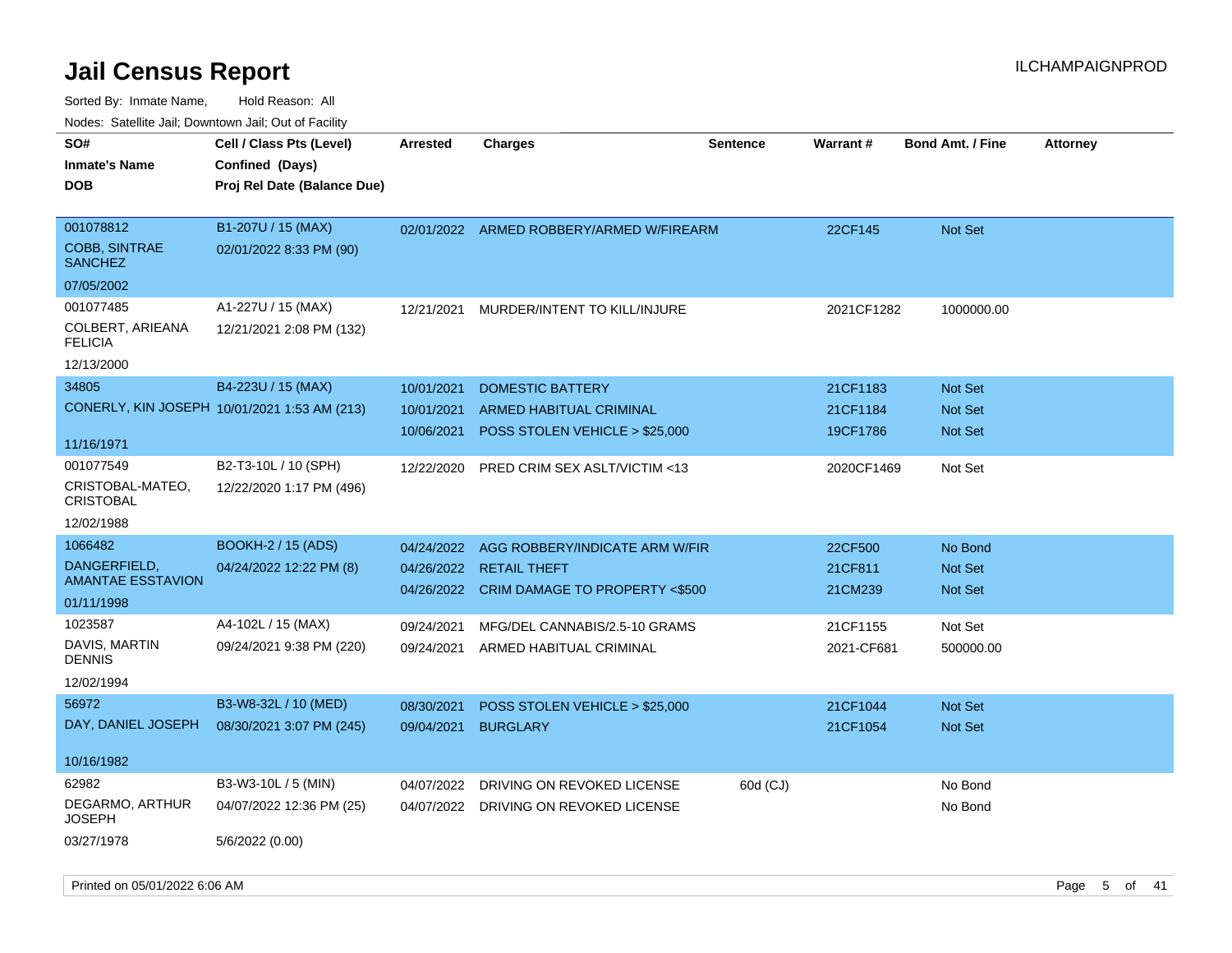| SO#<br><b>Inmate's Name</b><br>DOB                                             | Cell / Class Pts (Level)<br>Confined (Days)<br>Proj Rel Date (Balance Due)         | <b>Arrested</b>                                                    | <b>Charges</b>                                                                                                                                             | <b>Sentence</b> | <b>Warrant#</b>                                                 | <b>Bond Amt. / Fine</b>                                    | <b>Attorney</b> |
|--------------------------------------------------------------------------------|------------------------------------------------------------------------------------|--------------------------------------------------------------------|------------------------------------------------------------------------------------------------------------------------------------------------------------|-----------------|-----------------------------------------------------------------|------------------------------------------------------------|-----------------|
| 001079106<br>DENNIGER-BRADLEY,<br><b>TYAIRE L</b><br>06/29/1990                | A3-217L / 10 (ADS)<br>04/25/2022 4:21 PM (7)                                       |                                                                    | 04/25/2022 BATTERY/MAKES PHYSICAL CONTACT                                                                                                                  |                 | 22CM130                                                         | Not Set                                                    |                 |
| 001079121<br>DEW, ALIVIA LEIGH<br>04/19/1998<br>001079047<br>DILLARD, WILDON   | BOOKH-5<br>05/01/2022 5:29 AM (1)<br>B1-206U / 10 (MED)<br>04/11/2022 1:54 AM (21) | 05/01/2022<br>05/01/2022<br>05/01/2022<br>05/01/2022<br>04/10/2022 | DRVG UNDER INFLU OF ALCOHOL<br>DRIVING 1-10 MPH ABOVE LIMIT<br>CHANGE LANES WHEN PROHIBITED<br>OPERATE UNINSURED MTR VEHICLE<br>HOME INVASION/CAUSE INJURY |                 | 2022DTAWOW<br>2022TRAWOW<br>2022TRAWOW<br>2022TRAWOW<br>22CF432 | 1000.00<br>Not Set<br>Not Set<br>Not Set<br><b>Not Set</b> |                 |
| <b>JEROME</b><br>03/27/1971<br>36298<br>DUCEY, SCOTT<br>ROBERT                 | <b>BOOKH-4 / 5 (SPH)</b><br>03/11/2022 12:49 PM (52)                               | 03/11/2022 AGG DUI/3                                               |                                                                                                                                                            |                 | 21CF380                                                         | Not Set                                                    |                 |
| 04/02/1969<br>1024895<br><b>EDWARDS, GEORGE</b><br><b>CORTEZ</b><br>06/19/1994 | B1-103L / 10 (MED)<br>12/15/2021 12:26 PM (138)                                    | 12/15/2021<br>12/15/2021<br>04/29/2022                             | MFG/DEL 100<400 GR COCA/ANLG<br><b>AGGRAVATED BATTERY</b><br><b>PROBATION VIOLATION</b>                                                                    |                 | 21CF1535<br>21CF1536<br>18CF964                                 | <b>Not Set</b><br><b>Not Set</b><br><b>Not Set</b>         |                 |
| 1074720<br>ELVIR-REYES, JORGE<br><b>LEONARDO</b><br>06/03/1988                 | B2-DR / 15 (SPH)<br>01/19/2022 1:43 PM (103)                                       | 01/19/2022                                                         | PRED CRIM SEX ASLT/VICTIM <13                                                                                                                              |                 | 21CF1414                                                        | 500000.00                                                  |                 |
| 43977<br><b>EMKES, DOUGLAS</b><br>ALAN<br>06/08/1959                           | B2-T1-02L / 5 (SPH)<br>12/20/2021 9:59 AM (133)                                    | 12/20/2021<br>12/20/2021                                           | AGG FLEEING POLICE/21 MPH OVER<br><b>PAROLE REVOCATION</b>                                                                                                 |                 | 21CF1566                                                        | Not Set<br>No Bond                                         |                 |
| 987328<br>ERVIN, DEIDRA ANN<br>RUTH<br>04/15/1991                              | A2-123L / 10 (MED)<br>12/11/2021 8:48 PM (142)                                     | 12/11/2021                                                         | AGG ASLT PEACE OFF/FIRE/ER WRK                                                                                                                             |                 | 21CF1515                                                        | Not Set                                                    |                 |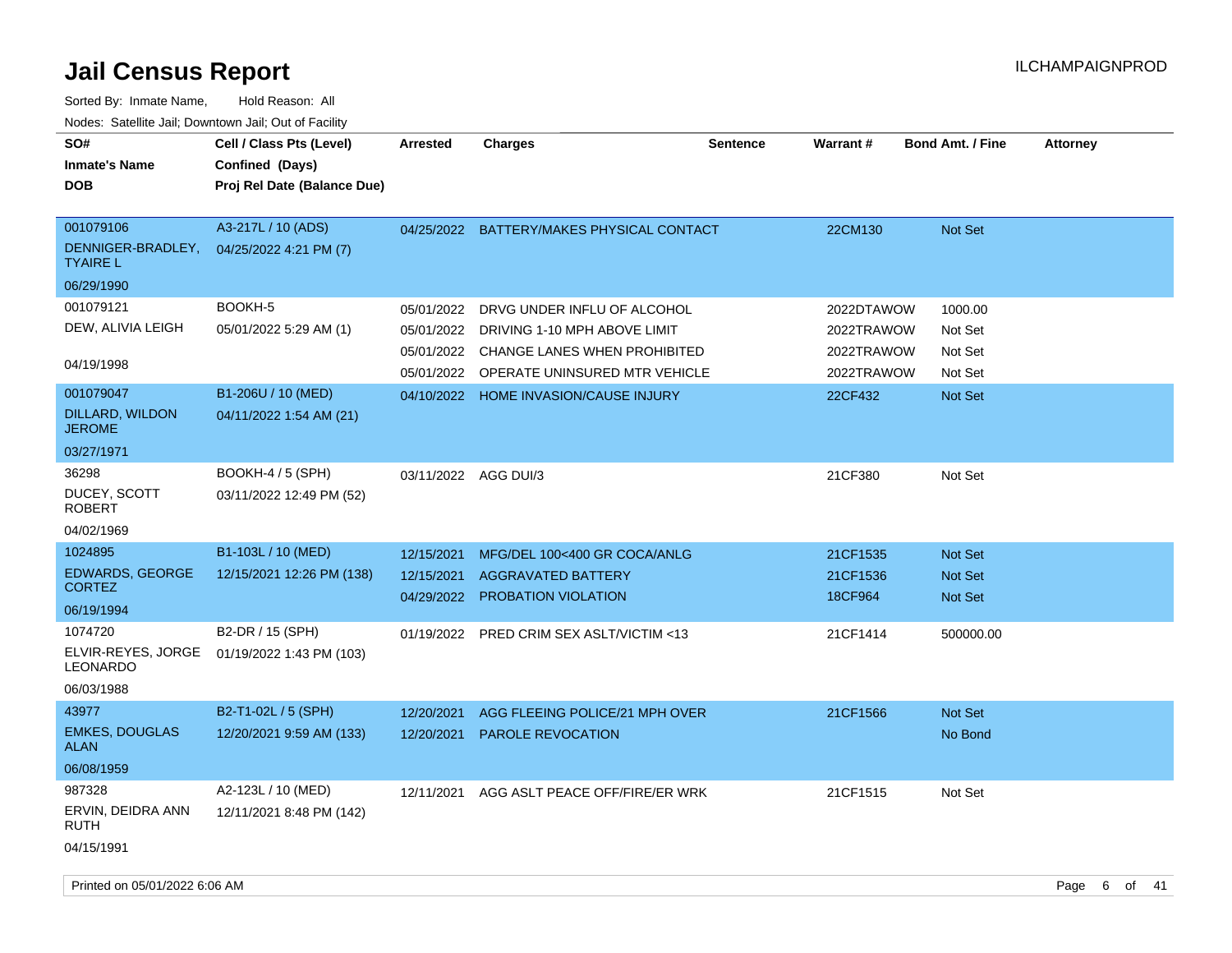| indues. Salenne Jan, Downlown Jan, Out of Facility |                                              |                   |                                           |                 |            |                         |                 |
|----------------------------------------------------|----------------------------------------------|-------------------|-------------------------------------------|-----------------|------------|-------------------------|-----------------|
| SO#                                                | Cell / Class Pts (Level)                     | <b>Arrested</b>   | <b>Charges</b>                            | <b>Sentence</b> | Warrant#   | <b>Bond Amt. / Fine</b> | <b>Attorney</b> |
| <b>Inmate's Name</b>                               | Confined (Days)                              |                   |                                           |                 |            |                         |                 |
| <b>DOB</b>                                         | Proj Rel Date (Balance Due)                  |                   |                                           |                 |            |                         |                 |
|                                                    |                                              |                   |                                           |                 |            |                         |                 |
| 66468                                              | A4-106L / 15 (MAX)                           | 03/06/2022 MURDER |                                           |                 | 22CF273    | 1000000.00              |                 |
| FERRELL, BRIAN<br><b>JAMAL</b>                     | 03/06/2022 9:04 PM (57)                      |                   |                                           |                 |            |                         |                 |
| 11/15/1985                                         |                                              |                   |                                           |                 |            |                         |                 |
| 962759                                             | B2-T4-15U / 15 (SPH)                         | 07/16/2021        | <b>METH DELIVERY&lt;5 GRAMS</b>           |                 | 21CF833    | Not Set                 |                 |
|                                                    | FINLEY, KEVIN DANTE 07/16/2021 9:44 PM (290) | 07/29/2021        | AGG CRIM SEX ASSAULT/FELONY               |                 | 21CF891    | No Bond                 |                 |
| 12/28/1988                                         |                                              |                   |                                           |                 |            |                         |                 |
| 001078961                                          | B1-201L / 10 (MED)                           |                   | 03/21/2022 AGG BATTERY/DISCHARGE FIREARM  |                 | 22CF39     | 750000.00               |                 |
| <b>FISCHER, KYRE</b><br><b>ORLANDO</b>             | 03/21/2022 1:21 PM (42)                      |                   |                                           |                 |            |                         |                 |
| 04/14/2002                                         |                                              |                   |                                           |                 |            |                         |                 |
| 1039744                                            | B4-225U / 15 (MAX)                           | 12/06/2021        | MURDER                                    |                 | 20CF959    | 1000000.00              |                 |
| FONVILLE, TREVOY<br>JERMAINE                       | 12/06/2021 10:52 AM (147)                    |                   |                                           |                 |            |                         |                 |
| 01/13/1996                                         |                                              |                   |                                           |                 |            |                         |                 |
| 001077819                                          | A3-113U / 15 (ADS)                           |                   | 04/06/2022 MURDER/INTENT TO KILL/INJURE   |                 | 22CF416    | Not Set                 |                 |
| FORTUNE, DOMINIC<br><b>AUGUSTUS</b>                | 04/06/2022 7:15 AM (26)                      |                   |                                           |                 |            |                         |                 |
| 02/16/1999                                         |                                              |                   |                                           |                 |            |                         |                 |
| 001078863                                          | B4-122L / 15 (MAX)                           |                   | 02/19/2022 POSSESSION OF STOLEN FIREARM   |                 | 22CF203    | Not Set                 |                 |
| FOSTER, JOHN<br>CARELL                             | 02/19/2022 6:01 AM (72)                      |                   |                                           |                 |            |                         |                 |
| 03/13/1981                                         |                                              |                   |                                           |                 |            |                         |                 |
| 518395                                             | B2-T3-12L / 15 (SPH)                         | 07/07/2020        | <b>CRIMINAL SEXUAL ASSAULT</b>            |                 | 2020-CF735 | 250000.00               |                 |
|                                                    | FRANDLE, MARK RYAN 07/07/2020 3:42 PM (664)  |                   |                                           |                 |            |                         |                 |
| 09/10/1985                                         |                                              |                   |                                           |                 |            |                         |                 |
| 001079034                                          | B4-123L / 10 (MED)                           |                   | 04/08/2022 POSS FIR FOID EXPIRED/NOT ELIG |                 | 22CF434    | No Bond                 |                 |
| FRANKLIN, MICHAEL<br>ANDRAE                        | 04/08/2022 1:53 PM (24)                      |                   |                                           |                 |            |                         |                 |
| 12/18/1997                                         |                                              |                   |                                           |                 |            |                         |                 |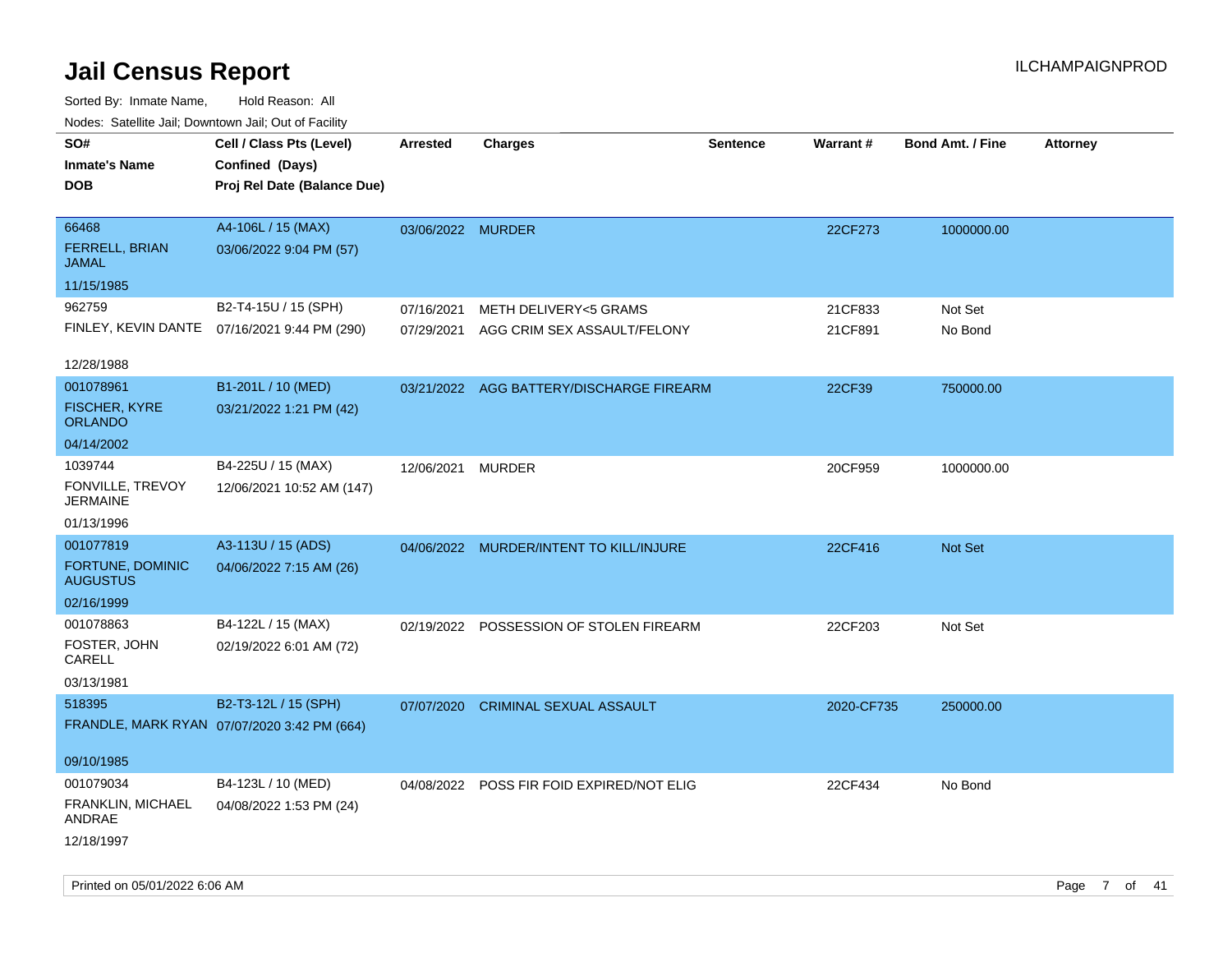| Noues. Salenne Jan, Downlown Jan, Out of Facility |                                            |                 |                                           |                 |              |                         |                 |
|---------------------------------------------------|--------------------------------------------|-----------------|-------------------------------------------|-----------------|--------------|-------------------------|-----------------|
| SO#                                               | Cell / Class Pts (Level)                   | <b>Arrested</b> | <b>Charges</b>                            | <b>Sentence</b> | Warrant#     | <b>Bond Amt. / Fine</b> | <b>Attorney</b> |
| <b>Inmate's Name</b>                              | Confined (Days)                            |                 |                                           |                 |              |                         |                 |
| DOB                                               | Proj Rel Date (Balance Due)                |                 |                                           |                 |              |                         |                 |
|                                                   |                                            |                 |                                           |                 |              |                         |                 |
| 001077934                                         | A1-125L / 10 (MED)                         | 08/22/2021      | AGG DUI/ACCIDENT/DEATH                    | 10y (DOC)       | 21CF1024     | Not Set                 |                 |
| FREED, LOGAN<br><b>SUZANNE</b>                    | 08/22/2021 11:45 PM (253)                  |                 |                                           |                 |              |                         |                 |
| 08/18/1996                                        |                                            |                 |                                           |                 |              |                         |                 |
| 001078290                                         | A1-224L / 10 (ADS)                         | 08/19/2021      | MACHINE GUN/AUTO WEAPON/VEH               |                 | 21CF1012     | Not Set                 |                 |
| FREEMAN, ANGEL<br>JANILA KAY                      | 08/19/2021 1:26 AM (256)                   |                 |                                           |                 |              |                         |                 |
| 12/25/1995                                        |                                            |                 |                                           |                 |              |                         |                 |
| 591514                                            | B2-T3-11U / 10 (SPH)                       | 02/25/2022      | AGG CRIM SEX ABUSE/THREAT LIFE            |                 | 22CF135      | Not Set                 |                 |
|                                                   | GAMBLE, SCOTT PAUL 02/25/2022 6:08 PM (66) | 02/25/2022      | AGG CRIM SEX ABUSE/VIC 13-17              |                 | 22CF230      | 100000.00               |                 |
|                                                   |                                            |                 |                                           |                 |              |                         |                 |
| 09/06/1968                                        |                                            |                 |                                           |                 |              |                         |                 |
| 001078154                                         | B4-226U / 10 (MED)                         | 01/09/2022      | DRVG UNDER INFLU OF ALCOHOL               |                 | 2021 DT 182  | 5000.00                 |                 |
| <b>GENTRY, DAMON</b><br><b>LIONEL</b>             | 01/09/2022 4:41 PM (113)                   |                 | 01/09/2022 AGG DOMESTIC BATTERY/STRANGLE  |                 | 2021 CF 1396 | 50000.00                |                 |
| 12/25/1971                                        |                                            |                 |                                           |                 |              |                         |                 |
| 1064590                                           | A3-117L / 10 (ADS)                         |                 | 04/26/2022 AGG RECK DRVG/INCLINE/BOD HARM |                 | 22CF517      | No Bond                 |                 |
| <b>GIPSON, JERRION</b><br><b>CONTREAL</b>         | 04/26/2022 7:43 PM (6)                     |                 |                                           |                 |              |                         |                 |
| 05/21/1996                                        |                                            |                 |                                           |                 |              |                         |                 |
| 001078633                                         | B2-T4-13U / 25 (SPH)                       | 12/01/2021      | <b>PRED CRIM SEX ASLT/VICTIM &lt;13</b>   |                 | 21CF1416     | 250000.00               |                 |
| GONZALEZ-GUILLEN,<br>EDWARD                       | 12/01/2021 12:08 PM (152)                  |                 |                                           |                 |              |                         |                 |
| 08/25/2002                                        |                                            |                 |                                           |                 |              |                         |                 |
| 1031794                                           | B3-W3-09U / 10 (MED)                       | 04/19/2022      | <b>DOMESTIC BATTERY</b>                   |                 | 21CF662      | 25000.00                |                 |
| <b>GOODWIN, ANTHONY</b>                           | 04/19/2022 3:51 PM (13)                    | 04/19/2022      | <b>RESIST/OBSTRUCTING A PEACE OFFICEL</b> |                 | 20CM553      | 1000.00                 |                 |
| <b>DWAYNE</b>                                     |                                            | 04/19/2022      | BATTERY/MAKES PHYSICAL CONTACT            |                 | 21CM175      | 1000.00                 |                 |
| 07/03/1986                                        |                                            |                 |                                           |                 |              |                         |                 |
| 001078607                                         | B4-221L / 15 (MAX)                         | 11/22/2021      | FELON POSS/USE FIREARM/PAROLE             |                 | 21CF1437     | Not Set                 |                 |
| GRAY, WILLIAM<br>DA'VON                           | 11/22/2021 2:57 PM (161)                   | 11/22/2021      | ATTEMPT (FIRST DEGREE MURDER)             |                 | 21CF1435     | Not Set                 |                 |
| 04/18/1984                                        |                                            |                 |                                           |                 |              |                         |                 |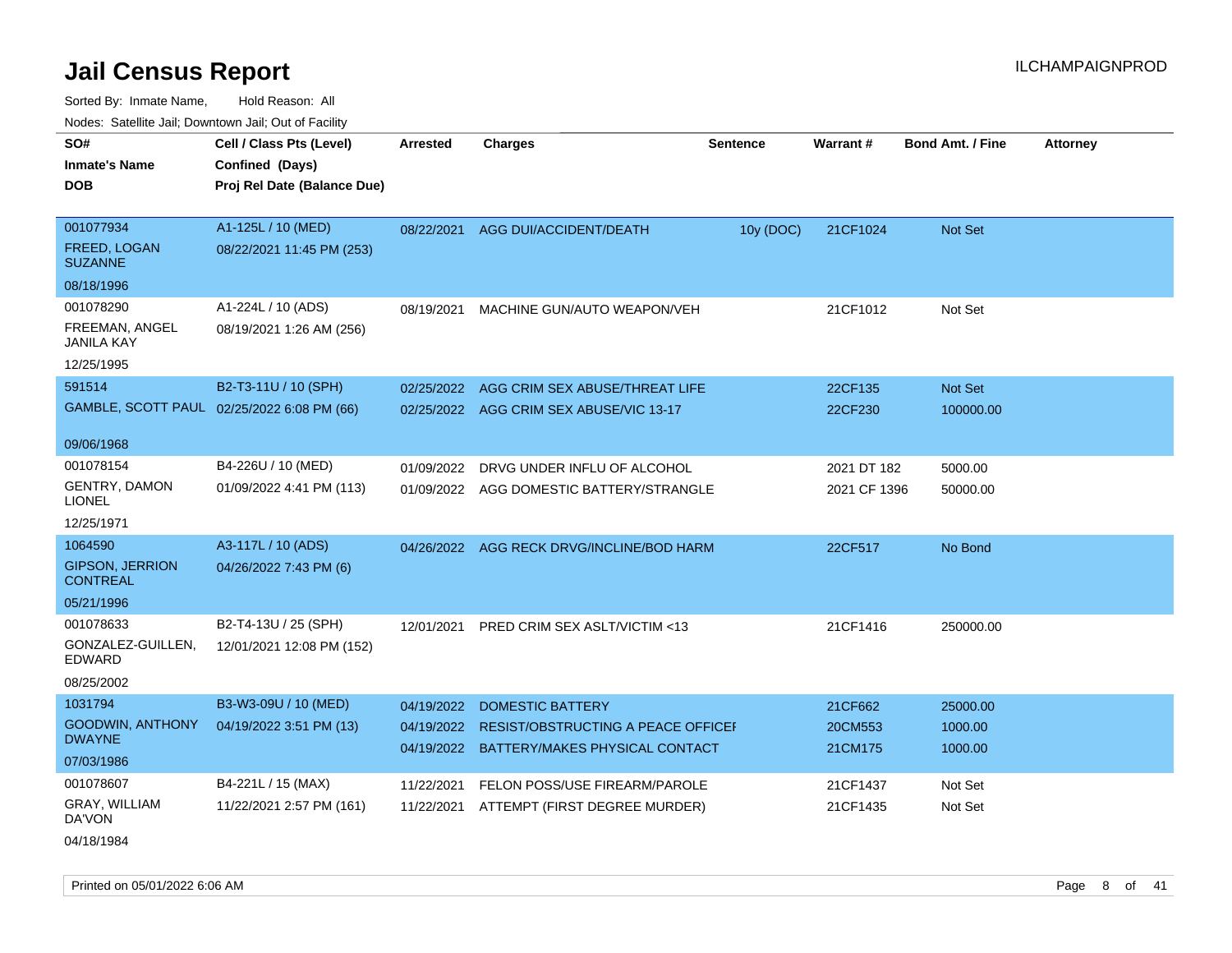| SO#<br><b>Inmate's Name</b>              | Cell / Class Pts (Level)<br>Confined (Days) | <b>Arrested</b> | <b>Charges</b>                                                   | <b>Sentence</b> | Warrant#             | <b>Bond Amt. / Fine</b>   | <b>Attorney</b> |
|------------------------------------------|---------------------------------------------|-----------------|------------------------------------------------------------------|-----------------|----------------------|---------------------------|-----------------|
| <b>DOB</b>                               | Proj Rel Date (Balance Due)                 |                 |                                                                  |                 |                      |                           |                 |
|                                          |                                             |                 |                                                                  |                 |                      |                           |                 |
| 56342                                    | B1-207L / 10 (MED)                          | 10/21/2021      | THEFT CONTROL INTENT <\$500                                      |                 | 17CF1451             | 10000.00                  |                 |
| <b>GRIFFIN, NATHAN</b><br><b>EUGENE</b>  | 10/21/2021 4:20 PM (193)                    | 10/21/2021      | DRIVING ON REVOKED LICENSE<br>10/21/2021 ARMED HABITUAL CRIMINAL |                 | 20TR1979<br>21CF1279 | 3000.00<br><b>Not Set</b> |                 |
| 02/24/1969                               |                                             |                 |                                                                  |                 |                      |                           |                 |
| 1027931                                  | A3-115U / 5 (ADS)                           | 04/26/2022      | POSS STOLEN VEHICLE > \$25,000                                   |                 | 20CF594              | 20000.00                  |                 |
| HARDY, DAMEIAN<br><b>JABOUR</b>          | 04/26/2022 3:07 AM (6)                      | 04/26/2022      | CRIM DAMAGE TO PROPERTY <\$500                                   |                 | 20CM782              | 1000.00                   |                 |
| 08/01/1979                               |                                             | 04/26/2022      | BATTERY/MAKES PHYSICAL CONTACT                                   |                 | 21CM384              | 1000.00                   |                 |
| 001079080                                | A4-104L / 15 (MAX)                          |                 | 04/18/2022 FELON POSS/USE WEAPON/FIREARM                         |                 | 22CF477              | No Bond                   |                 |
| <b>HARRIS, MILEEK</b><br><b>JAEQUAN</b>  | 04/19/2022 12:10 AM (13)                    |                 |                                                                  |                 |                      |                           |                 |
| 08/04/2000                               |                                             |                 |                                                                  |                 |                      |                           |                 |
| 975293                                   | B2-T4-14L / 15 (SPH)                        | 07/21/2021      | <b>STALKING</b>                                                  |                 | 2021CF863            | Not Set                   |                 |
| HILL, JACOB MILES                        | 07/21/2021 8:43 PM (285)                    | 07/21/2021      | VIO ORDER/PRIOR VIO OF ORDER                                     |                 | 21CF914              | No Bond                   |                 |
|                                          |                                             | 07/25/2021      | PAROLE REVOCATION                                                |                 | CH2104646            | Not Set                   |                 |
| 02/06/1988                               |                                             | 08/18/2021      | <b>HARASS WITNESS/FAMILY MBR/REP</b>                             |                 | 21CF992              | Not Set                   |                 |
|                                          |                                             | 09/09/2021      | AGG STALKING/BODILY HARM                                         |                 | 21CF1073             | Not Set                   |                 |
| 980939                                   | B4-227U / 10 (MED)                          | 03/25/2022      | RECEIVE/POSS/SELL STOLEN VEH                                     |                 | 22CF357              | Not Set                   |                 |
| <b>HILL, XAVIER</b><br><b>LENSHAUN</b>   | 03/25/2022 11:15 AM (38)                    |                 |                                                                  |                 |                      |                           |                 |
| 06/18/1988                               |                                             |                 |                                                                  |                 |                      |                           |                 |
| 51028                                    | B3-W5-20L / 10 (MED)                        | 02/23/2022      | AGG FLEEING/2+ CON DEVICES                                       |                 | 19CF1839             | 50000.00                  |                 |
| HUFFMAN, MICHAEL<br><b>LEONARD</b>       | 02/23/2022 3:14 AM (68)                     |                 | 02/23/2022 POSS STOLEN VEHICLE                                   |                 | 20-CF-377            | No Bond                   |                 |
| 07/24/1980                               |                                             |                 |                                                                  |                 |                      |                           |                 |
| 1061186                                  | A1-224U / 15 (MAX)                          |                 | 03/16/2022 MURDER/STRONG PROB KILL/INJURE                        |                 | 22CF329              | No Bond                   |                 |
| <b>INGRAM, CHERELL</b><br><b>LETRISE</b> | 03/16/2022 10:17 PM (47)                    |                 |                                                                  |                 |                      |                           |                 |
| 10/01/1986                               |                                             |                 |                                                                  |                 |                      |                           |                 |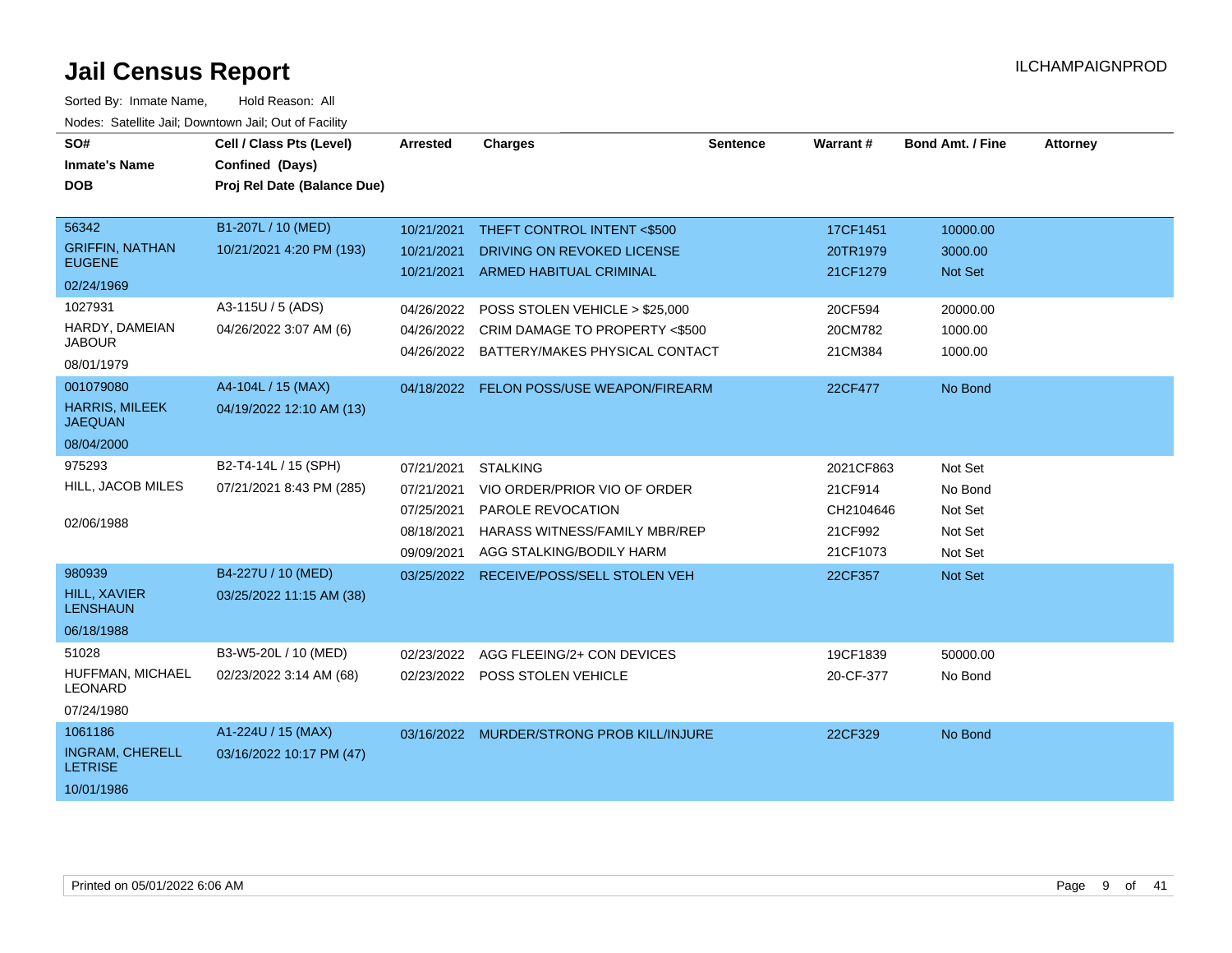Sorted By: Inmate Name, Hold Reason: All Nodes: Satellite Jail; Downtown Jail; Out of Facility

| SO#<br><b>Inmate's Name</b><br><b>DOB</b>         | Cell / Class Pts (Level)<br>Confined (Days)<br>Proj Rel Date (Balance Due) | <b>Arrested</b> | <b>Charges</b>                            | <b>Sentence</b> | Warrant# | <b>Bond Amt. / Fine</b> | <b>Attorney</b> |
|---------------------------------------------------|----------------------------------------------------------------------------|-----------------|-------------------------------------------|-----------------|----------|-------------------------|-----------------|
|                                                   |                                                                            |                 |                                           |                 |          |                         |                 |
| 38993<br><b>JACKSON, LAMONT</b><br><b>JEREMIE</b> | A4-103L / 15 (MAX)<br>02/13/2021 7:45 AM (443)                             | 02/13/2021      | ATTEMPT (FIRST DEGREE MURDER)             |                 | 21CF181  | <b>Not Set</b>          |                 |
| 07/31/1973                                        |                                                                            |                 |                                           |                 |          |                         |                 |
| 001077711                                         | BOOKH-8 / 15 (ADS)                                                         |                 | 04/28/2022 AGG CRIM SEX ABUSE/BODILY HARM |                 | 21CF190  | No Bond                 |                 |
| JACOBS, JOSHUA<br>PAUL                            | 04/28/2022 2:50 PM (4)                                                     |                 |                                           |                 |          |                         |                 |
| 02/07/1997                                        | 6/2/2022 (0.00)                                                            |                 |                                           |                 |          |                         |                 |
| 001077866                                         | A3-216L / 10 (ADS)                                                         |                 | 04/28/2022 FELON POSS/USE WEAPON/FIREARM  |                 | 22CF524  | Not Set                 |                 |
| <b>JENKINS, ISAIAH</b><br><b>DUJAUN</b>           | 04/28/2022 8:32 PM (4)                                                     |                 |                                           |                 |          |                         |                 |
| 04/26/1994                                        |                                                                            |                 |                                           |                 |          |                         |                 |
| 1076684                                           | BOOKH-1 / 5 (ADS)                                                          | 04/27/2022      | <b>CRIMINAL TRESPASS BUILDING</b>         |                 | 22CM140  | 100.00                  |                 |
| JENKINS, KORON                                    | 04/27/2022 1:46 PM (5)                                                     | 04/29/2022      | <b>BURGLARY</b>                           |                 | 22CF159  | Not Set                 |                 |
| <b>SAMUEL</b>                                     |                                                                            | 04/29/2022      | <b>CRIM TRESPASS TO RESIDENCE</b>         |                 | 22CM113  | 5000.00                 |                 |
| 04/28/2002                                        |                                                                            | 04/29/2022      | AGG BATTERY/PUBLIC PLACE                  |                 | 22CF342  | 5000.00                 |                 |
| 001078703                                         | A1-225U / 15 (ADS)                                                         | 12/20/2021      | MURDER/INTENT TO KILL/INJURE              |                 | 21CF1574 | <b>Not Set</b>          |                 |
| <b>JOHNS, SHANIQUH</b><br><b>THERESA</b>          | 12/22/2021 6:41 AM (131)                                                   |                 |                                           |                 |          |                         |                 |
| 04/03/1992                                        |                                                                            |                 |                                           |                 |          |                         |                 |
| 001079105                                         | A3-116L                                                                    | 04/25/2022      | POSS STOLEN VEHICLE > \$25,000            |                 | 22CF505  | Not Set                 |                 |
| JOHNSON, EVERETT<br>LEON                          | 04/25/2022 3:08 PM (7)                                                     |                 | 04/25/2022 CRIM DAMAGE TO PROPERTY <\$500 |                 | 20CM375  | 3000.00                 |                 |
| 01/22/1965                                        |                                                                            |                 |                                           |                 |          |                         |                 |
| 001079089                                         | B2-T2-07U / 15 (SPH)                                                       | 04/22/2022      | <b>PRED CRIM SEX ASLT/VIC &lt;13/FIR</b>  |                 | 21CF858  | 250000.00               |                 |
| JONES, DAVARUIS LEE 04/22/2022 6:34 AM (10)       |                                                                            |                 |                                           |                 |          |                         |                 |
| 04/21/2001                                        |                                                                            |                 |                                           |                 |          |                         |                 |
| 1042582                                           | B1-107U / 15 (MAX)                                                         | 03/10/2022      | VIOLATE ORDER PROTECTION                  |                 | 22CM61   | Not Set                 |                 |
| JONES, DEONTA<br><b>DANTRAL</b>                   | 03/10/2022 4:50 AM (53)                                                    |                 |                                           |                 |          |                         |                 |
| 02/01/1993                                        |                                                                            |                 |                                           |                 |          |                         |                 |

Printed on 05/01/2022 6:06 AM Page 10 of 41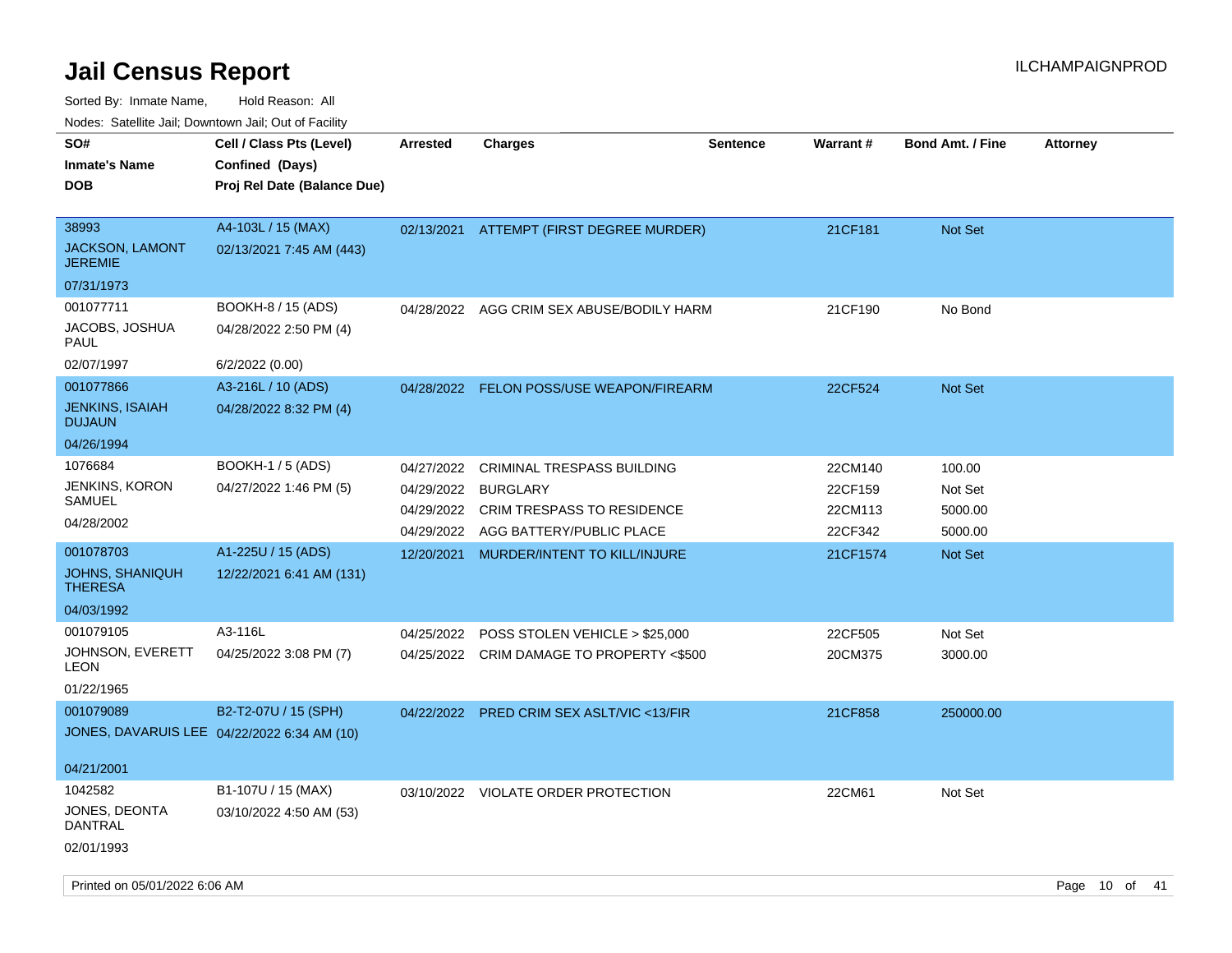| SO#<br><b>Inmate's Name</b><br><b>DOB</b>                        | Cell / Class Pts (Level)<br>Confined (Days)<br>Proj Rel Date (Balance Due) | <b>Arrested</b>                                                    | <b>Charges</b>                                                                                                                                                              | Sentence | Warrant#                                                 | <b>Bond Amt. / Fine</b>                                | <b>Attorney</b> |
|------------------------------------------------------------------|----------------------------------------------------------------------------|--------------------------------------------------------------------|-----------------------------------------------------------------------------------------------------------------------------------------------------------------------------|----------|----------------------------------------------------------|--------------------------------------------------------|-----------------|
| 001078645<br><b>JONES, KELVIN</b><br><b>KHYRIC</b><br>02/27/2001 | B3-W1-02L / 10 (MED)<br>12/02/2021 6:56 PM (151)                           | 12/02/2021                                                         | <b>AGG DISCHARGE FIREARM</b>                                                                                                                                                |          | 21CF1478                                                 | No Bond                                                |                 |
| 956822<br>JONES, MARIO<br>NATHANIEL<br>10/27/1987                | A4-101U / 15 (MAX)<br>11/25/2021 10:37 AM (158)                            | 11/25/2021<br>11/25/2021<br>11/25/2021                             | AGGRAVATED DOMESTIC BATTERY<br>PAROLE REVOCATION<br>UNLAWFUL RESTRAINT                                                                                                      |          | 21CF1442<br>CH2106361<br>21CF1443                        | Not Set<br>No Bond<br>Not Set                          |                 |
| 59668<br><b>JONES, MARTELL</b><br><b>DEANGELO</b><br>07/11/1983  | B2-T1-04L / 10 (SPH)<br>02/11/2022 3:19 PM (80)                            | 02/11/2022                                                         | <b>FAIL TO RPT CHNG ADDRESS/EMPL</b><br>02/11/2022 AGGRAVATED ARSON/BODILY HARM                                                                                             |          | 20 CF 1241<br>22 CF 169                                  | 75000.00<br>75000.00                                   |                 |
| 1008468<br>JONES, MARTEZ<br><b>LAMONTE</b><br>06/22/1993         | B4-125L / 10 (MED)<br>12/01/2021 1:28 PM (152)                             | 12/01/2021<br>12/02/2021                                           | FELON POSS/USE WEAPON/FIREARM<br>PROBATION VIOLATION                                                                                                                        |          | 21CF1472<br>20CF1151                                     | Not Set<br>Not Set                                     |                 |
| 45193<br>KASPERS, JOHNNY<br><b>RAY</b><br>05/28/1977             | BOOKH-3<br>04/29/2022 11:00 AM (3)                                         |                                                                    | 04/29/2022 FELON POSS/USE FIREARM PRIOR                                                                                                                                     |          | 22CFAWOW                                                 | Not Set                                                |                 |
| 994904<br><b>KEIGHER, BRADLY</b><br><b>ALAN</b><br>10/03/1988    | B4-127U / 10 (MED)<br>04/21/2022 2:51 PM (11)                              |                                                                    | 04/21/2022 RESIDENTIAL ARSON                                                                                                                                                |          | 22CF486                                                  | No Bond                                                |                 |
| 1000825<br><b>KELLEY, MEGAN</b><br><b>MARIE</b><br>10/31/1991    | BOOKF-2 / 5 (ADS)<br>04/27/2022 6:19 PM (5)                                | 04/27/2022<br>04/27/2022<br>04/27/2022<br>04/27/2022<br>04/27/2022 | RESIST/OBSTRUCTING A PEACE OFFICEF<br><b>POSSESSION OF METH/5&lt;15 GRAMS</b><br>POSSESSION OF METH<5 GRAMS<br>DRIVING ON REVOKED LICENSE<br>DOMESTIC BTRY/PHYSICAL CONTACT |          | <b>22CF4</b><br>21CF965<br>21CF1639<br>21CF38<br>20CM139 | 10000.00<br>5000.00<br>75000.00<br>50000.00<br>5000.00 |                 |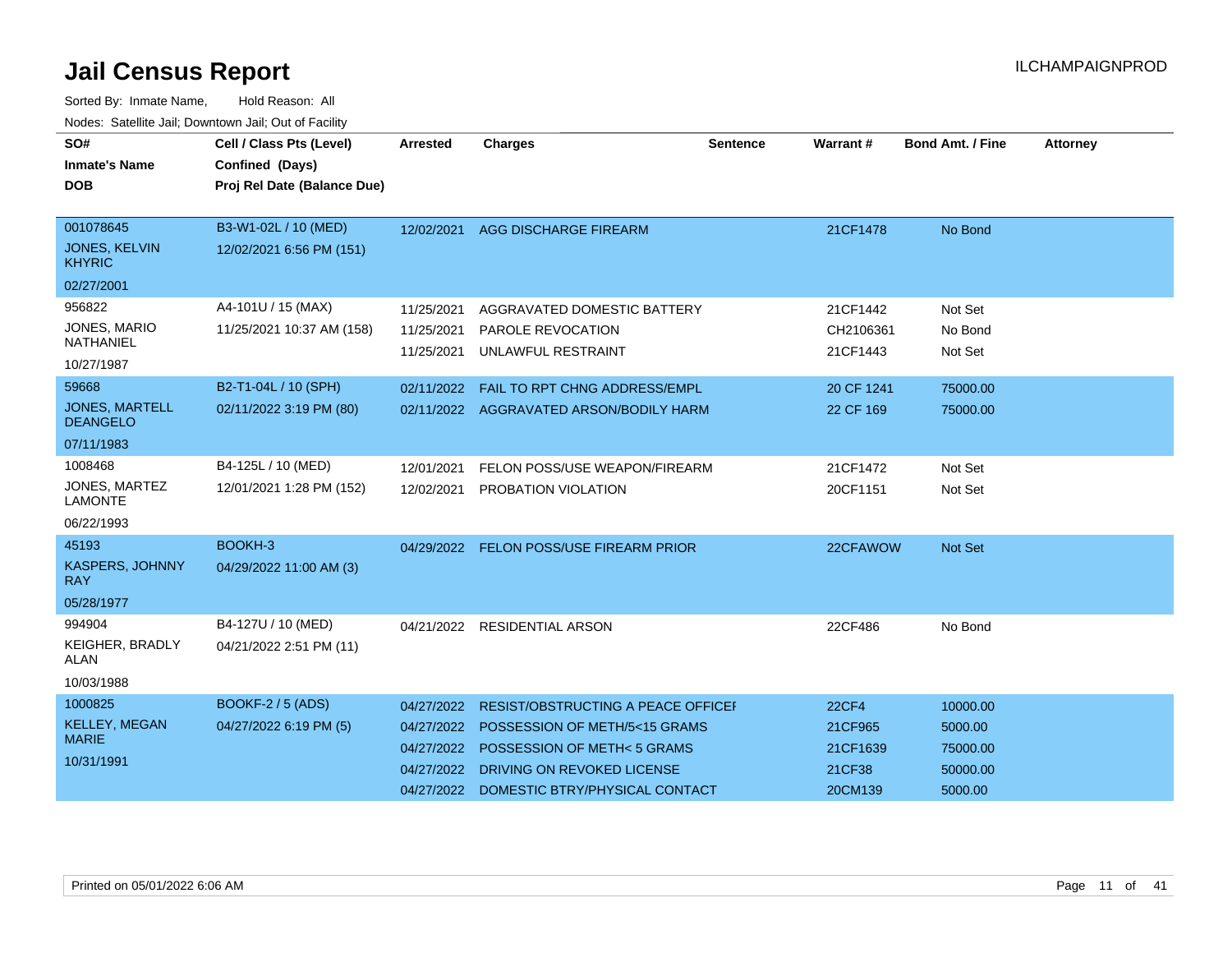Sorted By: Inmate Name, Hold Reason: All Nodes: Satellite Jail; Downtown Jail; Out of Facility

|                                           | soupois catomic can, Dominomii can, Cat or Faomt |                  |                                           |                 |              |                         |                 |
|-------------------------------------------|--------------------------------------------------|------------------|-------------------------------------------|-----------------|--------------|-------------------------|-----------------|
| SO#                                       | Cell / Class Pts (Level)                         | <b>Arrested</b>  | <b>Charges</b>                            | <b>Sentence</b> | Warrant#     | <b>Bond Amt. / Fine</b> | <b>Attorney</b> |
| <b>Inmate's Name</b>                      | Confined (Days)                                  |                  |                                           |                 |              |                         |                 |
| <b>DOB</b>                                | Proj Rel Date (Balance Due)                      |                  |                                           |                 |              |                         |                 |
|                                           |                                                  |                  |                                           |                 |              |                         |                 |
| 44798                                     | A4-107L / 10 (MED)                               |                  | 04/19/2022 AGG BATTERY/GOVERNMENT EMP     |                 | 22CF481      | Not Set                 |                 |
| KILLAM, STEVEN<br><b>WAYNE</b>            | 04/19/2022 5:26 PM (13)                          |                  |                                           |                 |              |                         |                 |
| 03/30/1977                                |                                                  |                  |                                           |                 |              |                         |                 |
| 53045                                     | B4-127L / 10 (MED)                               | 04/21/2022       | DOMESTIC BTRY/CONTACT/VIO O/P             |                 |              | Not Set                 |                 |
| MARKHAM, HENRY<br>EARL                    | 04/21/2022 10:56 PM (11)                         |                  | 04/21/2022 AGGRAVATED BATTERY/NURSE       |                 | 22CF487      | Not Set                 |                 |
| 02/10/1981                                | 6/19/2022 (0.00)                                 |                  |                                           |                 |              |                         |                 |
| 001078320                                 | BOOKH-7                                          |                  | 04/30/2022 AGGRAVATED BATTERY             |                 | 2022CFAWOW   | Not Set                 |                 |
| <b>MARSH, PAUL</b><br><b>OLUFUNMILAYO</b> | 04/30/2022 8:44 PM (2)                           |                  |                                           |                 |              |                         |                 |
| 07/13/1994                                |                                                  |                  |                                           |                 |              |                         |                 |
| 1038892                                   | B2-T1-03U / 10 (SPH)                             |                  | 02/16/2022 PRED CRIM SEX ASLT/BODILY HARM |                 | 22CF199      | No Bond                 |                 |
| MCCAULEY, TIMOTHY<br>WILLIAM              | 02/16/2022 8:49 PM (75)                          |                  |                                           |                 |              |                         |                 |
| 03/05/1989                                |                                                  |                  |                                           |                 |              |                         |                 |
| 48792                                     | B4-126L / 10 (MED)                               | 11/19/2021       | AGG BATTERY/DISCHARGE FIREARM             |                 | 21CF1425     | <b>Not Set</b>          |                 |
| <b>MCCLAIN, HURCHEL</b><br><b>JOSEPH</b>  | 11/20/2021 4:11 AM (163)                         |                  |                                           |                 |              |                         |                 |
| 05/01/1979                                |                                                  |                  |                                           |                 |              |                         |                 |
| 1005514                                   | BOOKH-8 / 15 (ADS)                               |                  | 04/27/2022 FELON POSS/USE WEAPON/FIREARM  |                 | 22CF518      | Not Set                 |                 |
| MCDONALD.<br>RAYTRELL DOMINIQUE           | 04/27/2022 11:11 PM (5)                          |                  |                                           |                 |              |                         |                 |
| 03/08/1992                                |                                                  |                  |                                           |                 |              |                         |                 |
| 001077938                                 | <b>BOOKH-6 / 15 (ADS)</b>                        | 05/10/2021       | AGG KIDNAPING DISCH FIR/HARM              |                 | 21CF532      | <b>Not Set</b>          |                 |
| MCGAHA,<br><b>CHRISTOPHER D</b>           | 05/10/2021 7:02 PM (357)                         | 05/11/2021       | <b>MURDER</b>                             |                 | 2021-CF-215  | No Bond                 |                 |
| 07/27/1991                                |                                                  | 05/27/2021       | <b>ESCAPE FROM DEPT OF CORRECTION</b>     |                 | 21CF600      | <b>Not Set</b>          |                 |
| 1065260                                   | BOOKH-3                                          |                  |                                           |                 |              |                         |                 |
|                                           |                                                  | 04/29/2022       | VIOLATE ORDER PROTECTION                  |                 | 2022-CF-AWOW | Not Set                 |                 |
| MCGEE, MALCOM M<br>0.11111000             | 04/29/2022 10:48 PM (3)                          | 04/29/2022 THEFT |                                           |                 | 2022-CM-AWOW | Not Set                 |                 |

04/11/1997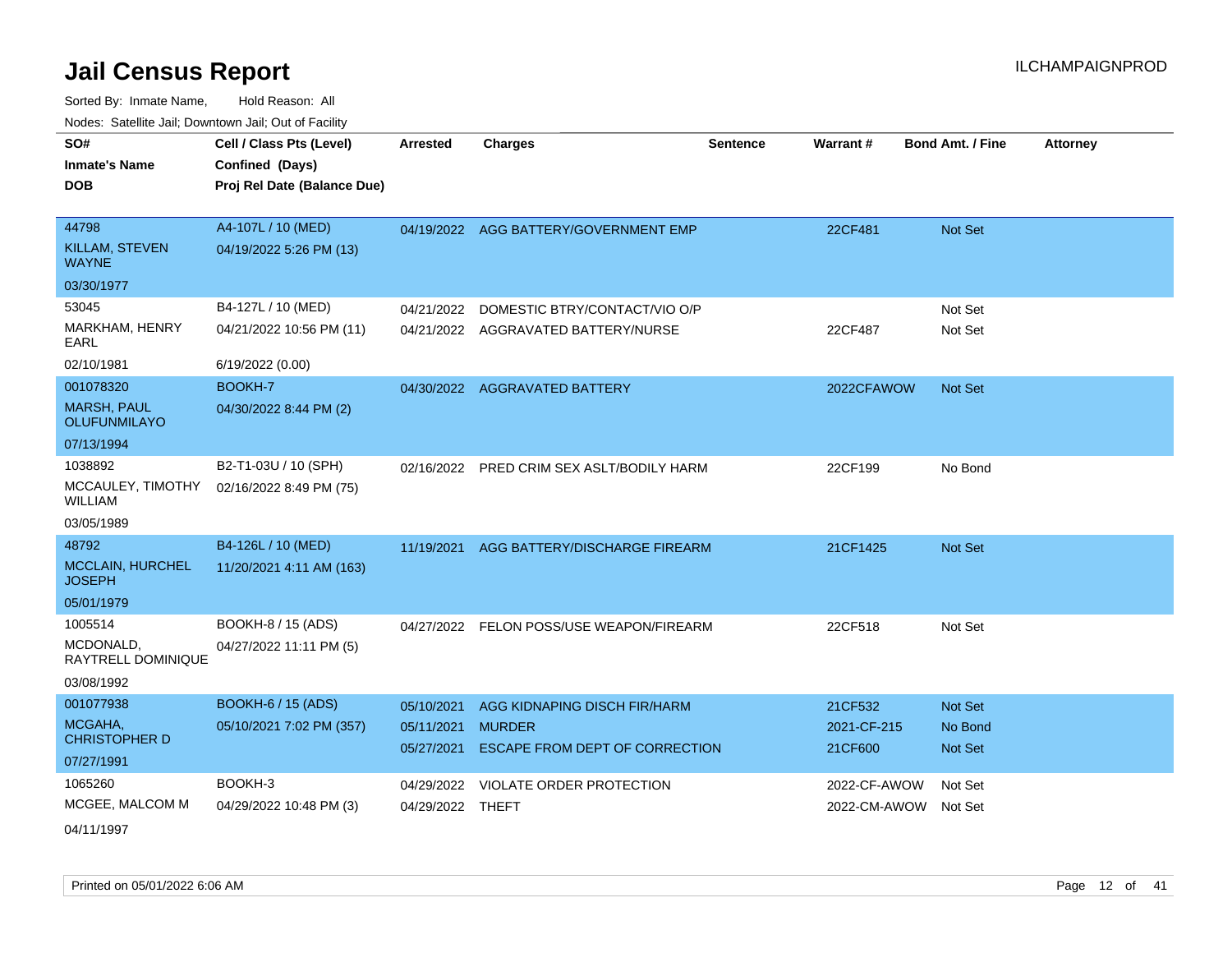Sorted By: Inmate Name, Hold Reason: All

Nodes: Satellite Jail; Downtown Jail; Out of Facility

| SO#                                      | Cell / Class Pts (Level)                     | <b>Arrested</b> | <b>Charges</b>                           | <b>Sentence</b> | Warrant#  | <b>Bond Amt. / Fine</b> | <b>Attorney</b> |
|------------------------------------------|----------------------------------------------|-----------------|------------------------------------------|-----------------|-----------|-------------------------|-----------------|
| <b>Inmate's Name</b>                     | Confined (Days)                              |                 |                                          |                 |           |                         |                 |
| <b>DOB</b>                               | Proj Rel Date (Balance Due)                  |                 |                                          |                 |           |                         |                 |
|                                          |                                              |                 |                                          |                 |           |                         |                 |
| 66710                                    | A4-207U / 15 (ADS)                           |                 | 01/19/2022 ARMED VIOLENCE/CATEGORY I     |                 | 22CF88    | Not Set                 |                 |
| <b>MEEKS, CASSARIOUS</b><br><b>MONTE</b> | 01/20/2022 11:40 AM (102)                    |                 |                                          |                 |           |                         |                 |
| 06/22/1984                               |                                              |                 |                                          |                 |           |                         |                 |
| 1043071                                  | A2-120L / 10 (MED)                           | 11/08/2021      | CRIM DMG/GOVT PROP/<\$500                |                 | 21CF1378  | Not Set                 |                 |
| MERRELL-<br>SUTHERLAND, ALICIA           | 11/08/2021 2:22 AM (175)                     |                 |                                          |                 |           |                         |                 |
| 11/26/1972                               |                                              |                 |                                          |                 |           |                         |                 |
| 968679                                   | B1-203U / 15 (MAX)                           |                 | 04/10/2022 ARMED VIOLENCE/CATEGORY I     |                 | 21CF911   | 750000.00               |                 |
| MILES, ANTHONY<br><b>MARCUS JERALE</b>   | 04/10/2022 9:29 PM (22)                      |                 |                                          |                 |           |                         |                 |
| 10/21/1985                               |                                              |                 |                                          |                 |           |                         |                 |
| 41584                                    | B4-227L / 15 (MAX)                           | 12/01/2021      | ARMED HABITUAL CRIMINAL                  |                 | 21CF1467  | Not Set                 |                 |
|                                          | MILLER, JOSE LOVELL 12/02/2021 1:04 AM (151) |                 |                                          |                 |           |                         |                 |
|                                          |                                              |                 |                                          |                 |           |                         |                 |
| 10/07/1975                               |                                              |                 |                                          |                 |           |                         |                 |
| 1052889                                  | A3-112L / 10 (MED)                           |                 | 03/31/2022 AGGRAVATED DOMESTIC BATTERY   |                 | 22CF375   | No Bond                 |                 |
| <b>MOORE, JEREMIAH</b><br><b>THOMAS</b>  | 03/31/2022 2:39 AM (32)                      |                 |                                          |                 |           |                         |                 |
| 07/21/1996                               |                                              |                 |                                          |                 |           |                         |                 |
| 539294                                   | B3-W3-11U / 10 (MED)                         | 01/11/2022      | AGG DUI/NO VALID DL                      |                 | 22CF49    | Not Set                 |                 |
| MOSLEY, JAMES<br><b>CALVIN</b>           | 01/11/2022 9:43 PM (111)                     |                 | 01/11/2022 PAROLE REVOCATION             |                 | CH2200227 | No Bond                 |                 |
| 12/11/1985                               |                                              |                 |                                          |                 |           |                         |                 |
| 001078517                                | B1-102L / 15 (MAX)                           |                 | 10/19/2021 ATTEMPT (FIRST DEGREE MURDER) |                 | 21CF1267  | <b>Not Set</b>          |                 |
| <b>NELSON, RORY</b><br><b>DEMOND</b>     | 10/19/2021 3:55 AM (195)                     |                 |                                          |                 |           |                         |                 |
| 08/14/1984                               |                                              |                 |                                          |                 |           |                         |                 |
| 001078854                                | B2-T2-05U / 15 (MAX)                         | 02/15/2022      | ARMED VIOLENCE/CATEGORY I                |                 | 22CF190   | Not Set                 |                 |
| PATNAUDE, MARTY<br>WW.                   | 02/15/2022 5:12 PM (76)                      | 02/15/2022      | AGG BATTERY/DISCHARGE FIREARM            |                 | 2019JD22  | No Bond                 |                 |
|                                          |                                              |                 |                                          |                 |           |                         |                 |

08/26/2003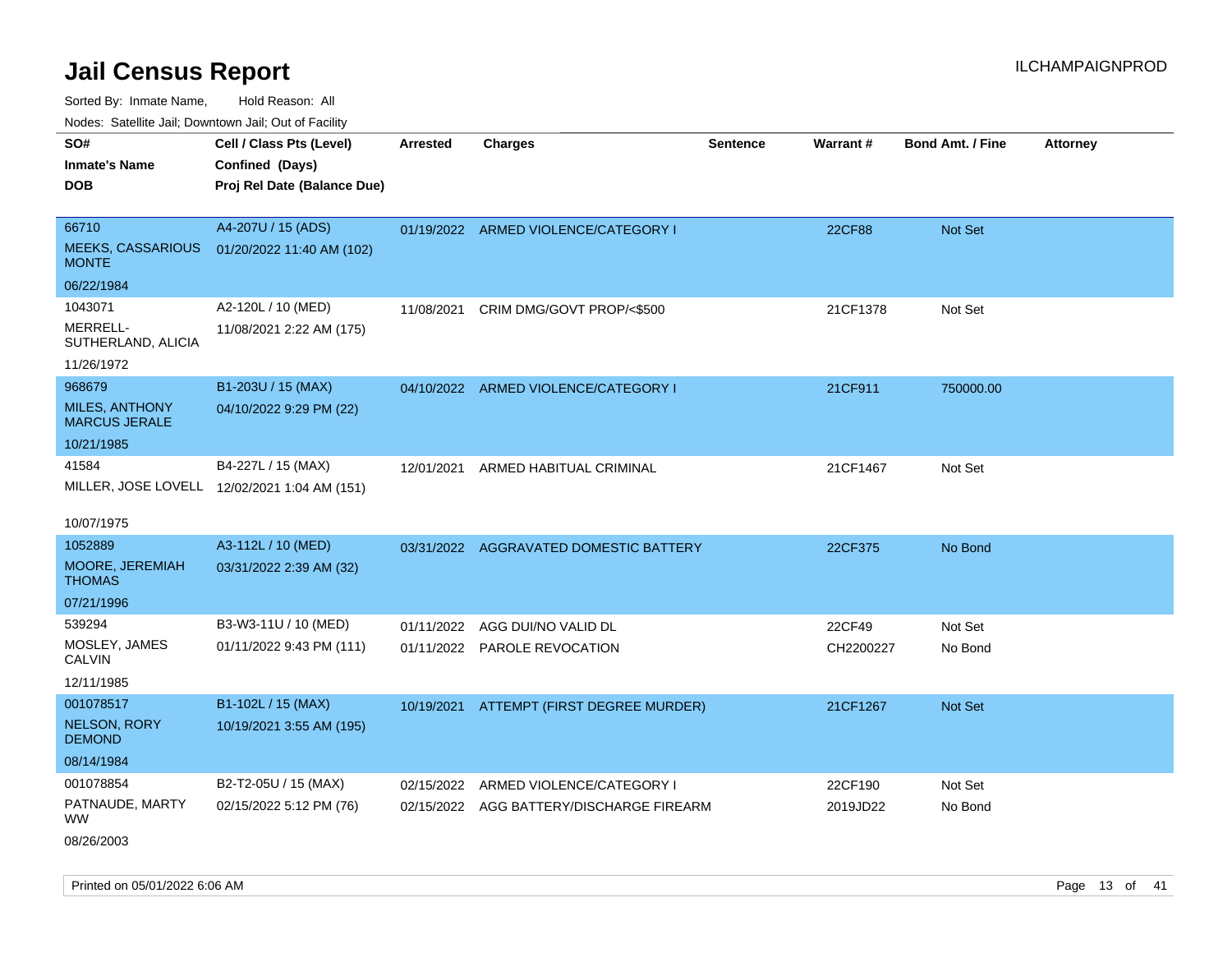| ivouss. Satellite Jali, Downtown Jali, Out of Facility |                                                                            |                 |                                          |                 |              |                         |                 |
|--------------------------------------------------------|----------------------------------------------------------------------------|-----------------|------------------------------------------|-----------------|--------------|-------------------------|-----------------|
| SO#<br>Inmate's Name<br>DOB                            | Cell / Class Pts (Level)<br>Confined (Days)<br>Proj Rel Date (Balance Due) | <b>Arrested</b> | <b>Charges</b>                           | <b>Sentence</b> | Warrant#     | <b>Bond Amt. / Fine</b> | <b>Attorney</b> |
|                                                        |                                                                            |                 |                                          |                 |              |                         |                 |
| 61251                                                  | A3-114L / 15 (ADS)                                                         | 12/27/2021      | PRED CRIM SEX ASLT/VICTIM <13            |                 | 21CF651      | No Bond                 |                 |
| PETMECKY, JOHN<br>ROBERT                               | 12/27/2021 1:52 PM (126)                                                   |                 |                                          |                 |              |                         |                 |
| 03/09/1983                                             |                                                                            |                 |                                          |                 |              |                         |                 |
| 001077249                                              | BOOKF-2                                                                    | 04/30/2022      | DOMESTIC BATTERY                         |                 | 2022CMAWOW   | No Bond                 |                 |
| PETRACEK, ROBIN<br>DENISE                              | 04/30/2022 2:57 AM (2)                                                     |                 |                                          |                 |              |                         |                 |
| 03/09/1972                                             |                                                                            |                 |                                          |                 |              |                         |                 |
| 1030954                                                | B3-W4-16L / 10 (MED)                                                       | 01/14/2022      | ARMED VIOLENCE/CATEGORY I                |                 | 22CF76       | Not Set                 |                 |
| PETTIGREW,<br><b>MALCOME JAMIESON</b>                  | 01/15/2022 4:35 AM (107)                                                   |                 | 01/14/2022 MFG/DEL CANNABIS/10-30 GRAMS  |                 | 2020CF9      | 15000.00                |                 |
| 02/20/1995                                             |                                                                            |                 |                                          |                 |              |                         |                 |
| 1059394                                                | B3-W1-04L / 5 (MIN)                                                        |                 | 02/16/2022 AGG DUI/NO VALID DL           |                 | 2020CF1396   | No Bond                 |                 |
| PHILLIPS, ISAAC<br>TERRELL                             | 02/16/2022 9:00 AM (75)                                                    |                 |                                          |                 |              |                         |                 |
| 12/27/1996                                             | 5/15/2022 (0.00)                                                           |                 |                                          |                 |              |                         |                 |
| 1069766                                                | A1-124L / 5 (MIN)                                                          | 04/05/2022      | POSS HYPO/SYRINGE/NEEDLES/2ND+           |                 | 20CF460      | 940.00                  |                 |
| PHILLIPS, REBEKAH<br>LOUISE                            | 04/05/2022 2:44 PM (27)                                                    |                 | 04/05/2022 DUI ANY AMOUNT OF DRUG        |                 | 17-DT-0026-1 | No Bond                 |                 |
| 09/06/1985                                             |                                                                            |                 |                                          |                 |              |                         |                 |
| 1022441                                                | B2-T1-01U / 10 (SPH)                                                       | 10/27/2021      | AGG BATTERY/PEACE OFFICER                |                 | 2021 CF 12   | No Bond                 |                 |
| PICKENS, DONTRELL<br>DEMAR                             | 10/27/2021 1:39 PM (187)                                                   | 10/27/2021      | AGG BATTERY/PEACE OFFICER                |                 | 2020 CF 1488 | No Bond                 |                 |
| 12/10/1993                                             |                                                                            |                 |                                          |                 |              |                         |                 |
| 60613                                                  | A3-115L / 10 (ADS)                                                         |                 | 04/26/2022 FELON POSS/USE WEAPON/FIREARM |                 | 22CF513      | No Bond                 |                 |
| POINDEXTER,<br><b>ANTHONY DEVON</b>                    | 04/26/2022 8:49 PM (6)                                                     |                 |                                          |                 |              |                         |                 |
| 06/14/1978                                             |                                                                            |                 |                                          |                 |              |                         |                 |
| 54916                                                  | BOOKH-7                                                                    |                 | 04/29/2022 AGGRAVATED BATTERY            |                 | 22CFAWOW     | Not Set                 |                 |
| RAYBURN, JOSHUA<br><b>STEVEN</b>                       | 04/29/2022 1:56 PM (3)                                                     |                 |                                          |                 |              |                         |                 |
| 03/09/1982                                             |                                                                            |                 |                                          |                 |              |                         |                 |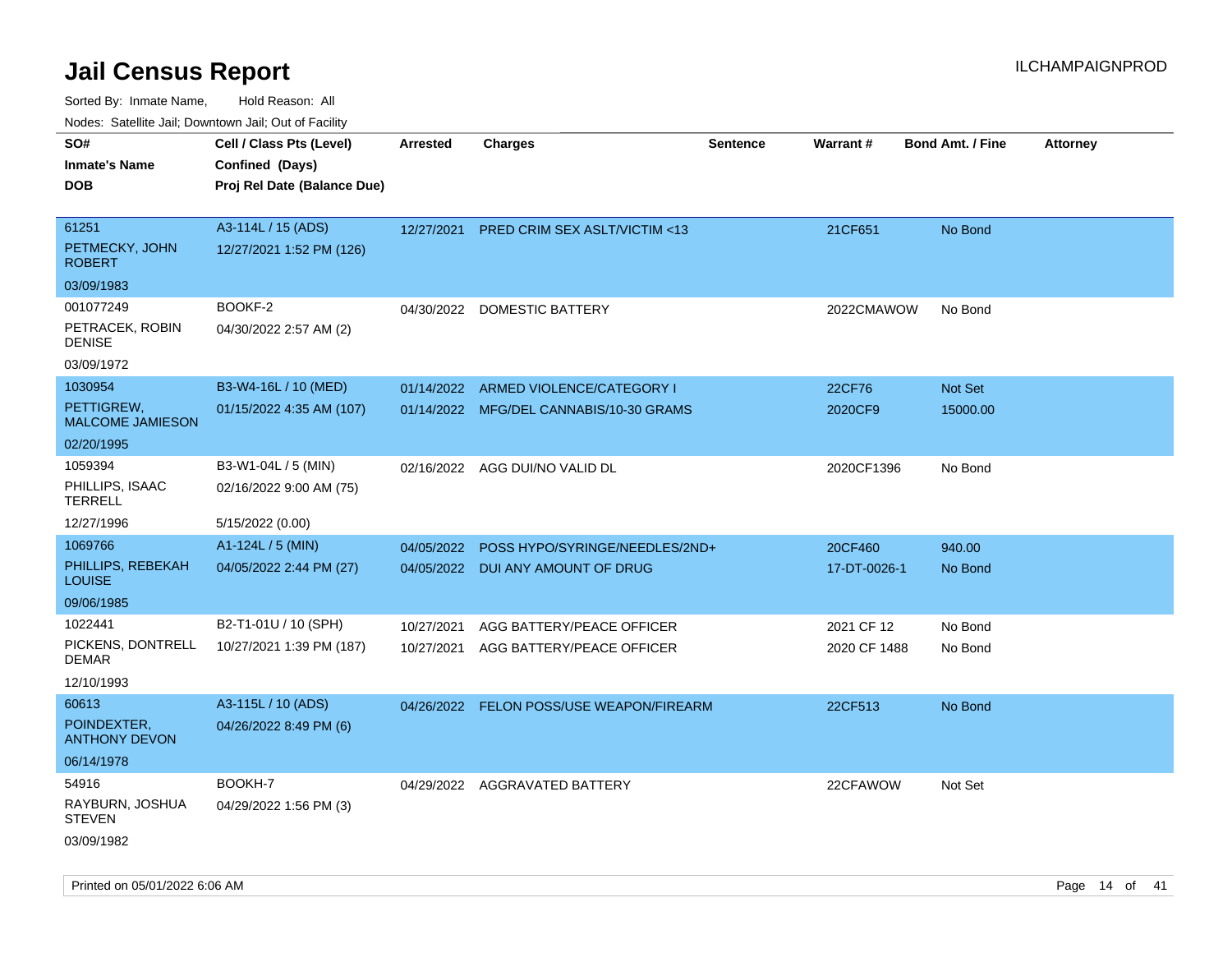| SO#<br><b>Inmate's Name</b><br>DOB                 | Cell / Class Pts (Level)<br>Confined (Days)<br>Proj Rel Date (Balance Due) | <b>Arrested</b>          | <b>Charges</b>                                                        | <b>Sentence</b> | Warrant#                   | <b>Bond Amt. / Fine</b> | <b>Attorney</b> |
|----------------------------------------------------|----------------------------------------------------------------------------|--------------------------|-----------------------------------------------------------------------|-----------------|----------------------------|-------------------------|-----------------|
| 001078482<br><b>REED, MONTRES</b><br><b>ANTRON</b> | B1-204L / 10 (MED)<br>03/14/2022 12:06 PM (49)                             |                          | 03/14/2022 AGG DISCHARGE FIREARM/VEH/SCH                              |                 | 22CF299                    | 250000.00               |                 |
| 02/26/2004                                         |                                                                            |                          |                                                                       |                 |                            |                         |                 |
| 001079048                                          | A1-227L / 15 (MAX)                                                         | 04/10/2022               | <b>MURDER</b>                                                         |                 | 21CF649                    | 1000000.00              |                 |
| ROBINSON, AMARI<br>MICHELLE TAMIRA                 | 04/10/2022 9:44 AM (22)                                                    | 04/10/2022<br>04/10/2022 | AGGRAVATED BATTERY<br><b>CRIMINAL DAMAGE</b>                          |                 | 2022-JD-014<br>2022-JD-014 | Not Set<br>Not Set      |                 |
| 04/10/2004                                         |                                                                            | 04/10/2022               | AGG UNLAWFUL USE WEAPON/PERSON                                        |                 | 21-JD-079                  | Not Set                 |                 |
| 979485<br>RODRIGUEZ, JOSHUA<br><b>ANTHONY</b>      | B2-T4-16L / 15 (SPH)<br>03/12/2021 1:57 PM (416)                           | 03/12/2021               | <b>PRED CRIM SEX ASLT/VICTIM &lt;13</b>                               |                 | 21CF282                    | <b>Not Set</b>          |                 |
| 04/06/1990                                         |                                                                            |                          |                                                                       |                 |                            |                         |                 |
| 61330<br>RUFFIN, JONATHON<br><b>CECIL</b>          | B4-224L / 15 (MAX)<br>12/01/2021 5:34 AM (152)                             | 12/01/2021<br>12/01/2021 | ARMED HABITUAL CRIMINAL<br>PAROLE REVOCATION                          |                 | 21CF1473<br>CH2107545      | Not Set<br>No Bond      |                 |
| 05/10/1984                                         |                                                                            |                          |                                                                       |                 |                            |                         |                 |
| 001077681                                          | B3-W5-17U / 10 (MED)                                                       | 04/08/2022               | CRIM DMG/GOVT PROP/<\$500                                             |                 | 22CM101                    | <b>Not Set</b>          |                 |
| <b>SALES, ANDREW</b><br>KEVIN                      | 04/08/2022 6:03 PM (24)                                                    | 04/11/2022               | ELEC HRSMT/OBSCENE/FORC FEL<br>04/11/2022 AGGRAVATED DOMESTIC BATTERY |                 | 21CF406<br>21CF247         | Not Set<br>Not Set      |                 |
| 02/25/1979                                         |                                                                            |                          |                                                                       |                 |                            |                         |                 |
| 001079056<br>SANDERS, JAZONTAE<br>XR               | B4-221U / 15 (MAX)<br>04/12/2022 8:34 PM (20)                              | 04/12/2022               | AGG UNLAWFUL USE OF WEAPON/VEH                                        |                 | 22CF450                    | Not Set                 |                 |
| 03/13/2002                                         |                                                                            |                          |                                                                       |                 |                            |                         |                 |
| 1071161                                            | B4-124L / 15 (MAX)                                                         | 08/18/2021               | DELIVERY OF OR POSSESSION OF W/INT                                    |                 | 21CF1008                   | No Bond                 |                 |
| <b>SANDERS, MARKELL</b><br>LAMAR                   | 08/18/2021 6:18 PM (257)                                                   |                          |                                                                       |                 |                            |                         |                 |
| 02/02/2000                                         |                                                                            |                          |                                                                       |                 |                            |                         |                 |
| 001078441                                          | BOOKF-3 / 15 (ADS)                                                         | 10/01/2021               | ARMED HABITUAL CRIMINAL                                               |                 | 21CF1182                   | Not Set                 |                 |
| SINGLETON, CORRIE<br>DERRELL                       | 10/01/2021 12:36 PM (213)                                                  | 12/20/2021               | SPEEDING 26-34 MPH OVER LIMIT                                         |                 | 2021TR2701                 | 1000.00                 |                 |
| 05/07/1983                                         |                                                                            |                          |                                                                       |                 |                            |                         |                 |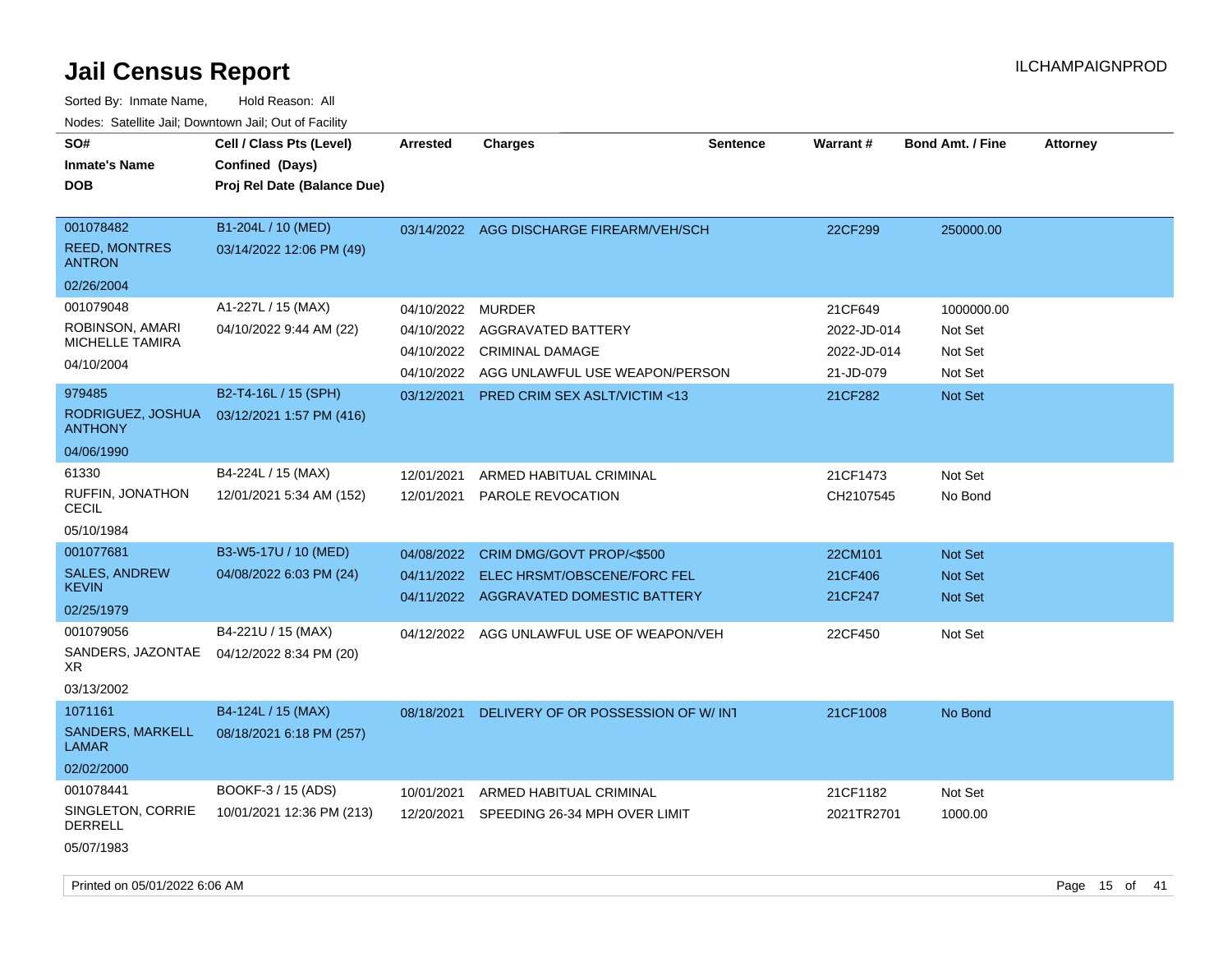Sorted By: Inmate Name, Hold Reason: All Nodes: Satellite Jail; Downtown Jail; Out of Facility

| roacs. Calcinic Jan, Downtown Jan, Out of Facility |                                              |                     |                                           |                 |            |                         |                 |
|----------------------------------------------------|----------------------------------------------|---------------------|-------------------------------------------|-----------------|------------|-------------------------|-----------------|
| SO#                                                | Cell / Class Pts (Level)                     | <b>Arrested</b>     | <b>Charges</b>                            | <b>Sentence</b> | Warrant#   | <b>Bond Amt. / Fine</b> | <b>Attorney</b> |
| <b>Inmate's Name</b>                               | Confined (Days)                              |                     |                                           |                 |            |                         |                 |
| <b>DOB</b>                                         | Proj Rel Date (Balance Due)                  |                     |                                           |                 |            |                         |                 |
|                                                    |                                              |                     |                                           |                 |            |                         |                 |
| 001079119                                          | BOOKH-3                                      |                     | 05/01/2022 DISORDERLY CONDUCT             |                 | 2022CFAWOW | No Bond                 |                 |
| <b>SMITH, MATTHEW</b><br><b>MICHAEL</b>            | 05/01/2022 12:37 AM (1)                      |                     | 05/01/2022 AGG ASLT PEACE OFF/FIRE/ER WRK |                 | 2022CFAWOW | No Bond                 |                 |
| 03/30/1984                                         |                                              |                     |                                           |                 |            |                         |                 |
| 001078608                                          | BOOKH-8                                      |                     | 04/28/2022 MFG/DEL CANNABIS/30-500 GRAMS  |                 | 22CF520    | No Bond                 |                 |
| SOMERS, DYLAN<br><b>THOMAS</b>                     | 04/28/2022 4:49 AM (4)                       |                     |                                           |                 |            |                         |                 |
| 05/18/2000                                         |                                              |                     |                                           |                 |            |                         |                 |
| 975068                                             | A3-211U / 15 (ADS)                           |                     | 04/26/2022 DRVG ON SUSP LICENSE/FTA       |                 | 19TR17004  | 690.00                  |                 |
| SPEARMAN, JOE<br><b>DEMARKUS TERREL</b>            | 04/26/2022 3:34 PM (6)                       |                     | 04/26/2022 ARMED VIOLENCE/CATEGORY I      |                 | 22CF515    | No Bond                 |                 |
| 12/15/1989                                         |                                              |                     |                                           |                 |            |                         |                 |
| 001077770                                          | A1-124U / 5 (MIN)                            |                     | 01/06/2022 RESIDENTIAL BURGLARY           |                 | 21CF319    | Not Set                 |                 |
|                                                    | STOFFLE, KELLY ANNE 01/06/2022 3:14 PM (116) |                     |                                           |                 |            |                         |                 |
| 04/12/1989                                         |                                              |                     |                                           |                 |            |                         |                 |
| 38305                                              | B2-T2-06L / 10 (SPH)                         | 03/18/2020          | <b>CRIMINAL SEXUAL ABUSE</b>              |                 | 20CF-343   | 500000.00               |                 |
| STOVER, JOSH<br><b>ANDREW</b>                      | 03/18/2020 10:24 AM (775)                    |                     |                                           |                 |            |                         |                 |
| 08/18/1973                                         |                                              |                     |                                           |                 |            |                         |                 |
| 001078742                                          | A2-222L / 5 (MIN)                            | 04/01/2022 BURGLARY |                                           |                 | 22CF33     | 10000.00                |                 |
| TAYLOR, ERIKA LYNN                                 | 04/01/2022 10:15 AM (31)                     |                     |                                           |                 |            |                         |                 |
|                                                    |                                              |                     |                                           |                 |            |                         |                 |
| 04/09/1996                                         |                                              |                     |                                           |                 |            |                         |                 |
| 1066794                                            | B3-W6-21U / 5 (MIN)                          |                     | 04/15/2022 VIO ORDER/PRIOR VIO OF ORDER   |                 | 2021CF1061 | 150000.00               |                 |
| <b>TAYLOR, STANLEY</b><br><b>JAMES</b>             | 04/15/2022 9:27 AM (17)                      |                     |                                           |                 |            |                         |                 |
| 01/05/1994                                         |                                              |                     |                                           |                 |            |                         |                 |
| 32058                                              | B4-123U / 15 (MAX)                           | 06/14/2021          | AGG DISCH FIREARM                         |                 | 21CF690    | Not Set                 |                 |
| THOMPSON, STEVEN<br><b>ONEAL</b>                   | 06/14/2021 6:44 AM (322)                     |                     |                                           |                 |            |                         |                 |
| 03/14/1969                                         |                                              |                     |                                           |                 |            |                         |                 |

Printed on 05/01/2022 6:06 AM Page 16 of 41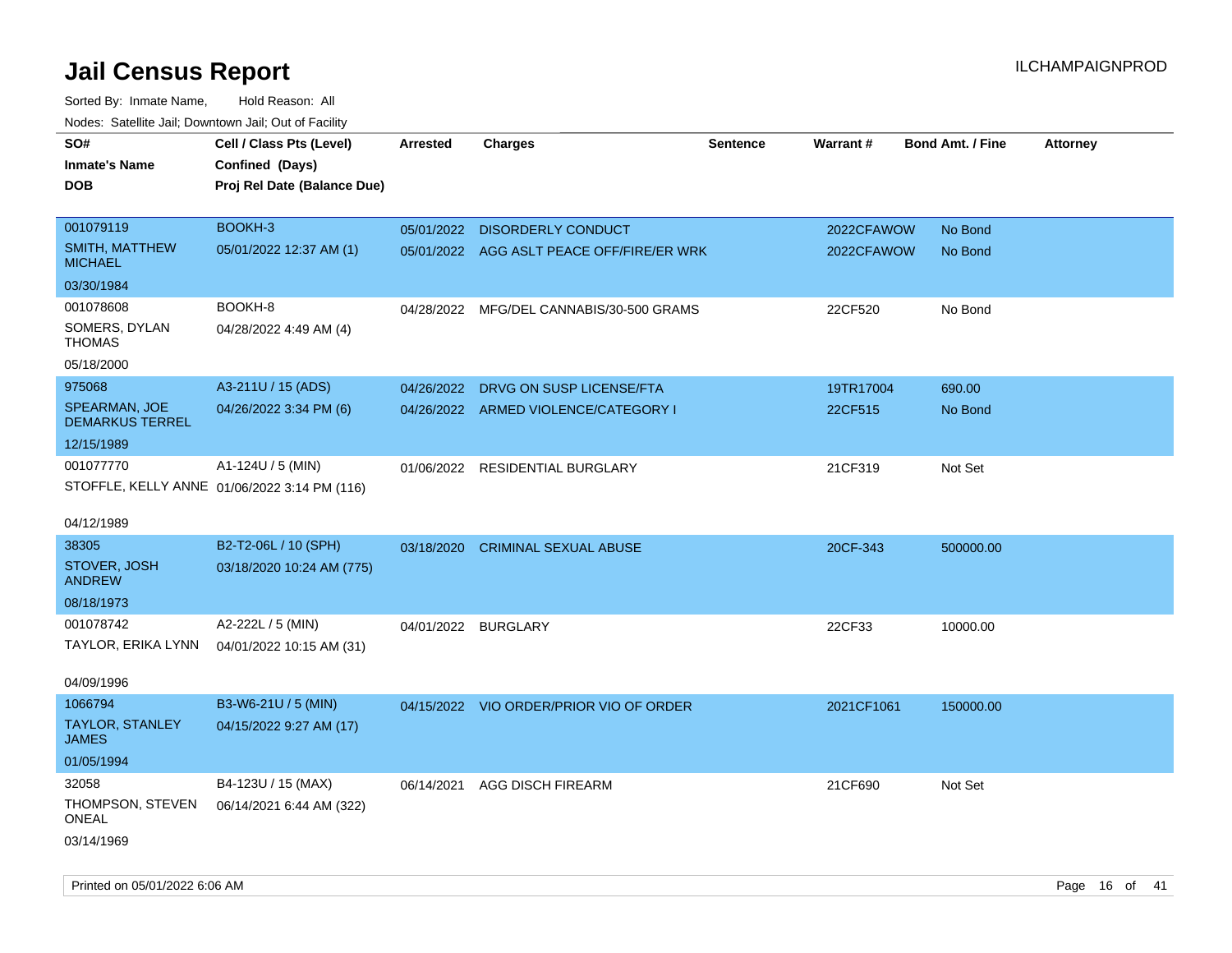| SO#<br><b>Inmate's Name</b><br><b>DOB</b>                                        | Cell / Class Pts (Level)<br>Confined (Days)<br>Proj Rel Date (Balance Due) | <b>Arrested</b>                                                           | <b>Charges</b>                                                                                                        | <b>Sentence</b> | Warrant#                                                  | <b>Bond Amt. / Fine</b>                                   | <b>Attorney</b> |
|----------------------------------------------------------------------------------|----------------------------------------------------------------------------|---------------------------------------------------------------------------|-----------------------------------------------------------------------------------------------------------------------|-----------------|-----------------------------------------------------------|-----------------------------------------------------------|-----------------|
| 001078792<br>TRAMBLE, TOM<br><b>MARCUS</b>                                       | B4-122U / 15 (MAX)<br>01/24/2022 10:24 AM (98)                             | 01/24/2022                                                                | <b>FUGITIVE FROM JUSTICE</b><br>01/24/2022 ARMED VIOLENCE/CATEGORY I                                                  |                 | 22CF99<br>22CF101                                         | <b>Not Set</b><br>Not Set                                 |                 |
| 02/28/1985<br>1076325<br><b>TURNER, PRINTISS</b><br>VASHAWN-DEMAN,<br>11/10/2001 | B1-105U / 15 (MAX)<br>03/25/2022 3:15 PM (38)                              | 03/25/2022<br>03/25/2022<br>03/25/2022<br>03/25/2022 MURDER<br>03/28/2022 | <b>DOMESTIC BATTERY</b><br>AGG UUW/LOADED/NO FCCA/FOID<br>AGG UUW/LOADED/NO FCCA/FOID<br><b>FUGITIVE FROM JUSTICE</b> |                 | 20CM468<br>21CF1520<br>2020CF742<br>2021CF1071<br>22CF360 | 1000.00<br>50000.00<br>25000.00<br>1500000.00<br>50000.00 |                 |
| 50548<br><b>VINEYARD, SHORNOR</b><br><b>JAMAL</b><br>12/14/1979                  | B3-W3-12L / 10 (MED)<br>03/29/2022 8:51 AM (34)<br>5/19/2022 (0.00)        |                                                                           | 03/29/2022 AGG UNLAWFUL USE OF WEAPON/VEH                                                                             |                 | 21CF1067                                                  | No Bond                                                   |                 |
| 1076520<br>WARNER-UDUEBOR,<br><b>JAESEN CHI</b><br>04/11/2001                    | B4-223L / 15 (MAX)<br>04/20/2022 2:56 PM (12)                              |                                                                           | 04/20/2022 ARMED VIOLENCE/CATEGORY I                                                                                  |                 | 22CF485                                                   | Not Set                                                   |                 |
| 1070737<br><b>WASHINGTON,</b><br><b>JASTINA VIRGINIA</b><br>04/11/2000           | A1-126L / 15 (MAX)<br>10/14/2021 12:02 PM (200)                            |                                                                           | 10/14/2021 AGG KIDNAPG/<13/INTEL DISABL                                                                               | (DHS)           | 2020CF418                                                 | 250000.00                                                 |                 |
| 977140<br><b>WEBSTER, DERRIAL</b><br><b>DEVON</b><br>01/14/1990                  | B1-203L / 10 (MED)<br>10/24/2021 2:46 AM (190)                             | 10/24/2021                                                                | ARMED HABITUAL CRIMINAL                                                                                               |                 | 21CF1289                                                  | Not Set                                                   |                 |
| 001078328<br><b>WHITE, JUSTIN</b><br><b>STEVEN</b><br>10/25/1995                 | B1-105L / 15 (MAX)<br>08/30/2021 10:48 AM (245)                            | 08/30/2021                                                                | FELON POSS/USE WEAPON/FIREARM                                                                                         |                 | 21CF1045                                                  | <b>Not Set</b>                                            |                 |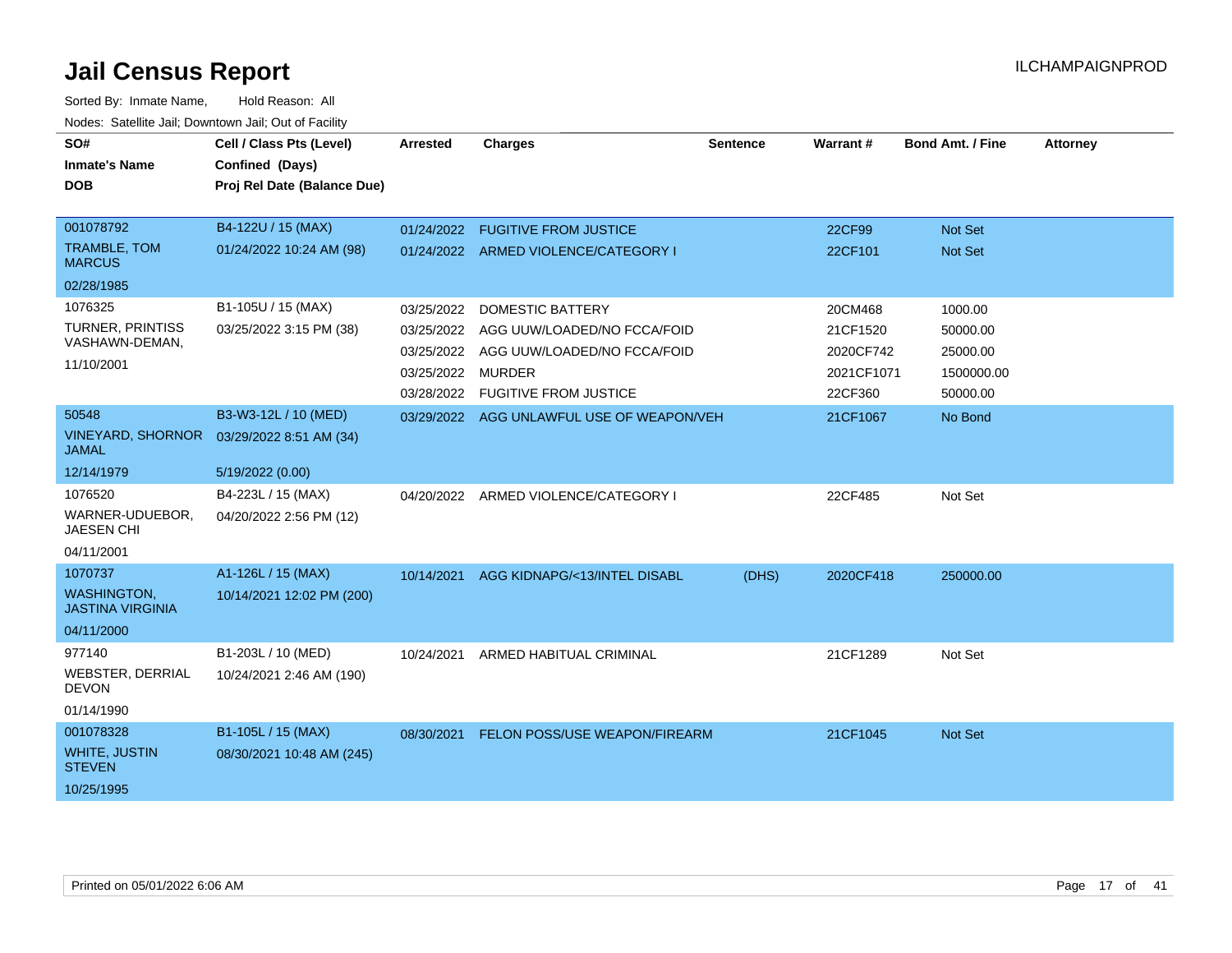| SO#                                       | Cell / Class Pts (Level)                    | <b>Arrested</b>   | <b>Charges</b>                            | <b>Sentence</b> | Warrant#    | <b>Bond Amt. / Fine</b> | <b>Attorney</b> |
|-------------------------------------------|---------------------------------------------|-------------------|-------------------------------------------|-----------------|-------------|-------------------------|-----------------|
| <b>Inmate's Name</b>                      | Confined (Days)                             |                   |                                           |                 |             |                         |                 |
| <b>DOB</b>                                | Proj Rel Date (Balance Due)                 |                   |                                           |                 |             |                         |                 |
|                                           |                                             |                   |                                           |                 |             |                         |                 |
| 001077235                                 | A3-211L / 5 (MIN)                           | 04/26/2022        | POSSESSING A CONTROLLED SUBSTANC          |                 | 22CF507     | <b>Not Set</b>          |                 |
| <b>WHITLEY, CHARLES</b>                   | 04/26/2022 6:11 PM (6)                      | 04/26/2022        | POSS AMT CON SUB EXCEPT(A)/(D)            |                 | 20CF1077    | 940.00                  |                 |
|                                           |                                             | 04/26/2022        | <b>WARRANT OUT OF COUNTY</b>              |                 | 20TR10761   | 3000.00                 |                 |
| 09/03/1975                                |                                             | 04/26/2022        | <b>WARRANT OUT OF COUNTY</b>              |                 | 20TR10760   | 3000.00                 |                 |
|                                           |                                             | 04/26/2022        | <b>WARRANT OUT OF COUNTY</b>              |                 | 20CM646     | 5000.00                 |                 |
| 1065967                                   | BOOKF-2                                     |                   | 04/29/2022 FORGERY/ISSUE/DELIVER DOCUMENT |                 | 22CF406     | 50000.00                |                 |
|                                           | WHITNEY, CHELSEA JO 04/29/2022 12:59 PM (3) |                   |                                           |                 |             |                         |                 |
|                                           |                                             |                   |                                           |                 |             |                         |                 |
| 09/01/1984                                |                                             |                   |                                           |                 |             |                         |                 |
| 638552                                    | B2-T2-08L / 5 (SPH)                         | 10/07/2021        | CHILD PORNOGRAPHY/PHOTOGRAPH              |                 | 2021CF1207  | No Bond                 |                 |
| <b>WILLIAMS, MICHAEL</b><br><b>JAMES</b>  | 10/07/2021 12:20 PM (207)                   |                   |                                           |                 |             |                         |                 |
| 03/29/1964                                |                                             |                   |                                           |                 |             |                         |                 |
| 1066370                                   | B1-101L / 15 (MAX)                          | 07/28/2021        | ARMED VIOLENCE/CATEGORY III               |                 | 2021 CF 882 | Not Set                 |                 |
| <b>WILLIAMS, REONTE</b><br><b>REMIR</b>   | 07/28/2021 5:40 AM (278)                    |                   |                                           |                 |             |                         |                 |
| 05/14/1999                                |                                             |                   |                                           |                 |             |                         |                 |
| 1051953                                   | A1-226L / 10 (MED)                          | 02/02/2022        | DOMESTIC BATTERY/OTHER PRIOR              |                 | 22CF144     | <b>Not Set</b>          |                 |
| <b>WINSTON, ALYSSIA</b><br><b>LETEECE</b> | 02/02/2022 4:29 AM (89)                     |                   | 03/28/2022 AGG ROBBERY/INDICATE ARM W/FIR |                 | 22CF353     | <b>Not Set</b>          |                 |
| 03/17/1996                                |                                             |                   |                                           |                 |             |                         |                 |
| 001077731                                 | B1-206L / 15 (MAX)                          |                   | 04/12/2022 ATTEMPT (FIRST DEGREE MURDER)  |                 | 22CF428     | 1500000.00              |                 |
| YOUNG, AARON<br><b>BLAKE</b>              | 04/12/2022 12:53 PM (20)                    |                   |                                           |                 |             |                         |                 |
| 03/04/2000                                |                                             |                   |                                           |                 |             |                         |                 |
|                                           |                                             |                   |                                           |                 |             |                         |                 |
| <b>Total Satellite Jail: 138</b>          |                                             | <b>Males: 113</b> | Females: 25<br>Unknown: 0                 |                 |             |                         |                 |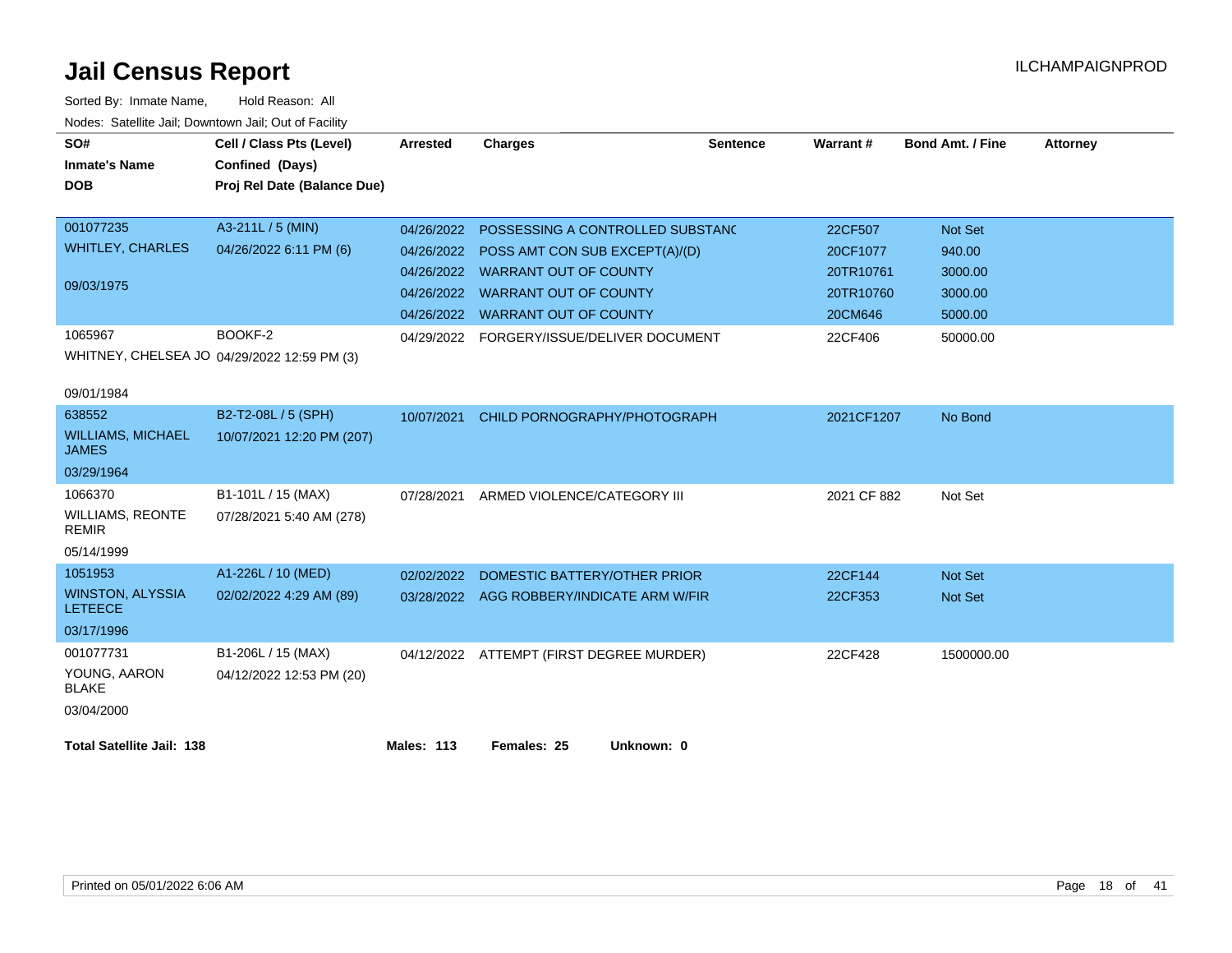| <b>Downtown Jail</b><br>SO#<br><b>Inmate's Name</b><br><b>DOB</b> | Cell / Class Pts (Level)<br>Confined (Days)<br>Proj Rel Date (Balance Due) | <b>Arrested</b>                                                    | <b>Charges</b>                                                                                                                              | <b>Sentence</b> | <b>Warrant#</b>                                       | <b>Bond Amt. / Fine</b>                             | <b>Attorney</b> |
|-------------------------------------------------------------------|----------------------------------------------------------------------------|--------------------------------------------------------------------|---------------------------------------------------------------------------------------------------------------------------------------------|-----------------|-------------------------------------------------------|-----------------------------------------------------|-----------------|
| 952871<br>AUTEBERRY, JOSHUA<br><b>DAVID</b><br>12/28/1984         | G3U / 5 (MIN)<br>03/13/2022 7:24 PM (50)                                   |                                                                    | 03/13/2022 METH DELIVERY/5<15 GRAMS                                                                                                         |                 | 22CF300                                               | No Bond                                             |                 |
| 001078218<br>BAKER, REED ALLEN<br>07/28/1981                      | D1 / 5 (ADS)<br>03/23/2022 6:55 PM (40)                                    | 03/23/2022<br>03/23/2022<br>03/24/2022                             | <b>CRIMINAL TRESPASS TO LAND</b><br><b>DISORDERLY CONDUCT</b><br><b>RETAIL THEFT</b>                                                        |                 | 21CM340<br>20OV0267<br>20CM658                        | 1000.00<br>1000.00<br>5000.00                       |                 |
| 517915<br><b>BOXLEY, CHARLES</b><br><b>OMAR</b><br>01/10/1985     | G6L / 5 (MIN)<br>08/03/2021 2:18 PM (272)                                  | 08/03/2021<br>08/03/2021<br>08/03/2021                             | <b>BURGLARY</b><br><b>BURGLARY</b><br>FORGERY/ISSUE/DELIVER DOCUMENT                                                                        |                 | 21CF289<br>21CF679                                    | 20000.00<br>20000.00<br>No Bond                     |                 |
| 47897<br>BRANAMAN,<br><b>CLIFFORD EARL</b><br>03/09/1975          | E2L / 15 (ADS)<br>01/19/2022 9:21 PM (103)                                 | 01/19/2022<br>01/19/2022<br>01/19/2022<br>02/08/2022<br>02/08/2022 | VIOLATE ORDER PROTECTION<br>DRVG REVOKED/2+/PERS INJ/DEATH<br>PAROLE REVOCATION<br>DRIVE REVOKED/RECK HOMIC/3<br>DRIVING ON REVOKED LICENSE |                 | 22CF85<br>22CF84<br>VA2201139<br>21CF1280<br>21TR8305 | Not Set<br>Not Set<br>No Bond<br>Not Set<br>Not Set |                 |
| 995432<br><b>BROWN, JAVON</b><br><b>SHANTEZ</b><br>10/14/1991     | I2 / 10 (ADS)<br>12/20/2021 2:06 AM (133)                                  | 12/20/2021                                                         | FAIL TO RPT WKLY/NO FIXED ADDR                                                                                                              |                 | 21CF1559                                              | <b>Not Set</b>                                      |                 |
| 001078900<br>BYRD, ANDREW<br>DARNELL<br>12/30/2003                | J7L / 15 (ADS)<br>03/02/2022 11:59 PM (61)                                 |                                                                    | 03/02/2022 MURDER/INTENT TO KILL/INJURE                                                                                                     |                 | 22CF252                                               | Not Set                                             |                 |
| 001078092<br><b>WILLIAM</b><br>06/25/1986                         | H <sub>2</sub> U / 10 (ADS)<br>CHOUNARD, STANLEY 12/27/2021 10:47 PM (126) | 12/27/2021                                                         | AGG BATTERY/PUBLIC PLACE                                                                                                                    |                 | 2021CF1042                                            | 5000.00                                             |                 |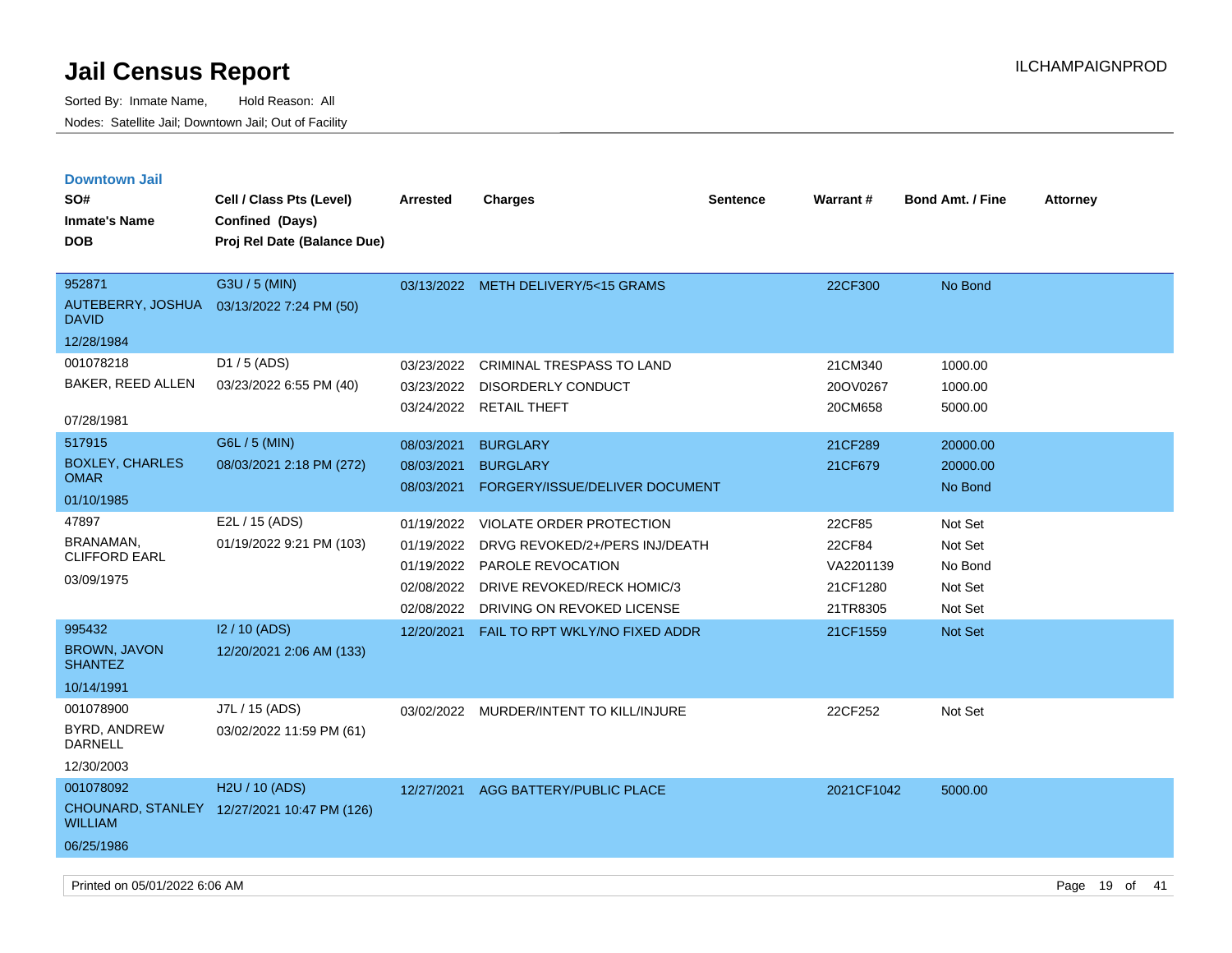Sorted By: Inmate Name, Hold Reason: All Nodes: Satellite Jail; Downtown Jail; Out of Facility

| SO#                                              | Cell / Class Pts (Level)    | <b>Arrested</b>   | <b>Charges</b>                          | <b>Sentence</b> | Warrant#    | <b>Bond Amt. / Fine</b> | <b>Attorney</b> |
|--------------------------------------------------|-----------------------------|-------------------|-----------------------------------------|-----------------|-------------|-------------------------|-----------------|
| <b>Inmate's Name</b>                             | Confined (Days)             |                   |                                         |                 |             |                         |                 |
| <b>DOB</b>                                       | Proj Rel Date (Balance Due) |                   |                                         |                 |             |                         |                 |
|                                                  |                             |                   |                                         |                 |             |                         |                 |
| 56241                                            | E6L / 5 (MIN)               |                   | 01/13/2022 VIOLATE ORDER/PRIOR DOM BTRY |                 | 22CF59      | Not Set                 |                 |
| <b>CLARK, DAMON</b>                              | 01/13/2022 4:36 AM (109)    |                   |                                         |                 |             |                         |                 |
| <b>GILLMORE</b>                                  |                             |                   | 04/04/2022 CIVIL FTA WARRANT            |                 | 2007D200    | 100000.00               |                 |
| 12/21/1976                                       |                             |                   |                                         |                 |             |                         |                 |
| 001078838                                        | D <sub>2</sub> / 15 (ADS)   | 02/12/2022        | PRED CRIM SEX ASLT/BODILY HARM          |                 | 21CF30      | 150000.00               |                 |
| CLAYTON, KAREEM<br>JAMAL                         | 02/12/2022 8:55 AM (79)     |                   |                                         |                 |             |                         |                 |
| 02/03/1974                                       |                             |                   |                                         |                 |             |                         |                 |
| 1075361                                          | $15/5$ (ADS)                | 04/16/2021        | <b>BURGLARY</b>                         |                 | 21CF414     | <b>Not Set</b>          |                 |
| <b>COWART, TORREY</b><br><b>BENJAMEN, Junior</b> | 04/16/2021 9:17 PM (381)    |                   |                                         |                 |             |                         |                 |
| 11/22/1987                                       |                             |                   |                                         |                 |             |                         |                 |
| 1072673                                          | G7L / 5 (MIN)               |                   | 04/14/2022 VIOLATE ORDER PROTECTION     |                 | 2022CM112   | No Bond                 |                 |
| COWART, WILL<br><b>SIMEON</b>                    | 04/14/2022 1:19 PM (18)     |                   |                                         |                 |             |                         |                 |
| 02/18/1999                                       |                             |                   |                                         |                 |             |                         |                 |
| 1074319                                          | K1 / 15 (SPH)               | 10/12/2021        | AGGRAVATED CRUELTY TO ANIMALS           |                 | 21CF1238    | <b>Not Set</b>          |                 |
| <b>CRAIG, DAVUCCI</b><br><b>DAVION</b>           | 10/12/2021 11:36 AM (202)   | 10/14/2021 MURDER |                                         |                 | 21CF1239    | Not Set                 |                 |
| 08/02/2001                                       |                             |                   |                                         |                 |             |                         |                 |
| 571307                                           | J3L / 15 (ADS)              | 09/14/2020        | CRIM SEXUAL ABUSE/CONSENT               |                 | 2020CF1026  | Not Set                 |                 |
| DOMINGO-<br>CASTANEDA,                           | 09/14/2020 11:19 PM (595)   | 09/14/2020        | PRED CRIM SEX ASLT/VICTIM <13           |                 | 2020CF1025  | Not Set                 |                 |
| 09/29/1989                                       |                             |                   |                                         |                 |             |                         |                 |
| 527379                                           | D6 / 15 (ADS)               | 10/25/2021        | ARMED HABITUAL CRIMINAL                 |                 | 21CF1297    | Not Set                 |                 |
| DRAKE, MARCELL<br><b>DEON</b>                    | 10/25/2021 5:05 PM (189)    | 10/27/2021        | AGG DOMESTIC BATTERY/STRANGLE           |                 | 21CF1245    | Not Set                 |                 |
| 04/20/1987                                       |                             |                   |                                         |                 |             |                         |                 |
| 527081                                           | F2U / 10 (MED)              | 09/06/2021        | ARSON/REAL/PERSONAL PROP>\$150          |                 | 2021 CF 797 | 25000.00                |                 |
| FERGUSON,<br><b>CHRISTOPHER</b>                  | 09/06/2021 1:18 PM (238)    |                   |                                         |                 |             |                         |                 |
| 12/21/1981                                       |                             |                   |                                         |                 |             |                         |                 |

Printed on 05/01/2022 6:06 AM Page 20 of 41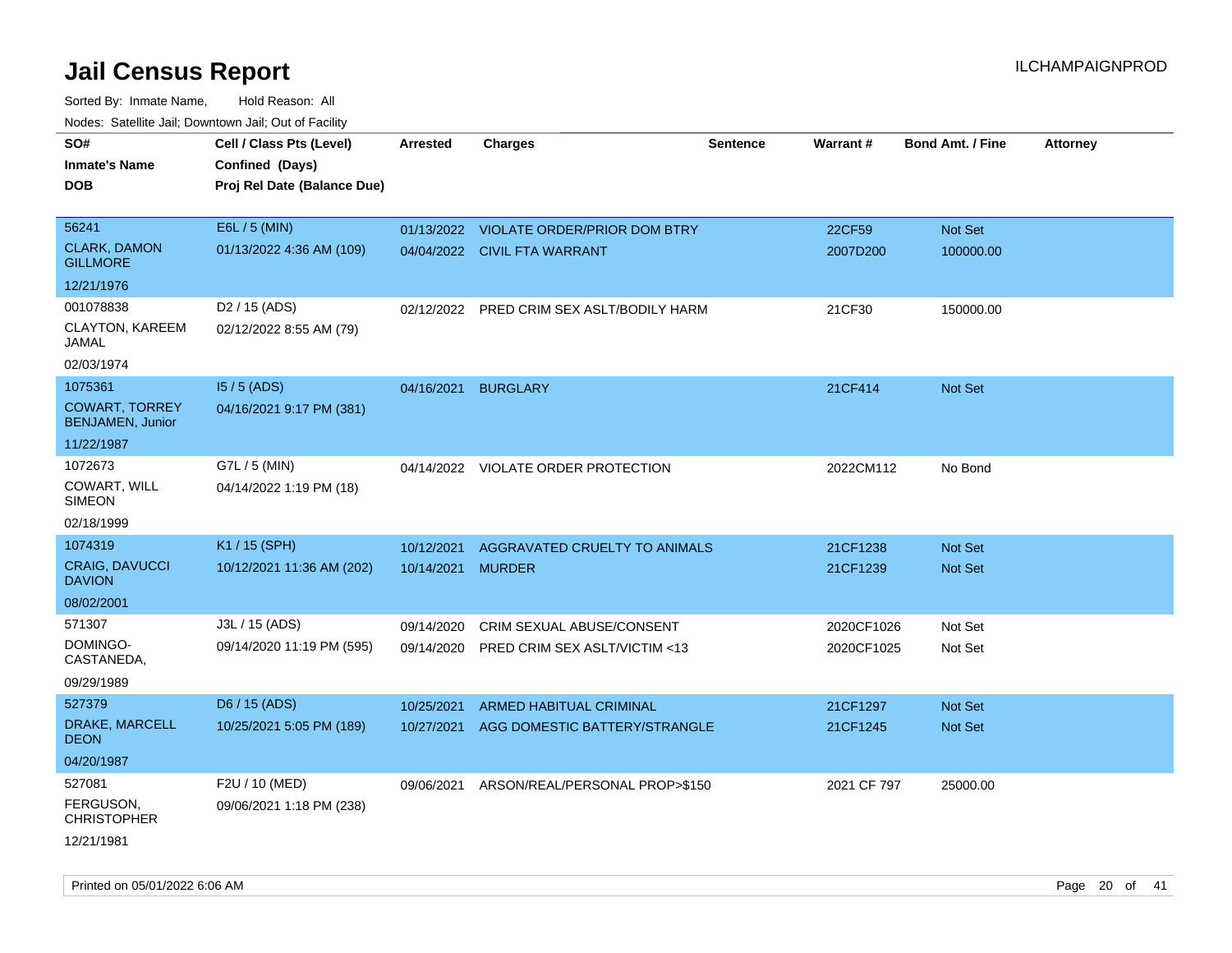| roaco. Odichile Jan, Downtown Jan, Out of Facility |                             |                     |                                           |                 |          |                         |                 |
|----------------------------------------------------|-----------------------------|---------------------|-------------------------------------------|-----------------|----------|-------------------------|-----------------|
| SO#                                                | Cell / Class Pts (Level)    | <b>Arrested</b>     | <b>Charges</b>                            | <b>Sentence</b> | Warrant# | <b>Bond Amt. / Fine</b> | <b>Attorney</b> |
| <b>Inmate's Name</b>                               | Confined (Days)             |                     |                                           |                 |          |                         |                 |
| <b>DOB</b>                                         | Proj Rel Date (Balance Due) |                     |                                           |                 |          |                         |                 |
|                                                    |                             |                     |                                           |                 |          |                         |                 |
| 524764                                             | G3L / 5 (MIN)               |                     | 09/18/2021 METH DELIVERY/15<100 GRAMS     |                 | 21CF627  | 50000.00                |                 |
| <b>FISCUS, ROBERT</b><br><b>LOWELL</b>             | 09/18/2021 10:50 AM (226)   |                     |                                           |                 |          |                         |                 |
| 02/17/1986                                         |                             |                     |                                           |                 |          |                         |                 |
| 1068917                                            | H6U / 5 (ADS)               |                     | 08/11/2021 VIO ORDER/PRIOR VIO OF ORDER   |                 | 21CF965  | Not Set                 |                 |
| GARCIA, JUAN<br>CARLOS                             | 08/11/2021 9:24 PM (264)    |                     |                                           |                 |          |                         |                 |
| 10/21/1997                                         |                             |                     |                                           |                 |          |                         |                 |
| 32913                                              | I1 / 15 (ADS)               | 12/03/2021          | <b>PRED CRIM SEX ASLT/VICTIM &lt;13</b>   |                 | 21CF1481 | Not Set                 |                 |
| GROB, WARREN A,<br>Junior                          | 12/03/2021 4:24 PM (150)    |                     |                                           |                 |          |                         |                 |
| 12/07/1950                                         |                             |                     |                                           |                 |          |                         |                 |
| 001078868                                          | K3 / 5 (ADS)                |                     | 02/24/2022 STALKING/CAUSE FEAR FOR SAFETY |                 | 22CF227  | 150000.00               |                 |
| HARRIS-MINER,<br><b>NICHOLAS</b>                   | 02/24/2022 3:56 PM (67)     |                     |                                           |                 |          |                         |                 |
| 07/08/1998                                         |                             |                     |                                           |                 |          |                         |                 |
| 987949                                             | B1 / 10 (SPH)               |                     | 03/29/2022 FELON POSS/FIREARM             |                 | 22CF365  | Not Set                 |                 |
| HOLT, TERRELL<br><b>VALENTINO</b>                  | 03/29/2022 12:53 AM (34)    |                     |                                           |                 |          |                         |                 |
| 02/17/1991                                         |                             |                     |                                           |                 |          |                         |                 |
| 501278                                             | H4U / 5 (ADS)               |                     | 04/18/2022 INDIRECT CIVIL CONTEMPT        |                 |          | 987.00                  |                 |
| HURSEY, DANIEL<br><b>SCOTT</b>                     | 04/18/2022 9:26 AM (14)     |                     |                                           |                 |          |                         |                 |
| 08/30/1987                                         | 5/17/2022 (0.00)            |                     |                                           |                 |          |                         |                 |
| 518711                                             | G5L / 5 (MIN)               | 01/30/2022 THEFT    |                                           |                 | 22CF133  | Not Set                 |                 |
| <b>INGERSON, LUCUS</b><br><b>JAMES</b>             | 01/30/2022 4:57 PM (92)     |                     |                                           |                 |          |                         |                 |
| 09/16/1979                                         |                             |                     |                                           |                 |          |                         |                 |
| 001078766                                          | $13/5$ (ADS)                | 02/08/2022          | <b>AGGRAVATED BATTERY</b>                 |                 | 22CF160  | Not Set                 |                 |
| JOHNSON, IYONZI                                    | 02/08/2022 11:56 AM (83)    | 02/08/2022 BURGLARY |                                           |                 | 22CF63   | 3000.00                 |                 |
| 07/16/1994                                         |                             |                     |                                           |                 |          |                         |                 |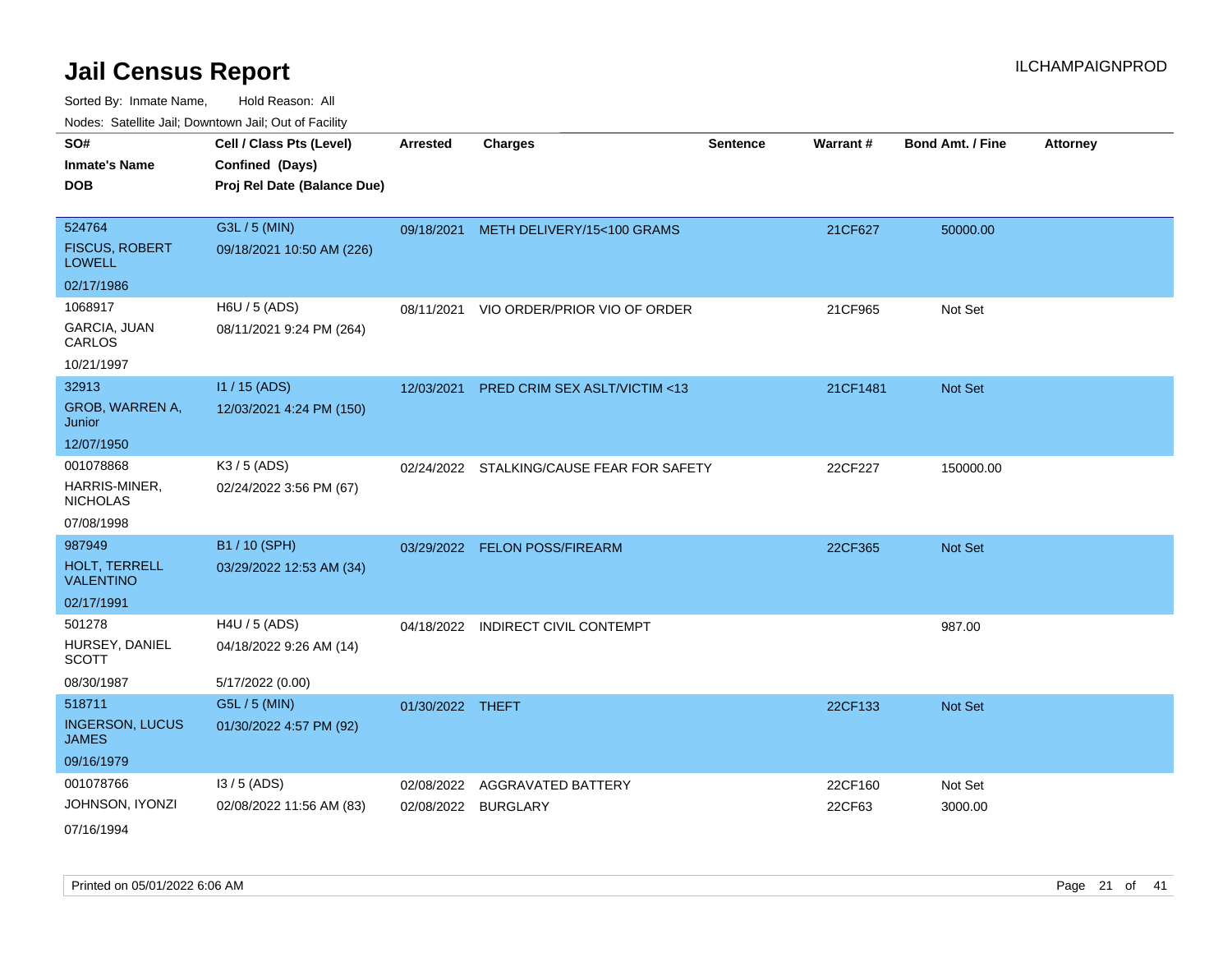| rouce. Calcinic Jan, Downtown Jan, Out of Facility                   |                                                                            |                          |                                                                  |                 |                      |                                  |                 |
|----------------------------------------------------------------------|----------------------------------------------------------------------------|--------------------------|------------------------------------------------------------------|-----------------|----------------------|----------------------------------|-----------------|
| SO#<br><b>Inmate's Name</b><br><b>DOB</b>                            | Cell / Class Pts (Level)<br>Confined (Days)<br>Proj Rel Date (Balance Due) | <b>Arrested</b>          | <b>Charges</b>                                                   | <b>Sentence</b> | Warrant#             | <b>Bond Amt. / Fine</b>          | <b>Attorney</b> |
| 1073894<br>JOKICH, ANTON VEGO  04/07/2022 5:40 PM (25)<br>05/30/1969 | <b>H1L/5 (ADS)</b>                                                         | 04/07/2022               | <b>PROBATION VIOLATION</b>                                       |                 | 2021CF920            | <b>Not Set</b>                   |                 |
| 001078818                                                            | D3 / 10 (MED)                                                              | 02/04/2022               | DOMESTIC BATTERY/OTHER PRIOR                                     |                 | 22CF148              | Not Set                          |                 |
| KINSEL, EVERAL<br><b>MICHAEL WILLIAM</b>                             | 02/04/2022 7:37 PM (87)                                                    |                          |                                                                  |                 |                      |                                  |                 |
| 10/16/1985                                                           |                                                                            |                          |                                                                  |                 |                      |                                  |                 |
| 527447<br>KIRKWOOD, TYLER<br><b>JAMES</b>                            | J1L / 10 (ADS)<br>02/22/2022 10:47 AM (69)                                 | 02/22/2022<br>02/22/2022 | <b>BURGLARY</b><br>AGG BATTERY/GREAT BODILY HARM                 |                 | 22CF224<br>22CF223   | <b>Not Set</b><br><b>Not Set</b> |                 |
| 10/04/1985                                                           |                                                                            | 02/23/2022<br>04/05/2022 | <b>BURGLARY</b><br><b>RESIDENTIAL BURGLARY</b>                   |                 | 22CF152<br>22CF383   | Not Set<br><b>Not Set</b>        |                 |
| 001077710                                                            | G9U / 5 (MIN)                                                              | 03/31/2022               | AGG DOMESTIC BATTERY/STRANGLE                                    |                 | 21CF212              | No Bond                          |                 |
| LANGE, DEVONTAE<br>AND'RE                                            | 03/31/2022 2:21 PM (32)                                                    | 03/31/2022               | AGG BATTERY/PUBLIC PLACE                                         |                 | 21CF279              | No Bond                          |                 |
| 03/05/1994                                                           |                                                                            |                          |                                                                  |                 |                      |                                  |                 |
| 29681                                                                | J2L / 15 (ADS)                                                             | 07/14/2020               | PREDATORY CRIMINAL SEX ASSLT/CHILD                               |                 | 20CF-781             | 250000.00                        |                 |
| LENOIR, JOHN<br><b>CHRISTOPHER</b>                                   | 07/14/2020 12:51 PM (657)                                                  |                          |                                                                  |                 |                      |                                  |                 |
| 04/20/1966                                                           |                                                                            |                          |                                                                  |                 |                      |                                  |                 |
| 001078797<br>LEVIN, DANIEL DAVID                                     | 14 / 10 (ADS)<br>01/26/2022 3:00 PM (96)                                   | 01/26/2022               | VIO STALKING NO CONTACT ORDER                                    |                 | 22CM31               | Not Set                          |                 |
| 08/08/1984                                                           |                                                                            |                          |                                                                  |                 |                      |                                  |                 |
| 1063030                                                              | D4 / 15 (ADS)                                                              | 12/20/2021               | <b>MURDER</b>                                                    |                 | 21CF1571             | <b>Not Set</b>                   |                 |
|                                                                      | MASON, RYAN ONEIAL 12/21/2021 9:30 AM (132)                                | 12/22/2021               | <b>PAROLE REVOCATION</b>                                         |                 | CH2107979            | <b>Not Set</b>                   |                 |
| 02/22/1991                                                           |                                                                            |                          |                                                                  |                 |                      |                                  |                 |
| 1076591<br>MATTHEWS,<br>CHRISTIAN ANTHONY                            | G8U / 5 (MIN)<br>02/22/2022 7:42 PM (69)                                   | 02/22/2022<br>02/23/2022 | DELIVERY OF OR POSSESSION OF W/ IN14y (DOC)<br><b>MAIL FRAUD</b> |                 | 20CF961<br>2:21CR173 | 500000.00<br>No Bond             |                 |
| 03/15/1989                                                           |                                                                            |                          |                                                                  |                 |                      |                                  |                 |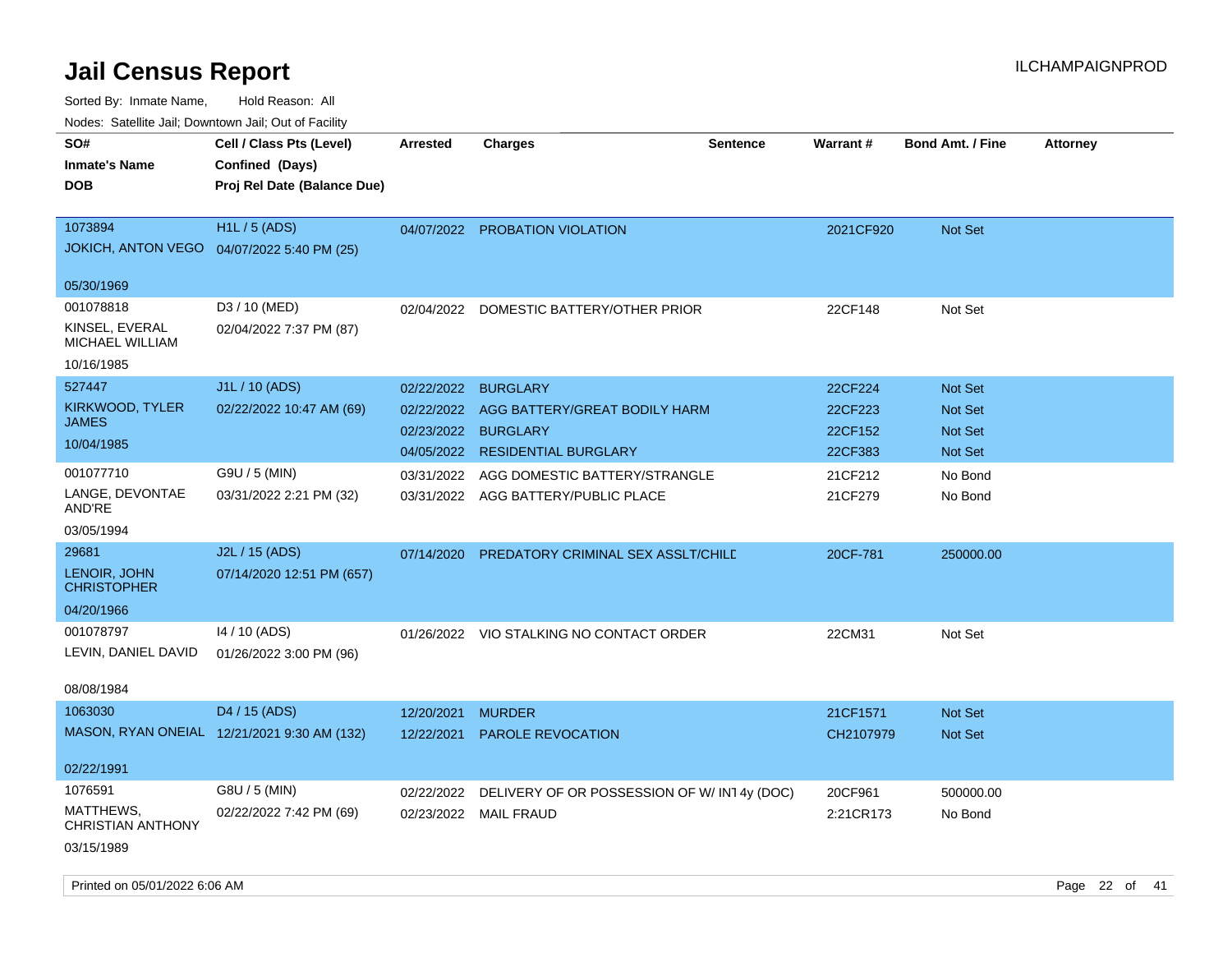Sorted By: Inmate Name, Hold Reason: All

|                                     | Nodes: Satellite Jail; Downtown Jail; Out of Facility |                      |                                         |                 |            |                         |                 |  |  |  |  |
|-------------------------------------|-------------------------------------------------------|----------------------|-----------------------------------------|-----------------|------------|-------------------------|-----------------|--|--|--|--|
| SO#                                 | Cell / Class Pts (Level)                              | <b>Arrested</b>      | <b>Charges</b>                          | <b>Sentence</b> | Warrant#   | <b>Bond Amt. / Fine</b> | <b>Attorney</b> |  |  |  |  |
| <b>Inmate's Name</b>                | Confined (Days)                                       |                      |                                         |                 |            |                         |                 |  |  |  |  |
| <b>DOB</b>                          | Proj Rel Date (Balance Due)                           |                      |                                         |                 |            |                         |                 |  |  |  |  |
|                                     |                                                       |                      |                                         |                 |            |                         |                 |  |  |  |  |
| 40235                               | G1L / 5 (MIN)                                         | 10/04/2021           | AGG DUI/4                               |                 | 2021CF1145 | 35000.00                |                 |  |  |  |  |
| MERRIWEATHER,<br><b>MARCUS TODD</b> | 10/04/2021 4:41 PM (210)                              |                      |                                         |                 |            |                         |                 |  |  |  |  |
| 11/28/1967                          |                                                       |                      |                                         |                 |            |                         |                 |  |  |  |  |
| 1040273                             | E5U / 15 (ADS)                                        | 09/30/2021           | <b>PRED CRIM SEX ASLT/VICTIM &lt;13</b> |                 | 21CF329    | 500000.00               |                 |  |  |  |  |
| METCALFE, LANELL<br>JARON           | 09/30/2021 11:32 PM (214)                             |                      |                                         |                 |            |                         |                 |  |  |  |  |
| 09/22/1988                          |                                                       |                      |                                         |                 |            |                         |                 |  |  |  |  |
| 1042168                             | G6U / 5 (MIN)                                         | 02/26/2022 AGG DUI/4 |                                         |                 | 22CF238    | Not Set                 |                 |  |  |  |  |
| MONTALVO, ANTONIO                   | 02/26/2022 6:14 AM (65)                               |                      |                                         |                 |            |                         |                 |  |  |  |  |
|                                     |                                                       |                      |                                         |                 |            |                         |                 |  |  |  |  |
| 05/03/1976                          |                                                       |                      |                                         |                 |            |                         |                 |  |  |  |  |
| 001078993                           | J5L / 10 (ADS)                                        | 03/29/2022           | AGG ASLT PEACE OFF/FIRE/ER WRK          |                 | 22CM87     | Not Set                 |                 |  |  |  |  |
| MURPHY, JUSTIN RAY                  | 03/29/2022 6:40 PM (34)                               |                      |                                         |                 |            |                         |                 |  |  |  |  |
| 03/12/1997                          |                                                       |                      |                                         |                 |            |                         |                 |  |  |  |  |
| 001078357                           | A2L / 15 (SPH)                                        | 09/17/2021           | ARMED ROBBERY/ARMED W/FIREARM           |                 | 21CF1230   | Not Set                 |                 |  |  |  |  |
| PETTIGREW, CAREY                    | 09/17/2021 9:56 AM (227)                              | 09/17/2021           | ARMED ROBBERY/ARMED W/FIREARM           |                 | 21CF1128   | Not Set                 |                 |  |  |  |  |
| <b>CORNITRIAS DEOBLO</b>            |                                                       | 09/17/2021           | ARMED ROBBERY/ARMED W/FIREARM           |                 | 21CF1129   | Not Set                 |                 |  |  |  |  |
| 08/31/1986                          |                                                       | 09/17/2021           | ARMED ROBBERY/ARMED W/FIREARM           |                 | 22-CF-7    | 500000.00               |                 |  |  |  |  |
| 1008308                             | F2L / 10 (MED)                                        | 01/30/2022           | <b>ASSAULT</b>                          |                 | 19CM364    | 4000.00                 |                 |  |  |  |  |
| PETTIGREW, MARIO                    | 01/30/2022 6:15 AM (92)                               |                      | 01/30/2022 AGG BTRY/GREAT BOD HARM/60+  |                 | 22CF131    | No Bond                 |                 |  |  |  |  |
| <b>TRAVINIO</b>                     |                                                       |                      |                                         |                 |            |                         |                 |  |  |  |  |
| 08/11/1992                          |                                                       |                      |                                         |                 |            |                         |                 |  |  |  |  |
| 1070610                             | J6L / 10 (ADS)                                        | 03/03/2022           | AGG BATTERY/PUBLIC PLACE                |                 | 21CF930    | Not Set                 |                 |  |  |  |  |
| PHILLIS, AARON<br><b>MONTRELL</b>   | 03/03/2022 2:49 PM (60)                               | 03/03/2022           | AGG BATTERY/GREAT BODILY HARM           |                 | 21CF482    | 5000.00                 |                 |  |  |  |  |
| 03/26/1999                          |                                                       |                      |                                         |                 |            |                         |                 |  |  |  |  |
| 001078005                           | E4L / 10 (MED)                                        | 03/08/2022           | HOME INVASION/CAUSE INJURY              |                 | 22CF280    | Not Set                 |                 |  |  |  |  |
| PINEX, MARCHELLO D                  | 03/08/2022 2:54 AM (55)                               |                      | 03/08/2022 AGGRAVATED BATTERY/STRANGLE  |                 | 19CR605101 | No Bond                 |                 |  |  |  |  |

12/25/1991

Printed on 05/01/2022 6:06 AM Page 23 of 41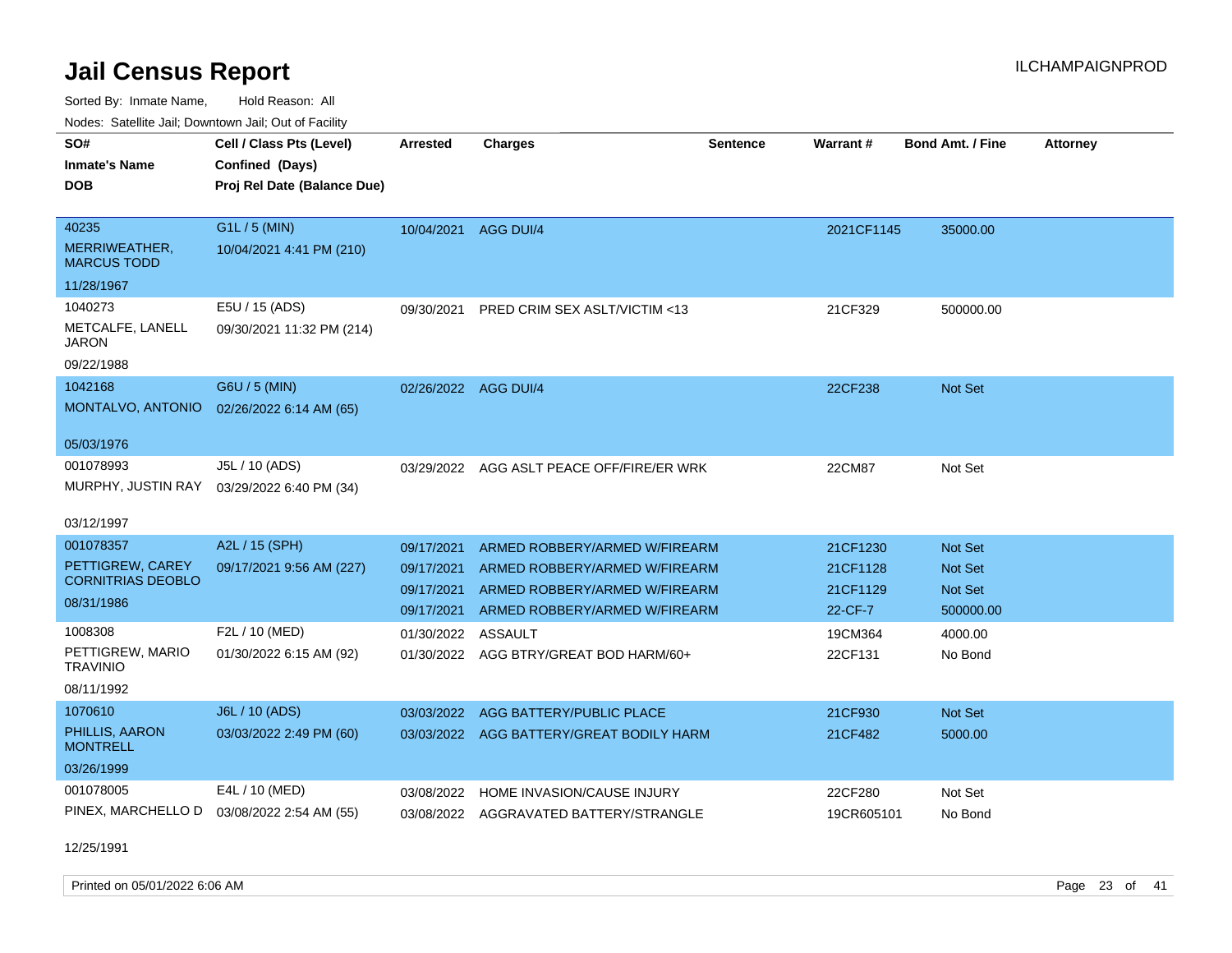Sorted By: Inmate Name, Hold Reason: All Nodes: Satellite Jail; Downtown Jail; Out of Facility

| Noues. Sateme Jan, Downtown Jan, Out or Facility |                             |                          |                                                |          |                 |                         |                 |
|--------------------------------------------------|-----------------------------|--------------------------|------------------------------------------------|----------|-----------------|-------------------------|-----------------|
| SO#                                              | Cell / Class Pts (Level)    | Arrested                 | <b>Charges</b>                                 | Sentence | <b>Warrant#</b> | <b>Bond Amt. / Fine</b> | <b>Attorney</b> |
| <b>Inmate's Name</b>                             | Confined (Days)             |                          |                                                |          |                 |                         |                 |
| <b>DOB</b>                                       | Proj Rel Date (Balance Due) |                          |                                                |          |                 |                         |                 |
|                                                  |                             |                          |                                                |          |                 |                         |                 |
| 001077783                                        | H5U / 10 (ADS)              |                          | 01/05/2022 AGGRAVATED BATTERY                  |          | 21CF325         | Not Set                 |                 |
| RIVERA, DARYL<br><b>ANTONIO</b>                  | 01/05/2022 4:20 PM (117)    |                          |                                                |          |                 |                         |                 |
| 11/14/1981                                       |                             |                          |                                                |          |                 |                         |                 |
| 1072114                                          | A1U / 15 (SPH)              | 01/17/2021               | ATTEMPT (FIRST DEGREE MURDER)                  |          | 2021CF65        | Not Set                 |                 |
| ROBINSON, DONNELL<br><b>LEVON</b>                | 01/17/2021 2:40 PM (470)    | 01/17/2021<br>02/17/2021 | ARMED ROBBERY/NO FIREARM<br>AGGRAVATED BATTERY |          | 2020CF824       | 75000.00<br>250000.00   |                 |
| 10/23/2000                                       |                             |                          |                                                | 4y (DOC) |                 |                         |                 |
| 1064798                                          | B3 / 15 (ADS)               | 01/17/2022               | <b>MURDER</b>                                  |          | 2021CF695       | 1500000.00              |                 |
| <b>STENNIS, BRUCE</b><br><b>DEONTAY</b>          | 01/17/2022 1:29 PM (105)    |                          | 01/17/2022 MFG/DEL 1<15 GR COCAINE/ANLG        |          | 21CF520         | 50000.00                |                 |
| 08/12/1998                                       |                             |                          |                                                |          |                 |                         |                 |
| 1056971                                          | B2 / 10 (SPH)               | 08/07/2021               | FELON POSS/USE WEAPON/FIREARM                  |          | 21CF948         | No Bond                 |                 |
| TRAVIS, DENZEL<br><b>DANTRELL</b>                | 08/07/2021 7:36 AM (268)    | 08/08/2021               | AGG BATTERY/PUBLIC PLACE                       |          | 2020CF647       | 25000.00                |                 |
| 03/21/1993                                       |                             |                          |                                                |          |                 |                         |                 |
| 30108                                            | J4L / 15 (ADS)              | 07/30/2021               | <b>MURDER</b>                                  |          | 21CF902         | 2000000.00              |                 |
| VANDYKE, DARYL<br><b>ANTHONY</b>                 | 07/30/2021 8:29 PM (276)    |                          |                                                |          |                 |                         |                 |
| 10/04/1965                                       |                             |                          |                                                |          |                 |                         |                 |
| 968681                                           | D5 / 15 (ADS)               | 08/27/2021               | AGG CRIM SX AB/VIC 13<18/TRUST                 |          | 2020CF499       | 250000.00               |                 |
| <b>WADE, DEMETRIUS</b><br><b>DARYL</b>           | 08/27/2021 2:25 AM (248)    | 08/27/2021               | INDIRECT CRIMINAL CONTEMPT                     | 3y(DOC)  | 2021CC16        | No Bond                 |                 |
| 01/07/1987                                       |                             |                          |                                                |          |                 |                         |                 |
| 1070971                                          | H3L / 5 (ADS)               | 12/07/2021               | <b>IDENTITY THEFT/&lt;\$300</b>                |          | 20CF922         | <b>Not Set</b>          |                 |
| <b>WEIR, CLINTON</b><br><b>HOWARD</b>            | 12/08/2021 3:45 AM (145)    | 12/07/2021               | <b>RECKLESS DRIVING</b>                        |          | 19TR2348        | <b>Not Set</b>          |                 |
| 03/15/1983                                       |                             |                          |                                                |          |                 |                         |                 |
| 54212                                            | E3U / 10 (ADS)              | 12/21/2021               | VIOLATE ORDER PROTECTION                       |          | 2021CM391       | 1000.00                 |                 |
| WHITLOCK, GEORGE                                 | 12/21/2021 1:20 PM (132)    | 12/21/2021               | ARMED VIOLENCE/CATEGORY I                      |          | 21CF1576        | Not Set                 |                 |
| ABRAM                                            |                             | 12/21/2021               | RECEIVE/POSS/SELL STOLEN VEH                   |          | 2021CF669       | 10000.00                |                 |
| 11/10/1978                                       |                             |                          |                                                |          |                 |                         |                 |

Printed on 05/01/2022 6:06 AM Page 24 of 41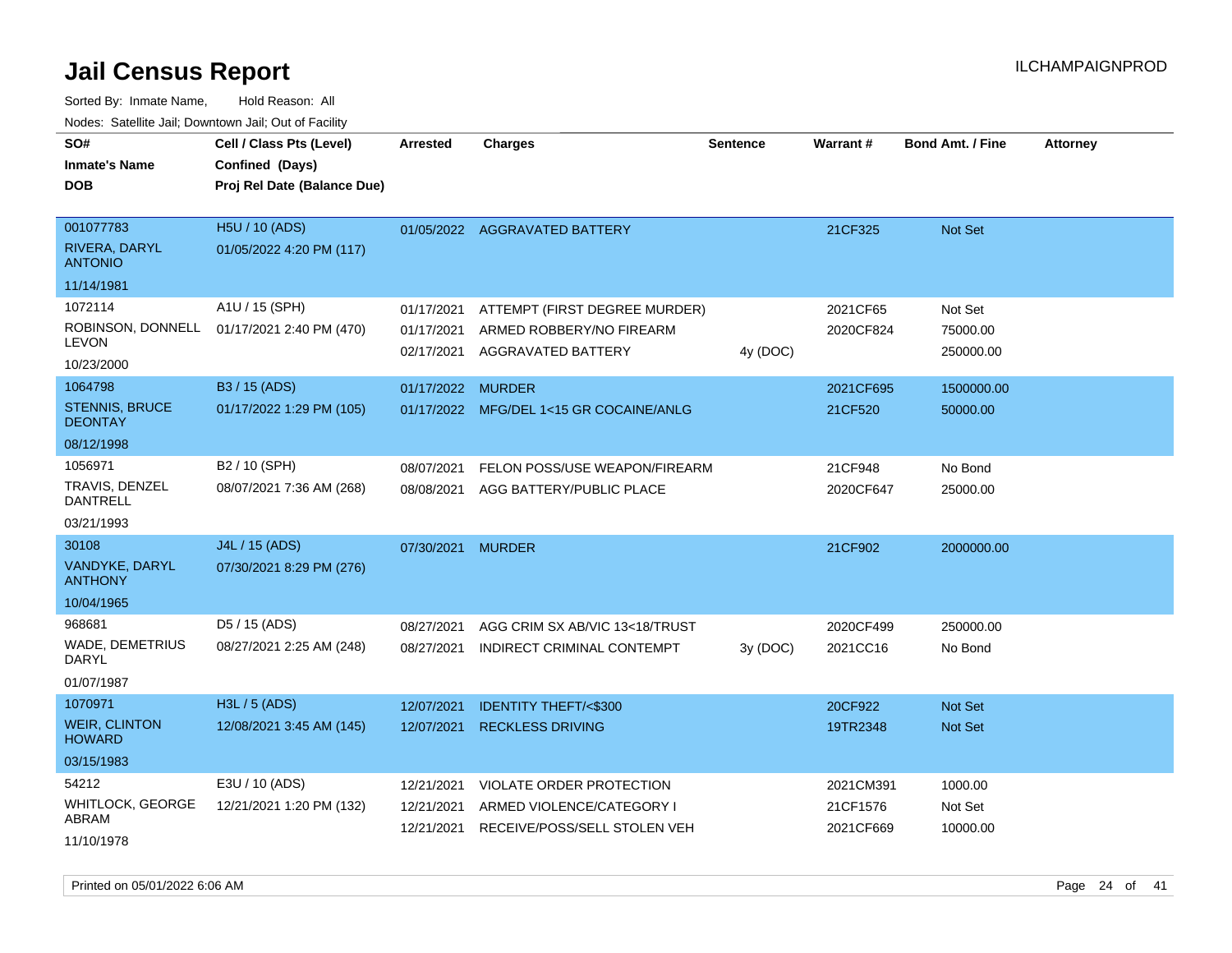| SO#                                 | Cell / Class Pts (Level)    | <b>Arrested</b> | <b>Charges</b>                            | <b>Sentence</b> | Warrant # | <b>Bond Amt. / Fine</b> | <b>Attorney</b> |
|-------------------------------------|-----------------------------|-----------------|-------------------------------------------|-----------------|-----------|-------------------------|-----------------|
| <b>Inmate's Name</b>                | Confined (Days)             |                 |                                           |                 |           |                         |                 |
| <b>DOB</b>                          | Proj Rel Date (Balance Due) |                 |                                           |                 |           |                         |                 |
|                                     |                             |                 |                                           |                 |           |                         |                 |
| 963324                              | K <sub>2</sub> / 10 (ADS)   | 04/24/2022      | AGG BTRY/PREGNANT/HANDICAPPED             |                 | 16CF1327  | 150000.00               |                 |
| <b>WILLIAMS, HERMAN</b>             | 04/24/2022 6:46 PM (8)      | 04/24/2022      | <b>CIVIL FTA WARRANT</b>                  |                 | 07F10     | 110000.00               |                 |
| <b>RASHAAD</b>                      |                             |                 | 04/24/2022 POSS AMT CON SUB EXCEPT(A)/(D) |                 | 19CF273   | 150000.00               |                 |
| 12/01/1988                          |                             |                 |                                           |                 |           |                         |                 |
| 1058072                             | A2U / 15 (SPH)              | 02/25/2021      | ARMED HABITUAL CRIMINAL                   |                 |           | Not Set                 |                 |
| WILLIAMS, KENNETH<br><b>BERNARD</b> | 02/25/2021 3:24 PM (431)    |                 |                                           |                 |           |                         |                 |
| 10/04/1985                          |                             |                 |                                           |                 |           |                         |                 |
| 001078995                           | $G1U / 5$ (MIN)             |                 | 03/29/2022 METH DELIVERY<5 GRAMS          |                 | 22CF371   | Not Set                 |                 |
| ZINK, PRESTIN L                     | 03/29/2022 11:33 PM (34)    |                 |                                           |                 |           |                         |                 |
| 08/19/1997                          |                             |                 |                                           |                 |           |                         |                 |
| <b>Total Downtown Jail: 50</b>      |                             | Males: 50       | Unknown: 0<br>Females: 0                  |                 |           |                         |                 |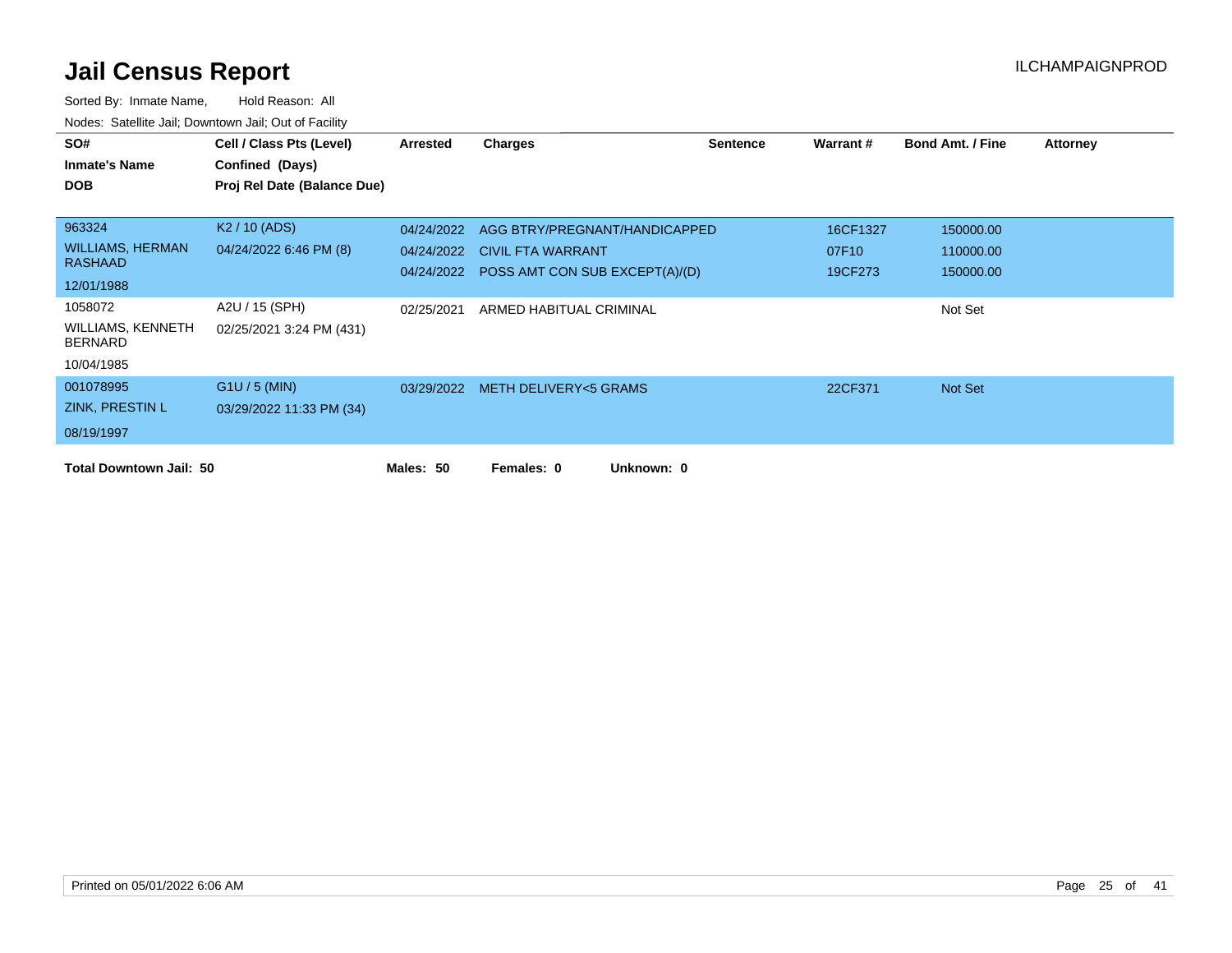|  | <b>Out of Facility</b> |  |
|--|------------------------|--|
|  |                        |  |
|  |                        |  |

| SO#<br><b>Inmate's Name</b><br><b>DOB</b> | Cell / Class Pts (Level)<br>Confined (Days)<br>Proj Rel Date (Balance Due) | <b>Arrested</b> | <b>Charges</b>                   | <b>Sentence</b> | <b>Warrant#</b> | <b>Bond Amt. / Fine</b> | <b>Attorney</b> |
|-------------------------------------------|----------------------------------------------------------------------------|-----------------|----------------------------------|-----------------|-----------------|-------------------------|-----------------|
| 983810<br>AKINS, KEVIN IVAN               | KAN / 15 (MAX)<br>12/14/2021 5:34 PM (139)                                 | 12/14/2021      | <b>ARMED HABITUAL CRIMINAL</b>   |                 | 21CF1526        | <b>Not Set</b>          |                 |
| 09/23/1990                                |                                                                            |                 |                                  |                 |                 |                         |                 |
| 001078621                                 | KAN / 10 (MED)<br>BAILEY, DANIEL SCOTT 12/23/2021 9:44 AM (130)            | 12/23/2021      | <b>RESIDENTIAL BURGLARY</b>      | 4y (DOC)        | 21CF1582        | Not Set                 |                 |
| 05/09/1999                                |                                                                            |                 |                                  |                 |                 |                         |                 |
| 548350                                    | <b>EHD</b>                                                                 |                 | 03/29/2022 AGG DUI/NO VALID DL   |                 | 2020CF268       | Not Set                 |                 |
| <b>BAILEY, NORBERT</b><br><b>WILLIAM</b>  | 03/29/2022 9:11 AM (34)                                                    |                 |                                  |                 |                 |                         |                 |
| 02/14/1992                                | 5/23/2022 (0.00)                                                           |                 |                                  |                 |                 |                         |                 |
| 001077899                                 | KAN / 5 (MIN)                                                              | 03/20/2022      | <b>BURGLARY</b>                  |                 | 21CF593         | 20000.00                |                 |
| BARKSDALE, RAY<br><b>SHAWN</b>            | 03/20/2022 2:40 PM (43)                                                    | 03/20/2022      | POSSESSION OF METH/5<15 GRAMS    |                 | 21CF655         | 20000.00                |                 |
| 10/31/1990                                |                                                                            | 03/20/2022      | POSS STOLEN VEHICLE              |                 | 21CF505         | 20000.00                |                 |
| 19971                                     | <b>EHD</b>                                                                 | 11/09/2021      | DRIVING RVK/SUSP DUI/SSS 4-9     |                 | 2021CF968       | Not Set                 |                 |
| <b>LYNN</b>                               | BARNESKE, RAYMOND 11/09/2021 9:32 AM (174)                                 |                 |                                  |                 |                 |                         |                 |
| 08/17/1961                                | 5/6/2022 (0.00)                                                            |                 |                                  |                 |                 |                         |                 |
| 516062                                    | KAN / 15 (MAX)                                                             | 02/22/2021      | PHONE HARASSMENT/2+              |                 | 20CF194         | 5000.00                 |                 |
| BENNETT, JOHN<br><b>MICHAEL</b>           | 02/22/2021 10:47 AM (434)                                                  | 02/22/2021      | AGG DISCH FIR/VEH/PC OFF/FRMAN   |                 | 21CF210         | No Bond                 |                 |
| 04/30/1986                                |                                                                            |                 |                                  |                 |                 |                         |                 |
| 33993                                     | KAN / 10 (MED)                                                             | 06/14/2021      | AGGRAVATED DOMESTIC BATTERY      |                 | 21CF688         | Not Set                 |                 |
| <b>BOOKER, STEPHON</b><br><b>MONTELL</b>  | 06/14/2021 7:42 PM (322)                                                   | 06/14/2021      | POSSESSING A CONTROLLED SUBSTAND |                 | 21CF657         | Not Set                 |                 |
| 06/11/1971                                |                                                                            | 06/14/2021      | <b>PAROLE REVOCATION</b>         |                 | CH2103612       | No Bond                 |                 |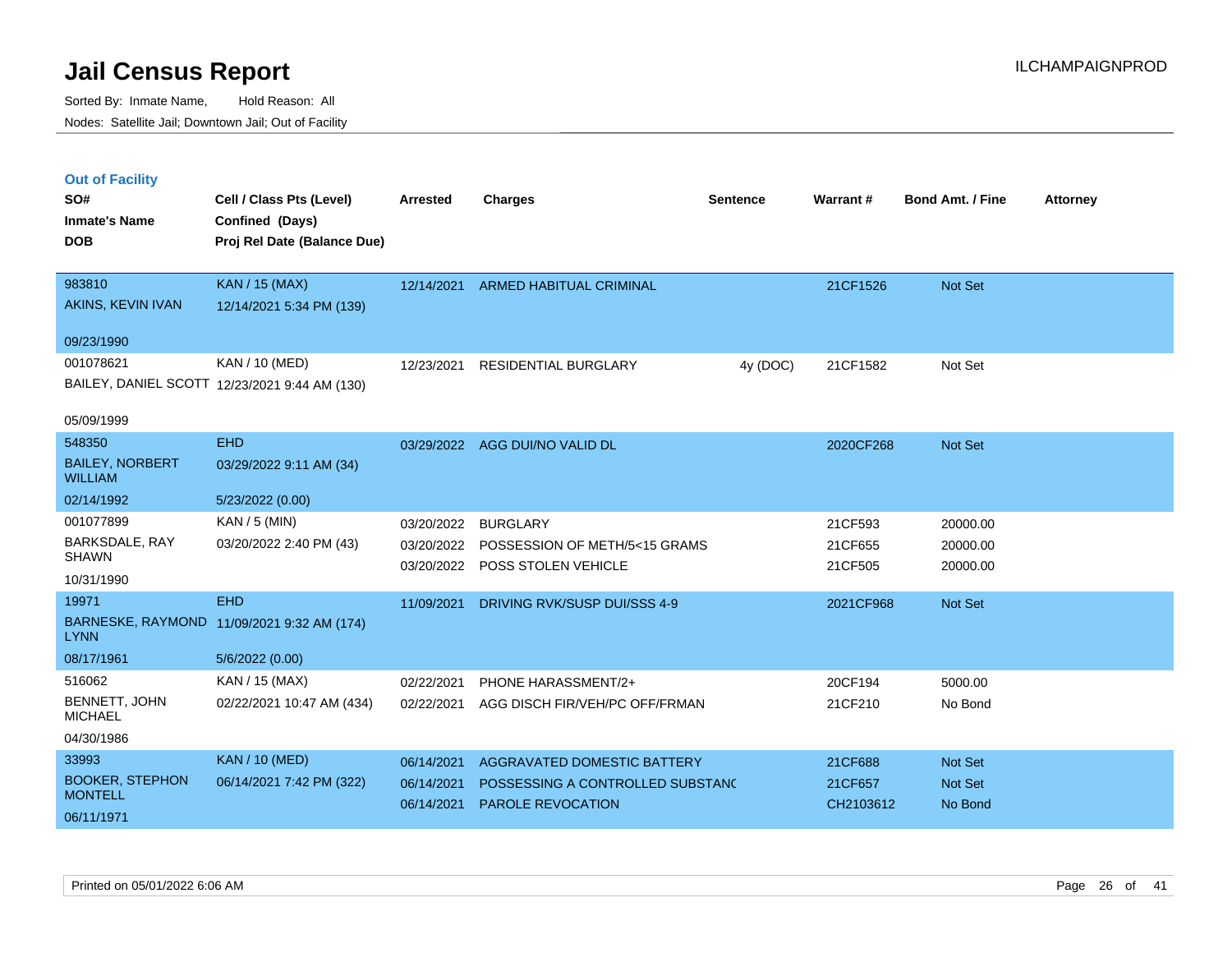| Noues. Salenne Jan, Downlown Jan, Out or Facility |                             |                 |                                     |                 |             |                         |                 |
|---------------------------------------------------|-----------------------------|-----------------|-------------------------------------|-----------------|-------------|-------------------------|-----------------|
| SO#                                               | Cell / Class Pts (Level)    | <b>Arrested</b> | <b>Charges</b>                      | <b>Sentence</b> | Warrant#    | <b>Bond Amt. / Fine</b> | <b>Attorney</b> |
| <b>Inmate's Name</b>                              | Confined (Days)             |                 |                                     |                 |             |                         |                 |
| DOB                                               | Proj Rel Date (Balance Due) |                 |                                     |                 |             |                         |                 |
|                                                   |                             |                 |                                     |                 |             |                         |                 |
| 35366                                             | <b>EHD</b>                  | 04/05/2022      | DRIVING RVK/SUSP DUI/SSS 4-9        |                 | 2020CF1405  | Not Set                 |                 |
| <b>BRADLEY, EARNEST</b><br><b>ANGELO VALENTIN</b> | 04/05/2022 8:58 AM (27)     | 04/05/2022      | <b>DRIVING RVK/SUSP DUI/SSS 4-9</b> |                 | 2021CF361   | Not Set                 |                 |
| 07/30/1968                                        | 6/2/2022 (0.00)             |                 |                                     |                 |             |                         |                 |
| 1074315                                           | KAN / 15 (MAX)              | 07/27/2021      | AGG DISCHARGE FIREARM/VEH/SCH       |                 | 21CF927     | Not Set                 |                 |
| <b>BRIGGS, PATRICK</b><br>MONTAY                  | 08/03/2021 4:56 PM (272)    |                 |                                     |                 |             |                         |                 |
| 08/05/2001                                        |                             |                 |                                     |                 |             |                         |                 |
| 001078880                                         | <b>KAN / 15 (MAX)</b>       | 02/25/2022      | ARMED VIOLENCE/CATEGORY I           |                 | 22CF237     | Not Set                 |                 |
| <b>BROACH, CAREU</b>                              | 02/25/2022 3:58 PM (66)     | 02/25/2022      | AGG DISCHARGE FIREARM/BLDG/SCH      |                 | 22600096201 | No Bond                 |                 |
| 02/27/2003                                        |                             | 02/25/2022      | PAROLE REVOCATION                   |                 | HN-2200660  | No Bond                 |                 |
| 001079000                                         | KAN / 15 (MAX)              | 04/01/2022      | MURDER/STRONG PROB KILL/INJURE      |                 | 22CF102     | 2000000.00              |                 |
| <b>BROCK, TONY LAMAR</b>                          | 04/01/2022 9:02 AM (31)     |                 |                                     |                 |             |                         |                 |
|                                                   |                             |                 |                                     |                 |             |                         |                 |
| 04/01/2004                                        |                             |                 |                                     |                 |             |                         |                 |
| 1027929                                           | <b>KAN / 15 (MAX)</b>       | 12/18/2021      | HOME INVASION/CAUSE INJURY          |                 | 21CF1560    | No Bond                 |                 |
| <b>BROUGHTON, MARK</b><br><b>ANTHONY, Junior</b>  | 12/18/2021 2:55 AM (135)    |                 |                                     |                 |             |                         |                 |
| 02/15/1990                                        |                             |                 |                                     |                 |             |                         |                 |
| 001078065                                         | KAN / 10 (ADS)              | 06/17/2021      | AGG BATTERY/DISCHARGE FIREARM       |                 | 21CF704     | 1000000.00              |                 |
| BROWN, CHARMAN<br>LAKEEF                          | 06/17/2021 12:32 PM (319)   |                 |                                     |                 |             |                         |                 |
| 11/30/2002                                        |                             |                 |                                     |                 |             |                         |                 |
| 001078008                                         | <b>KAN / 15 (MAX)</b>       | 02/15/2022      | AGG BATTERY/DISCHARGE FIREARM       |                 | 21CF1090    | 500000.00               |                 |
| <b>BROWN, CODY</b><br><b>RUSSELL</b>              | 02/15/2022 9:17 AM (76)     |                 |                                     |                 |             |                         |                 |
| 02/15/2004                                        |                             |                 |                                     |                 |             |                         |                 |
| 1038554                                           | KAN / 15 (MAX)              | 08/18/2021      | DELIVERY OF OR POSSESSION OF W/ INT |                 | 21CF1009    | No Bond                 |                 |
| <b>BROWN, CORRION</b><br><b>DEVONTAE</b>          | 08/18/2021 5:40 PM (257)    | 08/18/2021      | ARMED HABITUAL CRIMINAL             |                 | 21CF1162    | Not Set                 |                 |
| 04/19/1995                                        |                             |                 |                                     |                 |             |                         |                 |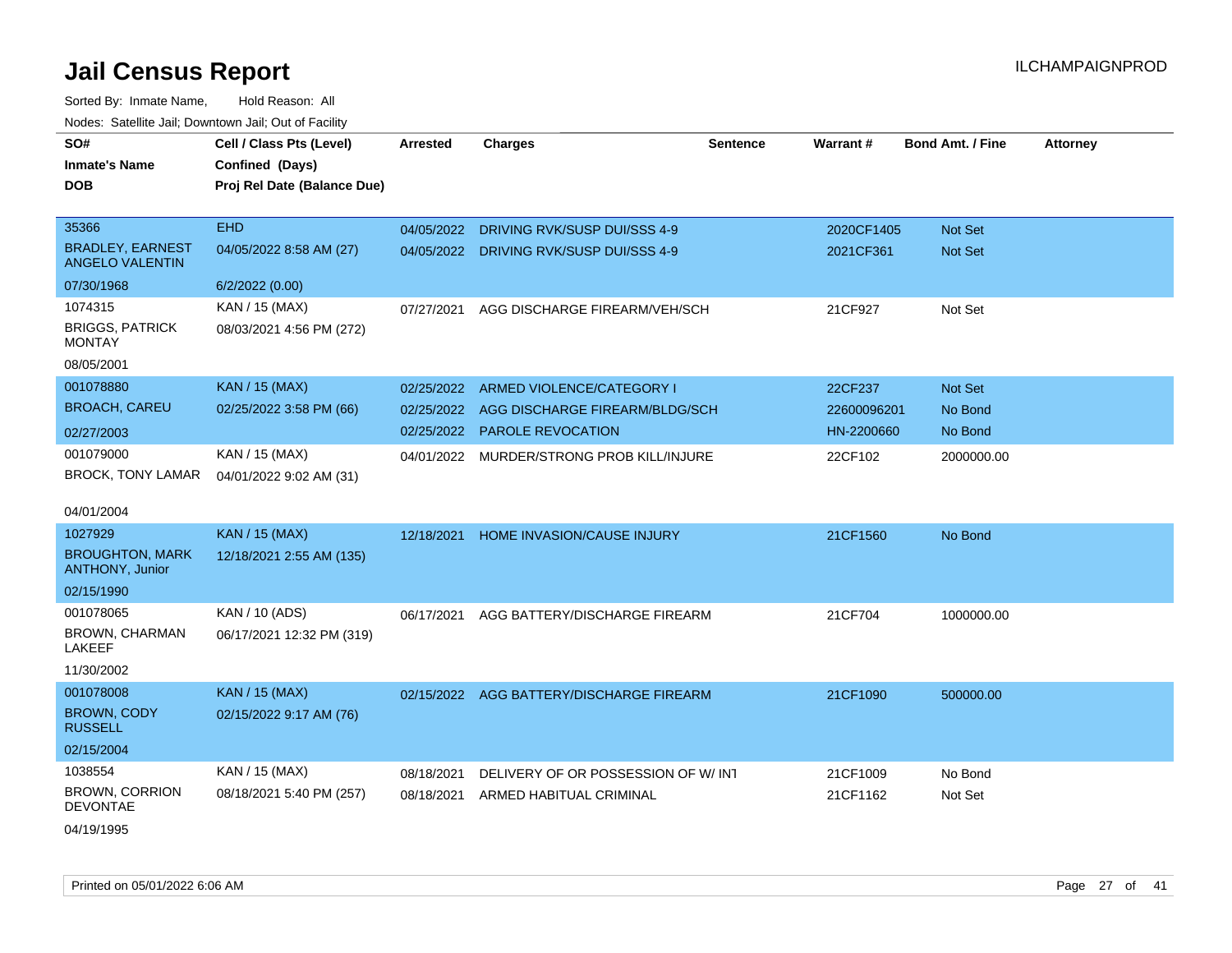| SO#<br><b>Inmate's Name</b><br><b>DOB</b>           | Cell / Class Pts (Level)<br>Confined (Days)<br>Proj Rel Date (Balance Due) | Arrested   | <b>Charges</b>                           | <b>Sentence</b> | <b>Warrant#</b> | <b>Bond Amt. / Fine</b> | <b>Attorney</b> |
|-----------------------------------------------------|----------------------------------------------------------------------------|------------|------------------------------------------|-----------------|-----------------|-------------------------|-----------------|
|                                                     |                                                                            |            |                                          |                 |                 |                         |                 |
| 1067476                                             | <b>KAN / 10 (MED)</b>                                                      | 11/13/2021 | AGG DOMESTIC BATTERY/STRANGLE            |                 | 20CF575         | 5000.00                 |                 |
| <b>BROWN, JAMES</b><br><b>BRONELL</b>               | 11/13/2021 2:35 AM (170)                                                   | 11/13/2021 | <b>RESIDENTIAL BURGLARY</b>              |                 | 21CF385         | 25000.00                |                 |
| 01/08/1996                                          |                                                                            |            |                                          |                 |                 |                         |                 |
| 1028357                                             | KAN / 15 (MAX)                                                             | 03/23/2022 | DOMESTIC BATTERY/OTHER PRIOR             |                 | 22CF348         | Not Set                 |                 |
| <b>BROWN, MARCUS</b><br><b>RICKELL</b>              | 03/23/2022 7:13 PM (40)                                                    |            | 03/23/2022 FELON POSS/USE WEAPON/FIREARM |                 | 22CF349         | No Bond                 |                 |
| 01/06/1995                                          |                                                                            |            |                                          |                 |                 |                         |                 |
| 1038579                                             | <b>KAN / 15 (MAX)</b>                                                      | 08/18/2021 | FELON POSS/USE WEAPON/FIREARM            |                 | 21CF1010        | Not Set                 |                 |
| <b>BROWN, MARKEL</b><br><b>RIKKI</b>                | 08/18/2021 2:05 PM (257)                                                   |            |                                          |                 |                 |                         |                 |
| 01/06/1995                                          |                                                                            |            |                                          |                 |                 |                         |                 |
| 1003006<br><b>BROWN, ROCKEITH</b><br><b>JAVONTE</b> | KAN / 15 (MAX)<br>08/19/2021 12:55 AM (256)                                | 08/19/2021 | FELON POSS/USE MACHINE GUN               |                 | 21CF1011        | No Bond                 |                 |
| 07/23/1991                                          |                                                                            |            |                                          |                 |                 |                         |                 |
| 1068812                                             | <b>KAN / 15 (MAX)</b>                                                      | 12/21/2021 | <b>FELON POSS/USE FIREARM PRIOR</b>      |                 | 21CF1568        | <b>Not Set</b>          |                 |
| <b>BRYANT, DANNY</b><br><b>EUGENE</b>               | 12/21/2021 1:50 PM (132)                                                   | 12/21/2021 | AGG DISCHARGE FIREARM/OCC VEH            |                 | 21CF741         | Not Set                 |                 |
| 11/22/1989                                          |                                                                            |            |                                          |                 |                 |                         |                 |
| 987334                                              | KAN / 15 (MAX)                                                             |            | 03/10/2021 ATTEMPT (FIRST DEGREE MURDER) |                 | 19CF689         | Not Set                 |                 |
| CAIN, ISAIAH<br><b>DEPRIEST</b>                     | 03/10/2021 2:22 PM (418)                                                   |            |                                          |                 |                 |                         |                 |
| 12/23/1990                                          |                                                                            |            |                                          |                 |                 |                         |                 |
| 001077954                                           | <b>KAN / 10 (MED)</b>                                                      | 12/21/2021 | <b>RESIDENTIAL BURGLARY</b>              |                 | 21CF1570        | <b>Not Set</b>          |                 |
|                                                     | CALKINS, STEVEN RAY 12/21/2021 6:35 AM (132)                               |            |                                          |                 |                 |                         |                 |
| 01/01/1992                                          |                                                                            |            |                                          |                 |                 |                         |                 |
| 992962                                              | KAN / 15 (ADS)                                                             | 05/25/2021 | MURDER/INTENT TO KILL/INJURE             |                 | 2018CF1045      | 1000000.00              |                 |
| CAMPBELL, KEITH<br>KNAQEEB                          | 05/25/2021 1:19 PM (342)                                                   |            |                                          |                 |                 |                         |                 |
| 07/22/1991                                          |                                                                            |            |                                          |                 |                 |                         |                 |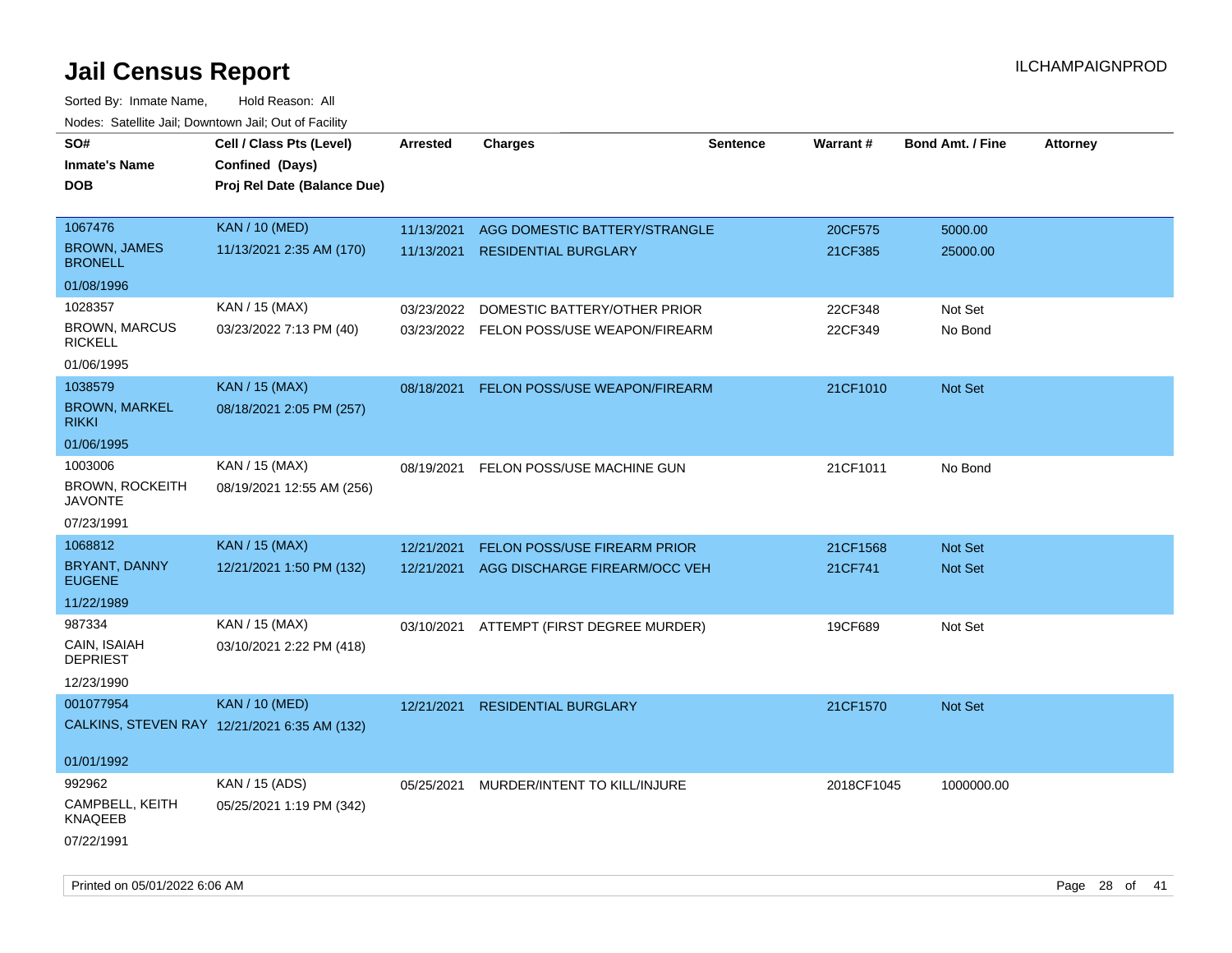Sorted By: Inmate Name, Hold Reason: All

Nodes: Satellite Jail; Downtown Jail; Out of Facility

| SO#<br><b>Inmate's Name</b><br><b>DOB</b>                | Cell / Class Pts (Level)<br>Confined (Days)<br>Proj Rel Date (Balance Due) | <b>Arrested</b>                                      | <b>Charges</b>                                                                                                                      | <b>Sentence</b> | Warrant#                                         | <b>Bond Amt. / Fine</b>                 | <b>Attorney</b> |
|----------------------------------------------------------|----------------------------------------------------------------------------|------------------------------------------------------|-------------------------------------------------------------------------------------------------------------------------------------|-----------------|--------------------------------------------------|-----------------------------------------|-----------------|
| 001078953<br>CAMPBELL,<br><b>MOHAMMED BURNELL</b>        | <b>KAN / 10 (MED)</b><br>03/15/2022 10:50 PM (48)                          |                                                      | 03/15/2022 POSSESSION OF STOLEN FIREARM                                                                                             |                 | 2022CF319                                        | Not Set                                 |                 |
| 09/25/1991                                               |                                                                            |                                                      |                                                                                                                                     |                 |                                                  |                                         |                 |
| 1045467<br>CARPENTER-MOORE.<br>JOSEPH CARL, Junior       | KAN / 15 (MAX)<br>04/02/2022 5:22 PM (30)                                  | 04/01/2022                                           | MFG/DEL CANNABIS/30-500 GRAMS<br>04/01/2022 MFG/DEL CANNABIS/30-500 GRAMS                                                           |                 | 20CF87<br>19CF1770                               | 100000.00 / 34.00<br>100000.00 / 34.00  |                 |
| 04/18/1992                                               |                                                                            |                                                      |                                                                                                                                     |                 |                                                  |                                         |                 |
| 001078576<br>CARTER, DEMONDRE<br><b>DAVON</b>            | <b>KAN / 15 (MAX)</b><br>11/09/2021 6:01 PM (174)                          | 11/09/2021                                           | UNLAWFUL USE OF A WEAPON                                                                                                            |                 | 21CF1383                                         | <b>Not Set</b>                          |                 |
| 05/27/2001                                               |                                                                            |                                                      |                                                                                                                                     |                 |                                                  |                                         |                 |
| 1064838<br>CARTER, JAMAL<br><b>ANTONIO</b><br>09/25/1997 | KAN / 15 (MAX)<br>04/13/2022 6:34 PM (19)                                  | 04/13/2022<br>04/13/2022<br>04/13/2022<br>04/18/2022 | <b>VIOLATE OP/OTHER PRIOR</b><br>DRIVING DURING SUSPENSION<br>FELON POSS/USE WEAPON/FIREARM<br><b>CRIMINAL TRESPASS TO PROPERTY</b> |                 | 2022CM68<br>2022MT403<br>2022CF464<br>2020CF1015 | 5000.00<br>200.00<br>Not Set<br>Not Set |                 |
| 1064992                                                  | <b>KAN / 15 (MAX)</b>                                                      | 09/20/2021                                           | ARMED VIOLENCE/CATEGORY I                                                                                                           |                 | 21CF1137                                         | Not Set                                 |                 |
| CARTER, KEJUAN<br><b>JAVONTE</b>                         | 09/20/2021 11:42 PM (224)                                                  |                                                      |                                                                                                                                     |                 |                                                  |                                         |                 |
| 06/27/1998                                               |                                                                            |                                                      |                                                                                                                                     |                 |                                                  |                                         |                 |
| 001078729<br>CARTER, TROY<br><b>DEMON</b><br>01/02/2004  | KAN / 15 (ADS)<br>01/02/2022 10:29 AM (120)                                | 01/02/2022                                           | MURDER/INTENT TO KILL/INJURE                                                                                                        |                 | 20CF396                                          | 1000000.00                              |                 |
| 957936                                                   | <b>KAN</b> / 15 (MAX)                                                      | 03/10/2022                                           | DELIVERY OF OR POSSESSION OF W/INT                                                                                                  |                 | 22CF295                                          | Not Set                                 |                 |
| CAVETTE, JUSTIN<br><b>EUGENE</b>                         | 03/10/2022 12:10 PM (53)                                                   |                                                      |                                                                                                                                     |                 |                                                  |                                         |                 |
| 08/02/1988                                               |                                                                            |                                                      |                                                                                                                                     |                 |                                                  |                                         |                 |
| 1048488<br>COLSON, WAYNE<br>ARTHUR, Third                | KAN / 10 (ADS)<br>12/30/2021 8:27 AM (123)                                 | 12/30/2021                                           | ARMED VIOLENCE/CATEGORY I                                                                                                           |                 | 2022CF4                                          | Not Set                                 |                 |
| 10/14/1995                                               |                                                                            |                                                      |                                                                                                                                     |                 |                                                  |                                         |                 |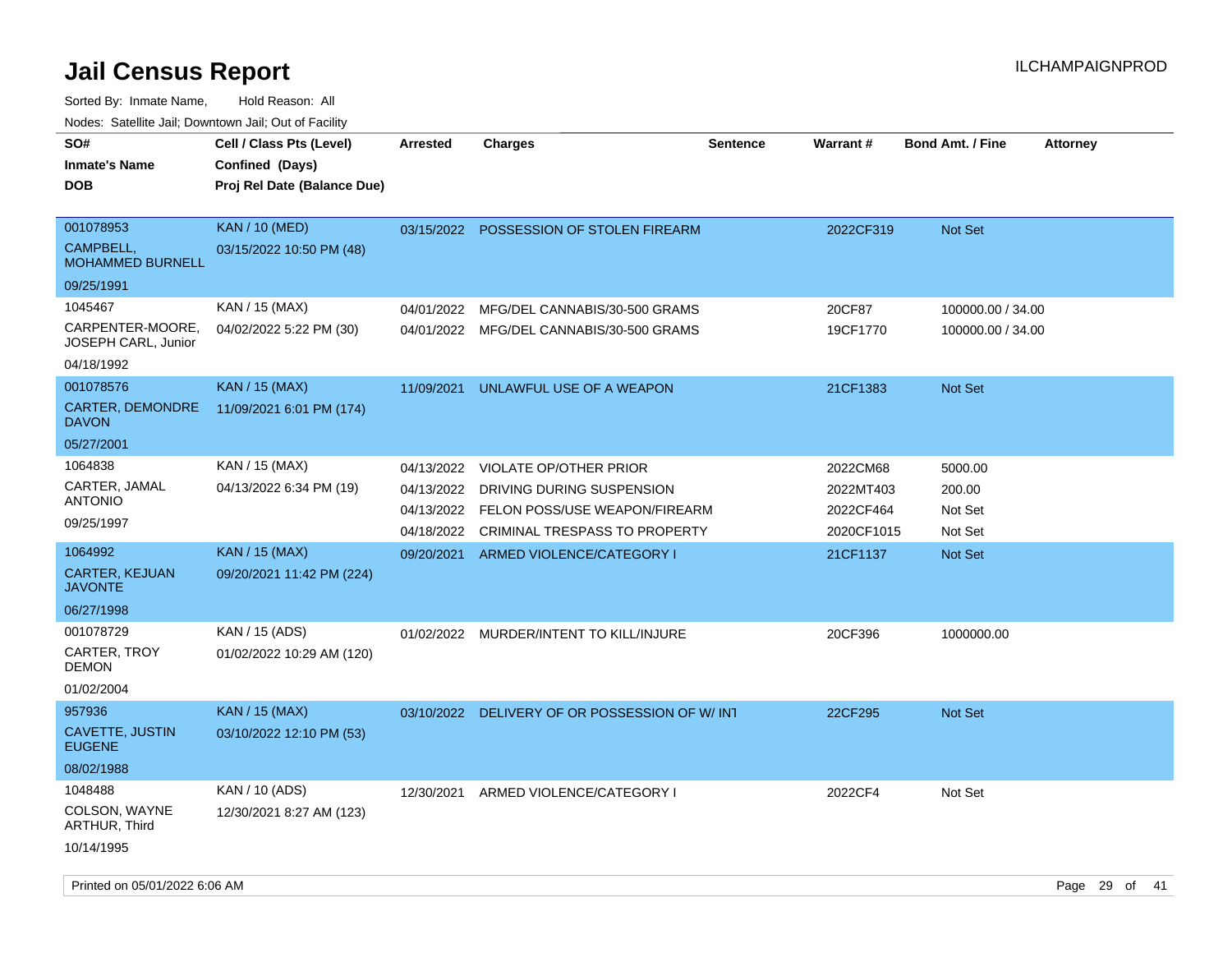| roaco. Catolino cali, Downtown cali, Out of Fability |                             |                     |                                |          |            |                         |                 |
|------------------------------------------------------|-----------------------------|---------------------|--------------------------------|----------|------------|-------------------------|-----------------|
| SO#                                                  | Cell / Class Pts (Level)    | <b>Arrested</b>     | <b>Charges</b>                 | Sentence | Warrant#   | <b>Bond Amt. / Fine</b> | <b>Attorney</b> |
| <b>Inmate's Name</b>                                 | Confined (Days)             |                     |                                |          |            |                         |                 |
| <b>DOB</b>                                           | Proj Rel Date (Balance Due) |                     |                                |          |            |                         |                 |
|                                                      |                             |                     |                                |          |            |                         |                 |
| 57733                                                | <b>KAN / 15 (SPH)</b>       | 02/25/2020          | <b>HOMICIDE</b>                |          | 2020-CF250 | No Bond                 |                 |
| <b>CRAIG, ANTOINE</b><br><b>DARRELL</b>              | 02/25/2020 4:08 PM (797)    | 02/25/2020          | FELON POSS/USE WEAPON/FIREARM  |          | 19CF-1827  | No Bond                 |                 |
| 10/09/1982                                           |                             |                     |                                |          |            |                         |                 |
| 001077939                                            | KAN / 10 (MED)              | 05/10/2021          | FIREARM/FOID INVALID/NOT ELIG  |          | 21CF526    | No Bond                 |                 |
| <b>CROSS, PATRICK</b><br><b>DONTRELLE</b>            | 05/10/2021 7:31 PM (357)    | 06/02/2021          | POSS STOLEN VEHICLE > \$25,000 |          | 21CF612    | Not Set                 |                 |
| 11/07/2001                                           |                             |                     |                                |          |            |                         |                 |
| 25022                                                | EHD / 10 (MED)              |                     | 02/17/2022 AGG DUI/2/PASS<16   |          | 2021CF560  | No Bond                 |                 |
| <b>CRUMP, ROBERT</b><br><b>ANTHONY</b>               | 02/17/2022 11:48 AM (74)    |                     |                                |          |            |                         |                 |
| 02/06/1966                                           | 5/14/2022 (0.00)            |                     |                                |          |            |                         |                 |
| 001077214                                            | KAN / 15 (MAX)              | 12/20/2021          | <b>MURDER</b>                  |          | 21CF1572   | Not Set                 |                 |
| DAVIS-MURDOCK,<br><b>ERION VASSHAD</b>               | 12/21/2021 10:13 AM (132)   |                     |                                |          |            |                         |                 |
| 06/22/1998                                           |                             |                     |                                |          |            |                         |                 |
| 001078538                                            | <b>KAN / 10 (ADS)</b>       | 10/26/2021          | <b>CRIM SEX ASSAULT/FORCE</b>  |          | 21CF1301   | Not Set                 |                 |
| DAWKINS, LEN                                         | 10/26/2021 8:18 PM (188)    |                     |                                |          |            |                         |                 |
| 03/23/1987                                           |                             |                     |                                |          |            |                         |                 |
| 64070                                                | KAN / 10 (MED)              | 02/18/2022 BURGLARY |                                |          | 21CF1176   | 20000.00                |                 |
| DECKER, ANTHONY V                                    | 02/18/2022 6:52 PM (73)     |                     |                                |          |            |                         |                 |
|                                                      |                             |                     |                                |          |            |                         |                 |
| 11/27/1982                                           |                             |                     |                                |          |            |                         |                 |
| 001078223                                            | <b>KAN / 5 (MIN)</b>        | 11/09/2021          | AGG DUI/NO VALID DL            |          | 21CF1382   | Not Set                 |                 |
| DIEGO-MATEO,<br><b>JOAQUIN</b>                       | 11/09/2021 10:52 PM (174)   |                     |                                |          |            |                         |                 |
| 01/23/2002                                           |                             |                     |                                |          |            |                         |                 |
| 1061304                                              | KAN / 15 (MAX)              | 10/11/2021          | ARMED HABITUAL CRIMINAL        |          | 21CF1226   | No Bond                 |                 |
| DORRIS, KEMION                                       | 10/11/2021 7:30 PM (203)    | 10/11/2021          | ARMED HABITUAL CRIMINAL        |          | 21CF1227   | No Bond                 |                 |
| <b>DAETOCE</b>                                       |                             | 10/11/2021          | HOME INVASION/FIREARM          |          | 21CF1228   | No Bond                 |                 |
| 11/19/1997                                           |                             |                     |                                |          |            |                         |                 |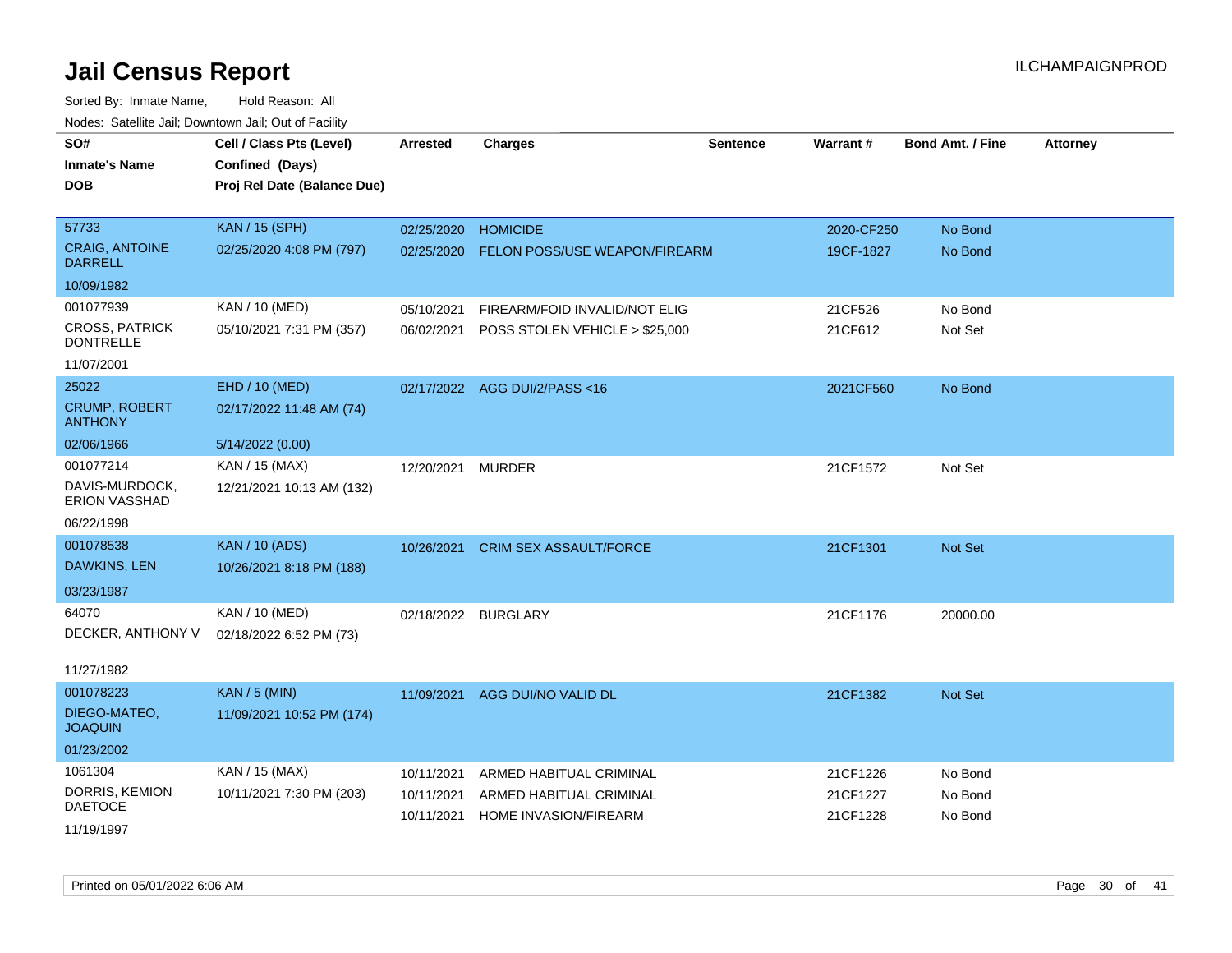Sorted By: Inmate Name, Hold Reason: All Nodes: Satellite Jail; Downtown Jail; Out of Facility

| SO#                                  | Cell / Class Pts (Level)                     | <b>Arrested</b> | <b>Charges</b>                            | <b>Sentence</b> | Warrant#   | <b>Bond Amt. / Fine</b> | <b>Attorney</b> |
|--------------------------------------|----------------------------------------------|-----------------|-------------------------------------------|-----------------|------------|-------------------------|-----------------|
| <b>Inmate's Name</b>                 | Confined (Days)                              |                 |                                           |                 |            |                         |                 |
| <b>DOB</b>                           | Proj Rel Date (Balance Due)                  |                 |                                           |                 |            |                         |                 |
|                                      |                                              |                 |                                           |                 |            |                         |                 |
| 23802                                | <b>EHD</b>                                   |                 | 04/26/2022 AGG DUI/NO VALID DL            |                 | 2020CF1065 | <b>Not Set</b>          |                 |
| DORSEY, JOHNNY<br><b>DUANE</b>       | 04/26/2022 10:00 AM (6)                      |                 |                                           |                 |            |                         |                 |
| 07/05/1962                           | 5/2/2022 (0.00)                              |                 |                                           |                 |            |                         |                 |
| 959292                               | KAN / 15 (ADS)                               | 04/01/2021      | ATTEMPT (FIRST DEGREE MURDER)             |                 | 2020CF565  | 2000000.00              |                 |
| DUNCAN, COREYON<br><b>ANTHONY</b>    | 04/01/2021 8:46 PM (396)                     | 12/17/2021      | <b>MURDER</b>                             |                 | 21CF1542   | Not Set                 |                 |
| 01/17/1989                           |                                              |                 |                                           |                 |            |                         |                 |
| 1053207                              | <b>KAN / 15 (SPH)</b>                        |                 | 06/06/2019 MURDER/INTENT TO KILL/INJURE   |                 | 2019-CF849 | 2000000.00              |                 |
| FAUST, JAQUAVEON<br><b>LAVELL</b>    | 06/06/2019 2:24 PM (1,061)                   |                 |                                           |                 |            |                         |                 |
| 07/25/1996                           |                                              |                 |                                           |                 |            |                         |                 |
| 001079018                            | <b>EHD</b>                                   |                 | 04/05/2022 DRIVING RVK/SUSP DUI/SSS 4-9   |                 | 2022CF22   | Not Set                 |                 |
| FINLEY, KEITH DAVID                  | 04/05/2022 10:38 AM (27)                     |                 |                                           |                 |            |                         |                 |
| 08/23/1963                           | 10/1/2022 (0.00)                             |                 |                                           |                 |            |                         |                 |
| 1075614                              | <b>KAN / 15 (MAX)</b>                        | 03/19/2022      | <b>AGGRAVATED DOMESTIC BATTERY</b>        |                 | 22CF333    | Not Set                 |                 |
| <b>GANT, TEVIN</b><br><b>ODELROW</b> | 03/19/2022 5:29 PM (44)                      |                 | 03/19/2022 PAROLE REVOCATION              |                 | CM2201590  | No Bond                 |                 |
| 03/03/1991                           |                                              |                 |                                           |                 |            |                         |                 |
| 1013012                              | KAN / 15 (MAX)                               | 07/08/2021      | FELON POSS/USE FIREARM PRIOR              |                 | 21CF798    | Not Set                 |                 |
|                                      | GARY, XAVIER LAMAR  07/08/2021 9:24 AM (298) | 07/08/2021      | ATTEMPT (FIRST DEGREE MURDER)             |                 | 2021CF790  | 1000000.00              |                 |
|                                      |                                              | 07/08/2021      | FELON POSS/USE FIREARM PRIOR              |                 | 2020CF650  | 25000.00                |                 |
| 12/14/1991                           |                                              |                 |                                           |                 |            |                         |                 |
| 1065946                              | <b>KAN / 10 (MED)</b>                        | 09/04/2021      | AGG BATTERY/DISCHARGE FIREARM             |                 | 21CF1057   | 750000.00               |                 |
| GODBOLT, DESMOND<br><b>DEVONTAE</b>  | 09/04/2021 1:17 AM (240)                     | 09/04/2021      | <b>RESIST/OBSTRUCTING A PEACE OFFICEF</b> |                 | 21CM407    | Not Set                 |                 |
| 11/15/1997                           |                                              |                 |                                           |                 |            |                         |                 |
| 1070118                              | KAN / 15 (MAX)                               | 08/31/2021      | AGGRAVATED DOMESTIC BATTERY               |                 | 21CF1049   | No Bond                 |                 |
| GRAHAM, CORTEZ<br><b>LAMON</b>       | 08/31/2021 9:32 PM (244)                     | 09/02/2021      | PROBATION VIOLATION                       |                 | 21CF55     | Not Set                 |                 |

03/31/1976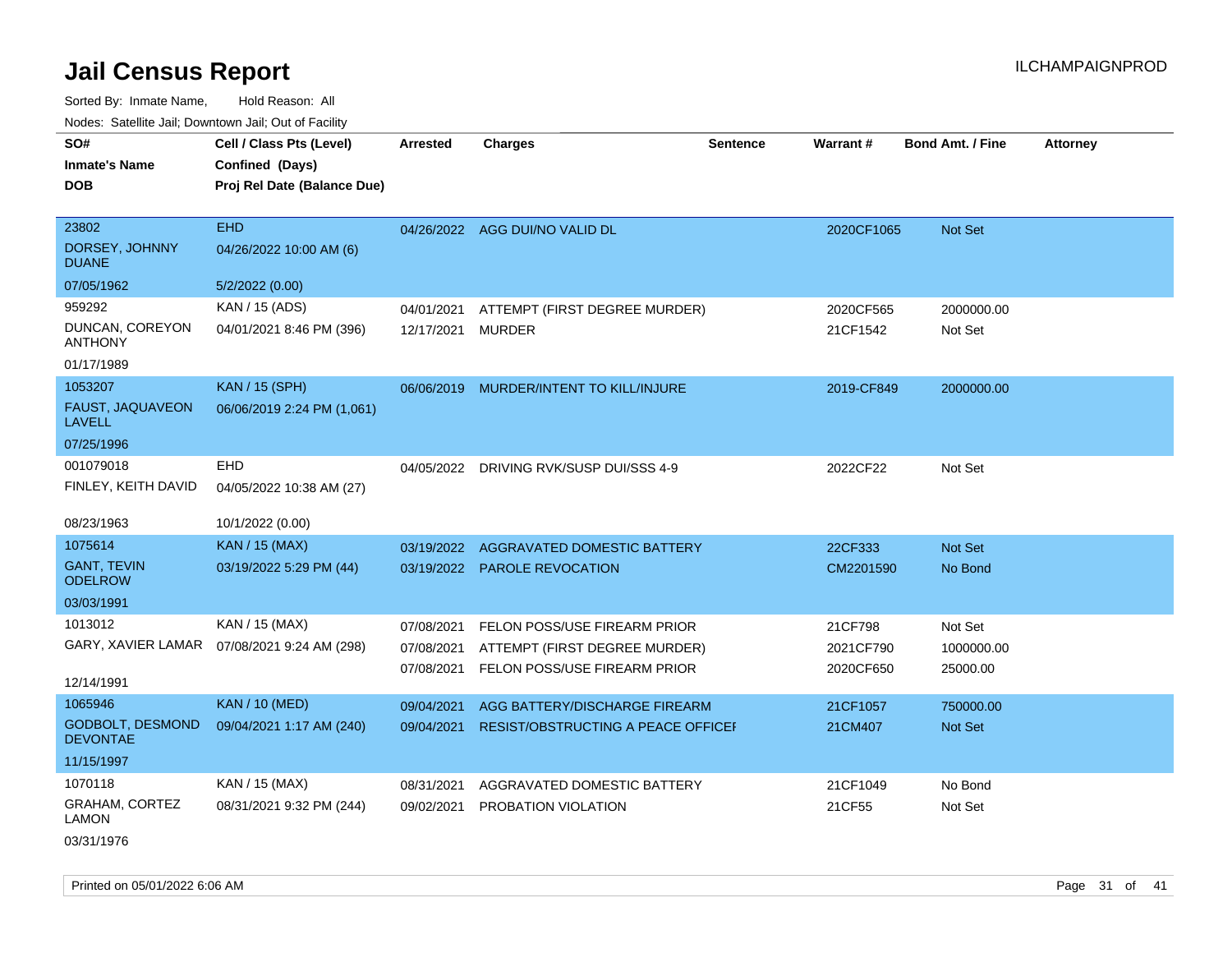| SO#                                           | Cell / Class Pts (Level)                     | <b>Arrested</b>      | <b>Charges</b>                        | <b>Sentence</b> | Warrant#   | <b>Bond Amt. / Fine</b> | <b>Attorney</b> |
|-----------------------------------------------|----------------------------------------------|----------------------|---------------------------------------|-----------------|------------|-------------------------|-----------------|
| <b>Inmate's Name</b>                          | Confined (Days)                              |                      |                                       |                 |            |                         |                 |
| <b>DOB</b>                                    | Proj Rel Date (Balance Due)                  |                      |                                       |                 |            |                         |                 |
|                                               |                                              |                      |                                       |                 |            |                         |                 |
| 1076506                                       | <b>KAN / 15 (MAX)</b>                        | 09/17/2021           | AGG UUW/PERSON/CM THREAT VIOL         |                 | 21CF1131   | Not Set                 |                 |
|                                               | GRAY, JAMARH EMERE 09/17/2021 10:41 AM (227) | 09/20/2021           | <b>DOMESTIC BATTERY</b>               |                 | 21CM430    | Not Set                 |                 |
| 06/21/2003                                    |                                              |                      |                                       |                 |            |                         |                 |
| 1055117                                       | <b>EHD</b>                                   |                      | 02/15/2022 AGG BATTERY/PUBLIC PLACE   |                 | 2021CM47   | Not Set                 |                 |
| GREAM, JOHN<br><b>ROBERT LEE</b>              | 02/15/2022 10:44 AM (76)                     |                      |                                       |                 |            |                         |                 |
| 08/23/1996                                    |                                              |                      |                                       |                 |            |                         |                 |
| 001078871                                     | <b>KAN / 5 (MIN)</b>                         | 02/22/2022           | <b>ESCAPE/VIOLATE ELEC MONITORING</b> |                 | 22CF316    | 150000.00               |                 |
| <b>HARRIS, MARTELL</b>                        | 02/22/2022 3:44 PM (69)                      | 02/22/2022           | <b>RESIDENTIAL BURGLARY</b>           |                 | 2020JD14   | No Bond                 |                 |
| <b>TE'SHAWN</b>                               |                                              |                      | 02/22/2022 INDIRECT CRIMINAL CONTEMPT |                 | 2020CC9    | 20000.00                |                 |
| 07/02/2003                                    |                                              |                      |                                       |                 |            |                         |                 |
| 1037683                                       | <b>EHD</b>                                   | 02/23/2022           | AGG DUI/LIC SUSP OR REVOKED           |                 | 2020CF350  | Not Set                 |                 |
| HARRISON, HAROLD<br>RAY                       | 02/23/2022 10:01 AM (68)                     | 02/23/2022 AGG DUI/3 |                                       |                 | 2020CF1351 | Not Set                 |                 |
| 11/30/1963                                    | 5/22/2022 (0.00)                             |                      |                                       |                 |            |                         |                 |
| 1073611                                       | <b>KAN / 5 (MIN)</b>                         | 02/09/2021           | DELIVERY OF OR POSSESSION OF W/INT    |                 | 21CF160    | Not Set                 |                 |
| <b>HAYES, CAMERON</b><br><b>TAYLOR MALEEK</b> | 02/09/2021 3:10 PM (447)                     | 02/09/2021           | MFG 15>100 GR ECSTASY/ANALOG          |                 | 21CF121    | 500000.00               |                 |
| 08/10/1998                                    |                                              |                      |                                       |                 |            |                         |                 |
| 1045186                                       | KAN / 15 (MAX)                               | 08/16/2021           | ARMED VIOLENCE/CATEGORY I             |                 | 21CF934    | 1000000.00              |                 |
| HOLBROOK, JOHNNIE                             | 08/16/2021 11:07 AM (259)                    | 08/16/2021           | FELON POSS/USE WEAPON/FIREARM         |                 | 19CF968    | Not Set                 |                 |
| <b>MATHIS</b>                                 |                                              | 08/16/2021           | AGG FLEEING POLICE/21 MPH OVER        |                 | 21CF988    | Not Set                 |                 |
| 07/19/1996                                    |                                              | 08/16/2021           | FELON POSS/USE WEAPON/FIREARM         |                 | 21CF989    | Not Set                 |                 |
|                                               |                                              | 03/30/2022           | MURDER                                |                 |            | 2000000.00              |                 |
| 972300                                        | <b>KAN / 10 (MED)</b>                        | 12/22/2021           | <b>RESIDENTIAL BURGLARY</b>           |                 | 18CF1691   | 25000.00                |                 |
| HOLT, MICHAEL<br><b>TERRELL</b>               | 12/22/2021 8:36 AM (131)                     | 12/22/2021           | AGG CRIM SEX ABUSE/VICTIM <9          |                 | 19CF1277   | 250000.00               |                 |
| 12/25/1989                                    |                                              |                      |                                       |                 |            |                         |                 |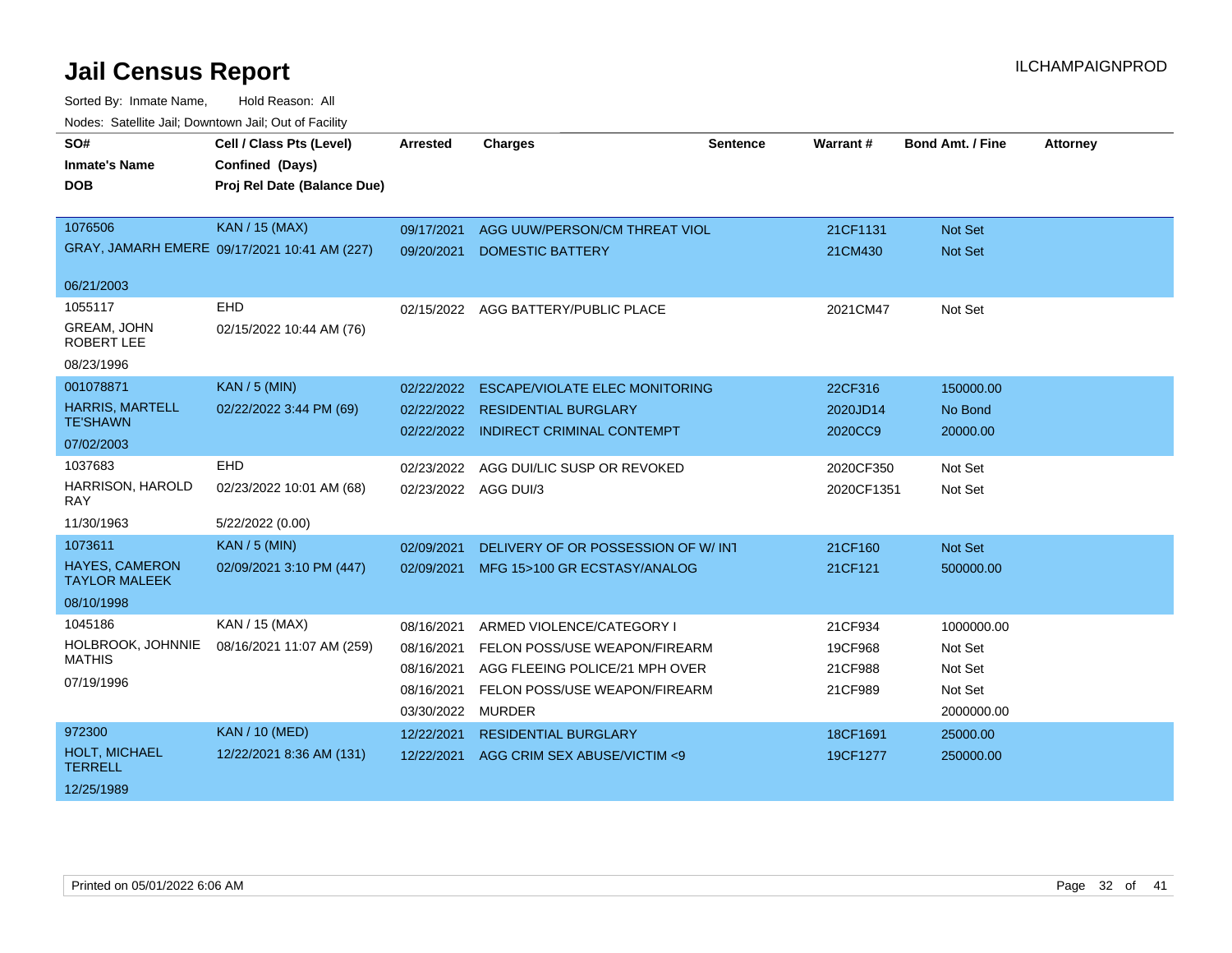Sorted By: Inmate Name, Hold Reason: All

| Nodes: Satellite Jail; Downtown Jail; Out of Facility |                             |                          |                                                               |                 |                     |                         |                 |  |
|-------------------------------------------------------|-----------------------------|--------------------------|---------------------------------------------------------------|-----------------|---------------------|-------------------------|-----------------|--|
| SO#                                                   | Cell / Class Pts (Level)    | <b>Arrested</b>          | <b>Charges</b>                                                | <b>Sentence</b> | Warrant#            | <b>Bond Amt. / Fine</b> | <b>Attorney</b> |  |
| <b>Inmate's Name</b>                                  | Confined (Days)             |                          |                                                               |                 |                     |                         |                 |  |
| <b>DOB</b>                                            | Proj Rel Date (Balance Due) |                          |                                                               |                 |                     |                         |                 |  |
|                                                       |                             |                          |                                                               |                 |                     |                         |                 |  |
| 001078146                                             | <b>KAN</b> / 15 (MAX)       | 07/09/2021               | AGG BATTERY/DISCHARGE FIREARM                                 |                 | 21CF795             | 1000000.00              |                 |  |
| HUNT, TEIGAN<br><b>JAZAIREO</b>                       | 07/09/2021 12:41 PM (297)   | 07/09/2021               | ARMED ROBBERY/ARMED W/FIREARM                                 |                 | 21CF806             | Not Set                 |                 |  |
| 05/14/2003                                            |                             |                          |                                                               |                 |                     |                         |                 |  |
| 989743                                                | KAN / 15 (ADS)              | 04/13/2021               | AGGRAVATED DOMESTIC BATTERY                                   |                 | 21CF399             | Not Set                 |                 |  |
| JACKSON, STEVE<br>ALLEN                               | 04/13/2021 2:45 AM (384)    |                          |                                                               |                 |                     |                         |                 |  |
| 06/04/1991                                            |                             |                          |                                                               |                 |                     |                         |                 |  |
| 001078788                                             | <b>KAN / 5 (ADS)</b>        |                          | 01/21/2022 AGGRAVATED BATTERY                                 |                 | 22CF93              | <b>Not Set</b>          |                 |  |
| <b>JOHNSON, BRENTON</b><br>ZAE                        | 01/21/2022 8:33 PM (101)    |                          |                                                               |                 |                     |                         |                 |  |
| 08/07/1987                                            |                             |                          |                                                               |                 |                     |                         |                 |  |
| 57271                                                 | <b>EHD</b>                  | 03/08/2022               | DRIVING RVK/SUSP DUI/SSS 4-9                                  |                 | 2021CF34            | Not Set                 |                 |  |
| <b>KEYS, CAPREE</b><br><b>REMONE</b>                  | 03/08/2022 9:17 AM (55)     |                          | 03/08/2022 DRIVING RVK/SUSP DUI/SSS 4-9                       |                 | 2020CF1116          | Not Set                 |                 |  |
| 11/23/1982                                            | 9/3/2022(0.00)              |                          |                                                               |                 |                     |                         |                 |  |
| 1064445                                               | <b>KAN</b> / 15 (MAX)       | 04/23/2021               | AGG DISCHARGE FIREARM/OCC VEH                                 |                 | 2021CF295           | 500000.00               |                 |  |
| LARUE, TERENCE<br><b>TRAMEL</b>                       | 04/23/2021 11:18 AM (374)   | 04/23/2021<br>04/23/2021 | POSSESS 15<100 GRAMS COCAINE<br>FELON POSS/USE FIREARM/PAROLE |                 | 19CF1052<br>21CF899 | 10000.00<br>Not Set     |                 |  |
| 12/23/1998                                            |                             |                          |                                                               |                 |                     |                         |                 |  |
| 001078237                                             | KAN / 15 (ADS)              | 08/03/2021               | AGG DISCHARGE FIREARM/OCC VEH                                 |                 | 21CF928             | No Bond                 |                 |  |
| LAWS, TERON<br><b>RAMONTE</b>                         | 08/03/2021 6:29 PM (272)    |                          |                                                               |                 |                     |                         |                 |  |
| 04/03/2001                                            |                             |                          |                                                               |                 |                     |                         |                 |  |
| 001078470                                             | <b>KAN / 15 (MAX)</b>       | 10/10/2021               | MURDER/INTENT TO KILL/INJURE                                  |                 | 21CF1221            | Not Set                 |                 |  |
| LEE, AMAHRION<br><b>JA'MERE</b>                       | 10/10/2021 1:23 PM (204)    |                          |                                                               |                 |                     |                         |                 |  |
| 11/05/2002                                            |                             |                          |                                                               |                 |                     |                         |                 |  |
| 1052425                                               | <b>EHD</b>                  | 04/26/2022               | DRIVING ON SUSPENDED LICENSE                                  |                 | 2021TR9328          | Not Set                 |                 |  |
| LEO, MICHAEL JAMES                                    | 04/26/2022 9:13 AM (6)      |                          |                                                               |                 |                     |                         |                 |  |
| 04/09/1994                                            | 5/25/2022 (0.00)            |                          |                                                               |                 |                     |                         |                 |  |
| Printed on 05/01/2022 6:06 AM                         |                             |                          |                                                               |                 |                     |                         | Page 33 of 41   |  |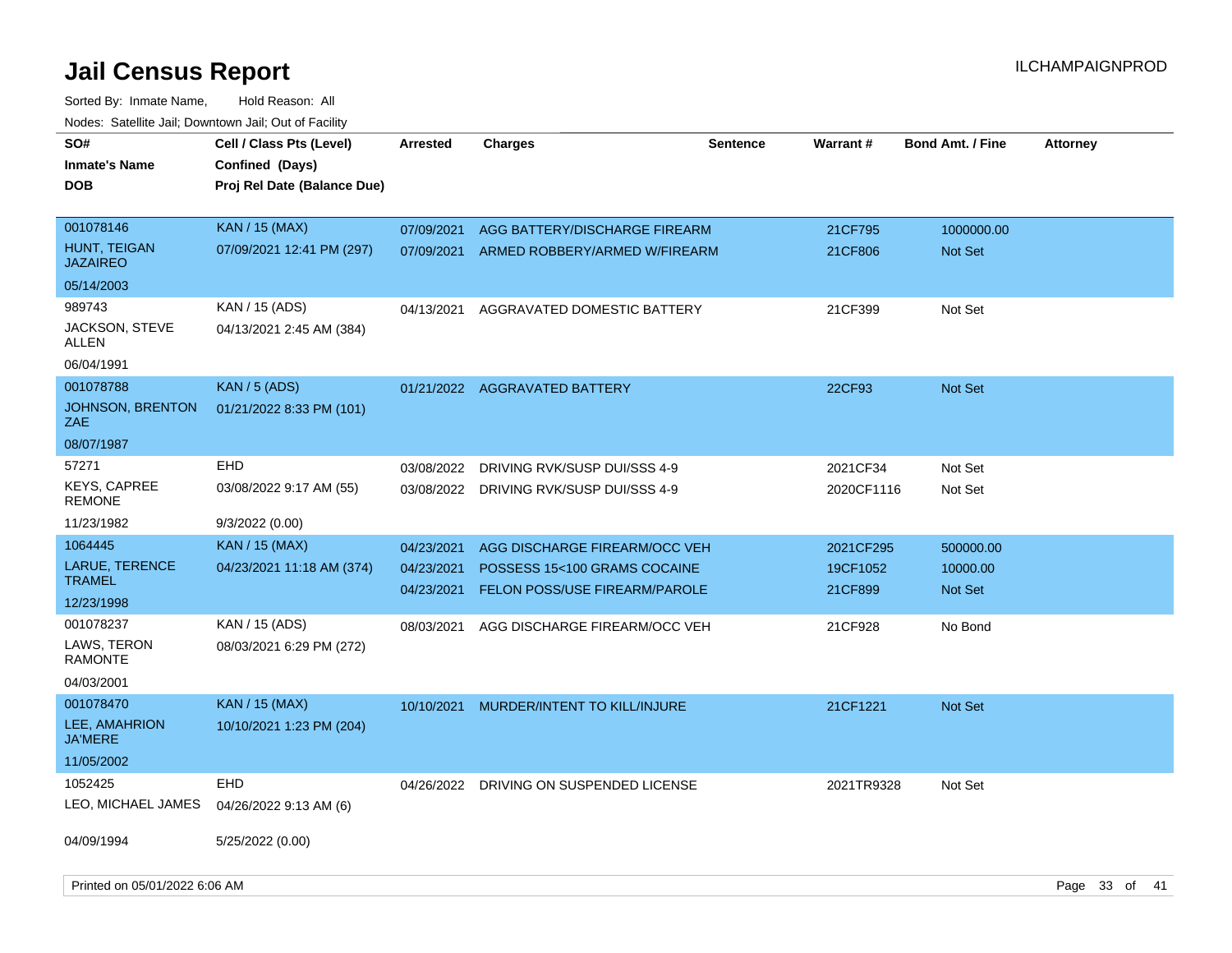| roaco. Odichile Jan, Downtown Jan, Out of Facility |                                           |                      |                                         |                 |           |                         |                 |
|----------------------------------------------------|-------------------------------------------|----------------------|-----------------------------------------|-----------------|-----------|-------------------------|-----------------|
| SO#                                                | Cell / Class Pts (Level)                  | <b>Arrested</b>      | <b>Charges</b>                          | <b>Sentence</b> | Warrant#  | <b>Bond Amt. / Fine</b> | <b>Attorney</b> |
| <b>Inmate's Name</b>                               | Confined (Days)                           |                      |                                         |                 |           |                         |                 |
| <b>DOB</b>                                         | Proj Rel Date (Balance Due)               |                      |                                         |                 |           |                         |                 |
|                                                    |                                           |                      |                                         |                 |           |                         |                 |
| 1005717                                            | <b>KAN / 5 (MIN)</b>                      | 03/31/2022 AGG DUI/3 |                                         |                 | 22CF372   | 100000.00               |                 |
| LEWIS, ORLANDO<br><b>DESHONE</b>                   | 03/31/2022 1:56 PM (32)                   | 03/31/2022 AGG DUI/3 |                                         |                 | 22CF373   | 100000.00               |                 |
| 01/31/1987                                         |                                           |                      |                                         |                 |           |                         |                 |
| 56792                                              | KAN / 10 (MED)                            | 02/02/2021           | ARMED HABITUAL CRIMINAL                 |                 | 2021CF141 | 500000.00               |                 |
| LILLARD, LAWRENCE<br><b>TYRONE</b>                 | 02/02/2021 2:11 PM (454)                  | 02/22/2021           | DRIVING ON REVOKED LICENSE              |                 | 21TR426   | 5000.00                 |                 |
| 10/20/1982                                         |                                           |                      |                                         |                 |           |                         |                 |
| 40877                                              | <b>EHD</b>                                | 02/01/2022 AGG DUI/3 |                                         |                 | 2020CF986 | Not Set                 |                 |
| MABRY-HALL,<br><b>REBECCA SUE</b>                  | 02/01/2022 9:32 AM (90)                   |                      |                                         |                 |           |                         |                 |
| 03/21/1971                                         | 5/1/2022 (0.00)                           |                      |                                         |                 |           |                         |                 |
| 001078896                                          | KAN / 15 (MAX)                            |                      | 03/01/2022 ARMED HABITUAL CRIMINAL      |                 | 22CF239   | Not Set                 |                 |
| MANN, DAVID<br>WILBERT, Junior                     | 03/01/2022 4:35 AM (62)                   |                      |                                         |                 |           |                         |                 |
| 04/02/1976                                         |                                           |                      |                                         |                 |           |                         |                 |
| 1004137                                            | <b>KAN / 15 (MAX)</b>                     |                      | 02/14/2022 AGG CRIM SEX ABUSE/VIC 13-17 |                 | 22CF165   | 250000.00               |                 |
|                                                    | MCDONALD, DAVON D 02/14/2022 4:21 PM (77) |                      |                                         |                 |           |                         |                 |
|                                                    |                                           |                      |                                         |                 |           |                         |                 |
| 11/08/1992                                         |                                           |                      |                                         |                 |           |                         |                 |
| 001078575                                          | KAN / 10 (MED)                            | 11/09/2021           | <b>GUNRUNNING</b>                       |                 | 21CF1330  | 750000.00               |                 |
| MCLAURIN, KEYON A                                  | 11/09/2021 12:41 PM (174)                 |                      |                                         |                 |           |                         |                 |
| 11/19/2002                                         |                                           |                      |                                         |                 |           |                         |                 |
| 1011046                                            | <b>KAN / 15 (ADS)</b>                     | 04/10/2021           | ATTEMPT (FIRST DEGREE MURDER)           |                 | 21CF392   | <b>Not Set</b>          |                 |
| <b>MILES, DARRION</b><br><b>ANTONIO KEVONTA</b>    | 04/11/2021 12:46 AM (386)                 | 03/24/2022 MURDER    |                                         |                 | 22CF346   | Not Set                 |                 |
| 03/18/1990                                         |                                           |                      |                                         |                 |           |                         |                 |
| 1075635                                            | KAN / 10 (ADS)                            | 05/11/2021           | MFG/DEL CANNABIS/30-500 GRAMS           |                 | 20CF1402  | 100000.00               |                 |
| MILES, DEVLON VON,                                 | 05/11/2021 10:39 PM (356)                 | 05/11/2021           | AGG DISCHARGE FIREARM/OCC VEH           |                 | 21CF538   | Not Set                 |                 |
| Junior                                             |                                           | 02/23/2022 MURDER    |                                         |                 | 22CF219   | Not Set                 |                 |
| 11/04/2000                                         |                                           |                      |                                         |                 |           |                         |                 |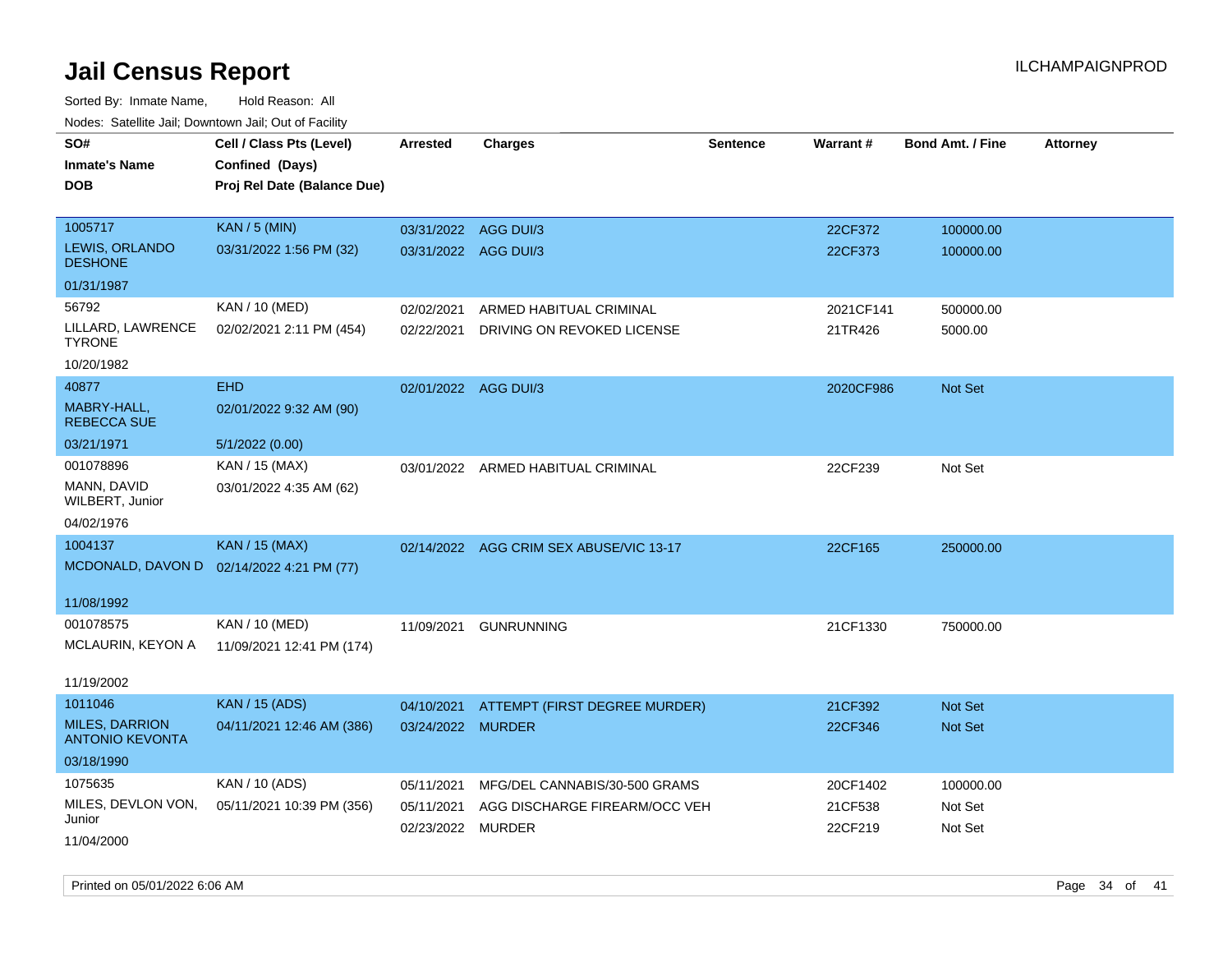Sorted By: Inmate Name, Hold Reason: All Nodes: Satellite Jail; Downtown Jail; Out of Facility

| SO#                                | Cell / Class Pts (Level)                      | <b>Arrested</b> | <b>Charges</b>                            | <b>Sentence</b> | Warrant#    | <b>Bond Amt. / Fine</b> | <b>Attorney</b> |
|------------------------------------|-----------------------------------------------|-----------------|-------------------------------------------|-----------------|-------------|-------------------------|-----------------|
| <b>Inmate's Name</b>               | Confined (Days)                               |                 |                                           |                 |             |                         |                 |
| <b>DOB</b>                         | Proj Rel Date (Balance Due)                   |                 |                                           |                 |             |                         |                 |
|                                    |                                               |                 |                                           |                 |             |                         |                 |
| 001077278                          | <b>KAN / 15 (MAX)</b>                         | 10/06/2020      | MURDER/INTENT TO KILL/INJURE              |                 | 2020CF146   | 2000000.00              |                 |
| MILLER, D'ANDRE                    | 10/06/2020 12:49 PM (573)                     | 10/06/2020      | AGG FLEEING POLICE/21 MPH OVER            |                 | 2019CF1171  | 50000.00                |                 |
| 09/08/1986                         |                                               |                 |                                           |                 |             |                         |                 |
| 1019458                            | <b>EHD</b>                                    | 04/27/2022      | AGG DUI/LIC SUSP OR REVOKED               |                 | 2021CF573   | Not Set                 |                 |
| MILLER, LAWRENCE<br>TOBBY, Junior  | 04/27/2022 9:08 AM (5)                        |                 |                                           |                 |             |                         |                 |
| 07/15/1993                         |                                               |                 |                                           |                 |             |                         |                 |
| 001078712                          | <b>KAN / 10 (MED)</b>                         | 12/23/2021      | AGG DISCH FIREARM/1ST AID PERS            |                 | 21CF1581    | Not Set                 |                 |
| MONTGOMERY,<br><b>RASHARD MYKI</b> | 12/23/2021 4:27 PM (130)                      |                 |                                           |                 |             |                         |                 |
| 11/05/2001                         |                                               |                 |                                           |                 |             |                         |                 |
| 1026477                            | KAN / 15 (ADS)                                | 09/21/2021      | AGG DISCHARGE FIREARM/OCC VEH             |                 | 21CF1138    | Not Set                 |                 |
| NEWBILL, DEVONTRE<br><b>LAMONT</b> | 09/21/2021 2:27 AM (223)                      | 09/22/2021      | PROBATION VIOLATION                       |                 | 20CF577     | Not Set                 |                 |
| 11/22/1993                         |                                               |                 |                                           |                 |             |                         |                 |
| 1072907                            | <b>KAN</b>                                    | 07/14/2021      | ATTEMPT (FIRST DEGREE MURDER)             | 10y (DOC)       | 2021-CF-832 | 2000000.00              |                 |
|                                    | NIKOLAEV, YEVGENIY 07/14/2021 10:10 PM (292)  | 07/14/2021      | CRIMINAL DAMAGE <\$500/SCHOOL             |                 | 2021CF840   | 5000.00                 |                 |
| 10/06/1983                         |                                               |                 |                                           |                 |             |                         |                 |
| 001078063                          | KAN / 15 (MAX)                                | 06/15/2021      | AGG CRIM SEX ASSAULT/WEAPON               |                 | 2021CF678   | 1000000.00              |                 |
|                                    | PERRY, ROBERT Junior 06/15/2021 4:37 PM (321) | 06/15/2021      | <b>ROBBERY</b>                            |                 | 2021CF159   | 25000.00                |                 |
| 12/21/1990                         |                                               |                 |                                           |                 |             |                         |                 |
| 1059512                            | <b>KAN / 10 (MED)</b>                         | 04/12/2022      | <b>DOMESTIC BATTERY</b>                   | 2y (DOC)        | 2019-CF-589 | <b>Not Set</b>          |                 |
| PHILLIPS, LAMAR<br><b>DESHAWN</b>  | 04/12/2022 5:15 PM (20)                       | 04/12/2022      | <b>RESIST/OBSTRUCT WITH INJURY</b>        |                 | 22CF451     | Not Set                 |                 |
| 04/02/1996                         |                                               |                 |                                           |                 |             |                         |                 |
| 1015033                            | KAN / 10 (MED)                                | 03/05/2022      | POSSESSION OF STOLEN FIREARM              |                 | 21CF1172    | 500000.00               |                 |
| PICKENS, DANTE<br><b>DEVON</b>     | 03/05/2022 4:01 AM (58)                       |                 | 03/05/2022 POSS AMT CON SUB EXCEPT(A)/(D) |                 | 20CF109     | 20000.00                |                 |

01/05/1993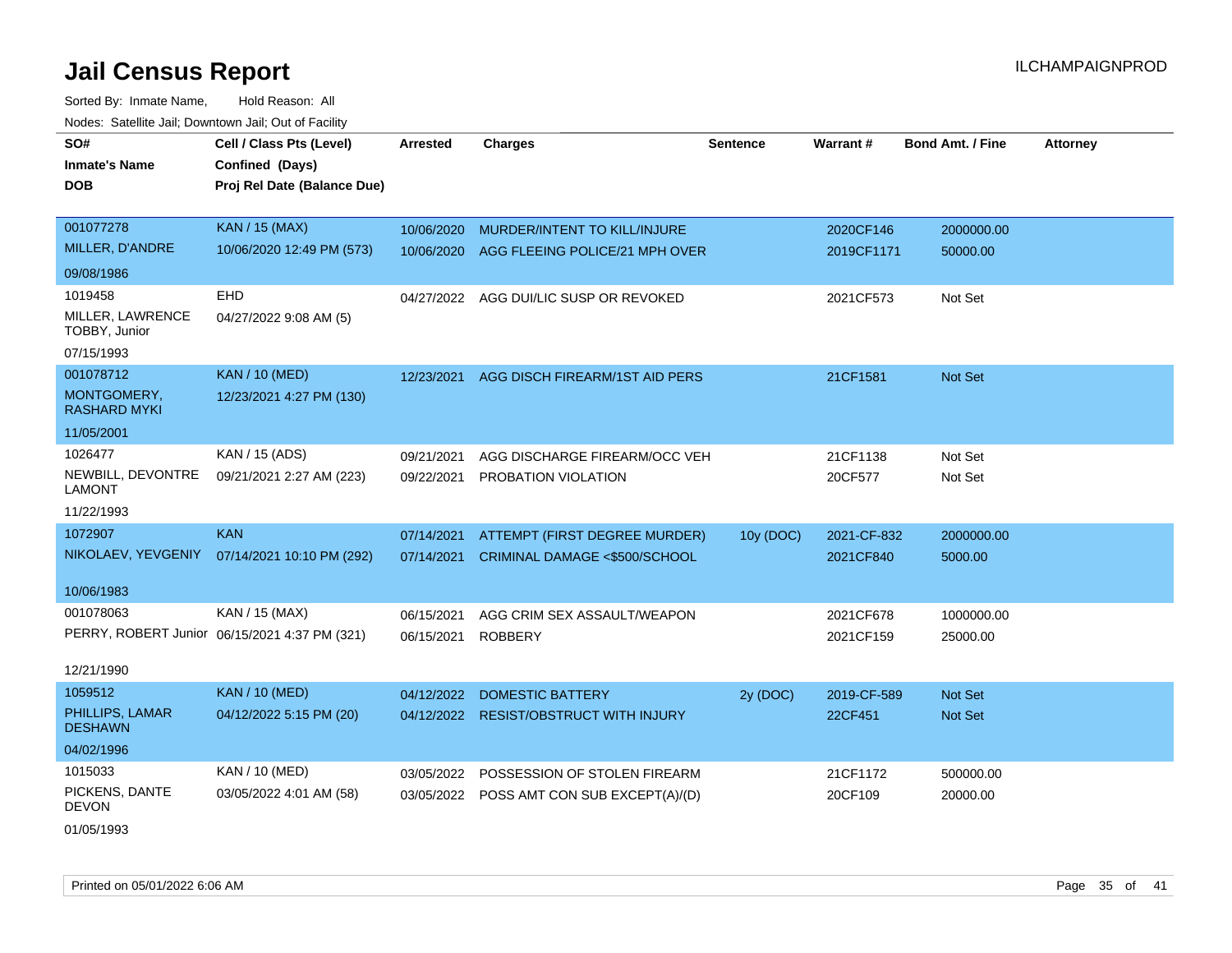Sorted By: Inmate Name, Hold Reason: All

Nodes: Satellite Jail; Downtown Jail; Out of Facility

| SO#                                     | Cell / Class Pts (Level)                    | Arrested   | <b>Charges</b>                            | <b>Sentence</b> | Warrant#    | <b>Bond Amt. / Fine</b> | <b>Attorney</b> |
|-----------------------------------------|---------------------------------------------|------------|-------------------------------------------|-----------------|-------------|-------------------------|-----------------|
| <b>Inmate's Name</b>                    | Confined (Days)                             |            |                                           |                 |             |                         |                 |
| <b>DOB</b>                              | Proj Rel Date (Balance Due)                 |            |                                           |                 |             |                         |                 |
|                                         |                                             |            |                                           |                 |             |                         |                 |
| 001078799                               | <b>KAN / 10 (MED)</b>                       |            | 01/27/2022 FIREARM/FOID INVALID/NOT ELIG  |                 | 22CF116     | Not Set                 |                 |
| PURNELL, MARKISE<br><b>MONROE</b>       | 01/27/2022 9:50 AM (95)                     |            |                                           |                 |             |                         |                 |
| 07/13/2002                              |                                             |            |                                           |                 |             |                         |                 |
| 001078942                               | KAN / 5 (MIN)                               | 03/13/2022 | MFG/DEL CANNABIS/500<2000 GR              |                 | 22CF307     | Not Set                 |                 |
| QATTOUM, ADHAM M                        | 03/13/2022 11:31 PM (50)                    |            |                                           |                 |             |                         |                 |
| 07/22/1994                              |                                             |            |                                           |                 |             |                         |                 |
| 982660                                  | <b>KAN / 10 (MED)</b>                       |            | 03/22/2022 BURGLARY                       |                 | 22CF339     | No Bond                 |                 |
| REYNOLDS, DAVID<br><b>ALLEN</b>         | 03/22/2022 4:11 AM (41)                     |            |                                           |                 |             |                         |                 |
| 03/27/2002                              |                                             |            |                                           |                 |             |                         |                 |
| 001077614                               | KAN / 15 (MAX)                              | 01/17/2021 | ATTEMPT (FIRST DEGREE MURDER)             |                 | 21CF66      | Not Set                 |                 |
| <b>DEVON</b>                            | ROBINSON, DONTRELL 01/17/2021 3:08 PM (470) |            |                                           |                 |             |                         |                 |
| 09/22/2002                              |                                             |            |                                           |                 |             |                         |                 |
| 1061216                                 | <b>KAN / 10 (MED)</b>                       | 06/22/2021 | HOME INVASION/FIREARM                     |                 | 21CF727     | Not Set                 |                 |
| <b>RUNGE, ANDRE</b><br><b>MARSEAN</b>   | 06/22/2021 4:42 PM (314)                    |            |                                           |                 |             |                         |                 |
| 12/05/1997                              |                                             |            |                                           |                 |             |                         |                 |
| 650295                                  | PIA / 50 (MAX)                              | 04/22/2020 | <b>CRIMINAL SEXUAL ASSAULT</b>            |                 | 2020-CF407  | 750000.00               |                 |
| SANDAGE, JERALD                         | 04/22/2020 6:30 AM (740)                    | 04/22/2020 | <b>CRIMINAL SEXUAL ASSAULT</b>            |                 | 2020-CF408  | 750000.00               |                 |
| <b>EUGENE</b>                           |                                             | 04/22/2020 | <b>CRIMINAL SEXUAL ABUSE</b>              |                 | 2020-CF409  | 750000.00               |                 |
| 06/07/1971                              |                                             | 04/22/2020 | CRIMINAL SEXUAL ASSAULT                   |                 | 2020-CF410  | 750000.00               |                 |
|                                         |                                             | 04/22/2020 | OFFICIAL MISCONDUCT                       |                 | 2019-CF1811 | 25000.00                |                 |
| 1075386                                 | <b>KAN / 15 (MAX)</b>                       |            | 04/13/2022 AGG UNLAWFUL USE OF WEAPON/VEH |                 | 2022CF463   | No Bond                 |                 |
| <b>SANDERS, MARQUIS</b><br><b>JOVON</b> | 04/13/2022 7:18 PM (19)                     |            |                                           |                 |             |                         |                 |
| 01/19/2002                              |                                             |            |                                           |                 |             |                         |                 |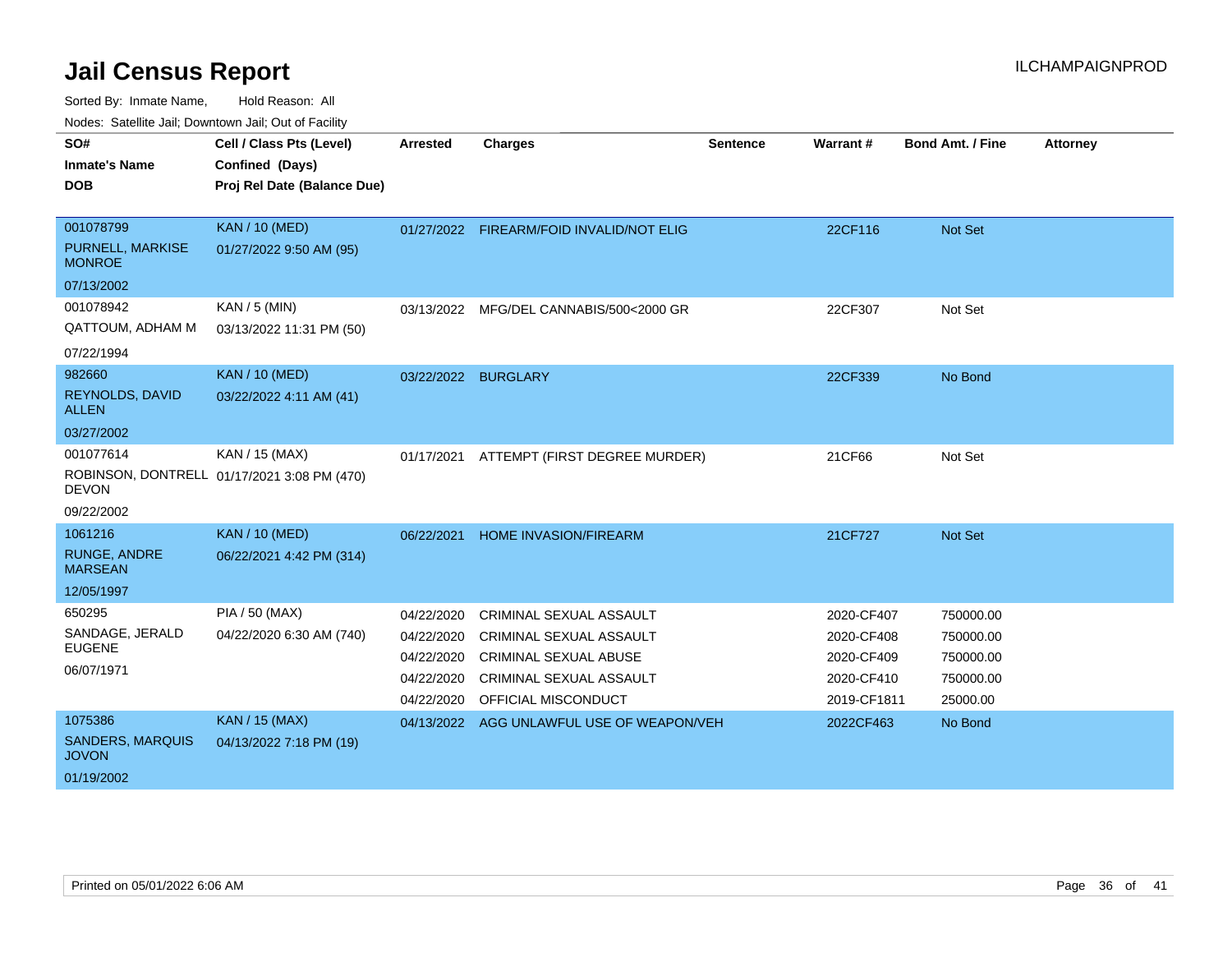Sorted By: Inmate Name, Hold Reason: All

| Nodes: Satellite Jail; Downtown Jail; Out of Facility |                             |                 |                                        |                 |                 |                  |                 |  |
|-------------------------------------------------------|-----------------------------|-----------------|----------------------------------------|-----------------|-----------------|------------------|-----------------|--|
| SO#                                                   | Cell / Class Pts (Level)    | <b>Arrested</b> | <b>Charges</b>                         | <b>Sentence</b> | <b>Warrant#</b> | Bond Amt. / Fine | <b>Attorney</b> |  |
| <b>Inmate's Name</b>                                  | Confined (Days)             |                 |                                        |                 |                 |                  |                 |  |
| <b>DOB</b>                                            | Proj Rel Date (Balance Due) |                 |                                        |                 |                 |                  |                 |  |
|                                                       |                             |                 |                                        |                 |                 |                  |                 |  |
| 59178                                                 | <b>KAN / 15 (MAX)</b>       | 12/13/2021      | AGG DISCHARGE FIREARM/OCC VEH          |                 | 21CF1274        | 1500000.00       |                 |  |
| <b>SANDERS, MICHAEL</b><br><b>JEAN</b>                | 12/13/2021 4:17 PM (140)    |                 |                                        |                 |                 |                  |                 |  |
| 12/22/1967                                            |                             |                 |                                        |                 |                 |                  |                 |  |
| 001078898                                             | KAN / 15 (MAX)              | 03/02/2022      | AGG DISCHARGE FIREARM                  |                 | 22CF254         | Not Set          |                 |  |
| SAROLAS, JONATHAN<br>F                                | 03/02/2022 9:20 AM (61)     |                 |                                        |                 |                 |                  |                 |  |
| 07/16/1988                                            |                             |                 |                                        |                 |                 |                  |                 |  |
| 1000820                                               | <b>KAN / 15 (MAX)</b>       | 01/24/2022      | FELON POSS/USE WEAPON/FIREARM          |                 | 22CF105         | Not Set          |                 |  |
| <b>SCHNEIDER, SONGAN</b><br><b>MICHAEL</b>            | 01/24/2022 8:20 AM (98)     |                 | 01/24/2022 AGGRAVATED DOMESTIC BATTERY |                 | 21CF1433        | 25000.00         |                 |  |
| 08/18/1992                                            |                             |                 |                                        |                 |                 |                  |                 |  |
| 001078704                                             | KAN / 15 (MAX)              | 12/21/2021      | MURDER/INTENT TO KILL/INJURE           |                 | 21CF1575        | Not Set          |                 |  |
| SHORTER, JAQUAN<br><b>MAURICE</b>                     | 12/23/2021 1:23 AM (130)    |                 |                                        |                 |                 |                  |                 |  |
| 10/08/1998                                            |                             |                 |                                        |                 |                 |                  |                 |  |
| 47195                                                 | <b>KAN / 5 (MIN)</b>        | 12/27/2021      | <b>RESIDENTIAL BURGLARY</b>            |                 | 2020CF1222      | 10000.00         |                 |  |
| SIMMONS, JAMES<br><b>ROBERT</b>                       | 12/27/2021 8:42 AM (126)    | 12/28/2021      | <b>RESIDENTIAL BURGLARY</b>            |                 | 2021CF1596      | Not Set          |                 |  |
| 03/13/1975                                            |                             |                 |                                        |                 |                 |                  |                 |  |
| 1062194                                               | KAN / 15 (MAX)              | 02/27/2020      | MURDER/OTHER FORCIBLE FELONY           |                 | 20CF-247        | 1000000.00       |                 |  |
| SIMMONS, MICHAEL<br>JAMAL                             | 02/27/2020 1:11 PM (795)    | 09/23/2020      | AGG BATTERY/DISCHARGE FIREARM          |                 | 20CF1061        | Not Set          |                 |  |
| 11/03/1997                                            |                             |                 |                                        |                 |                 |                  |                 |  |
| 1038158                                               | <b>KAN / 10 (MED)</b>       | 02/04/2022      | CRIMINAL SEX ASSAULT/CONSENT           |                 | 22CF146         | Not Set          |                 |  |
| SMITH, RASHAD<br><b>JARECE</b>                        | 02/04/2022 11:42 PM (87)    |                 |                                        |                 |                 |                  |                 |  |
| 09/16/1995                                            |                             |                 |                                        |                 |                 |                  |                 |  |
| 001077868                                             | KAN / 15 (MAX)              | 04/21/2021      | ARMED ROBBERY/ARMED W/FIREARM          |                 | 21CF445         | Not Set          |                 |  |
| SPEARMENT,<br><b>KENTRELL</b>                         | 04/21/2021 9:48 PM (376)    | 08/19/2021      | FLEEING/ATTEMPT ELUDE OFFICER          |                 | 2021TR1053      | 1000.00          |                 |  |
| 01/21/2002                                            |                             |                 |                                        |                 |                 |                  |                 |  |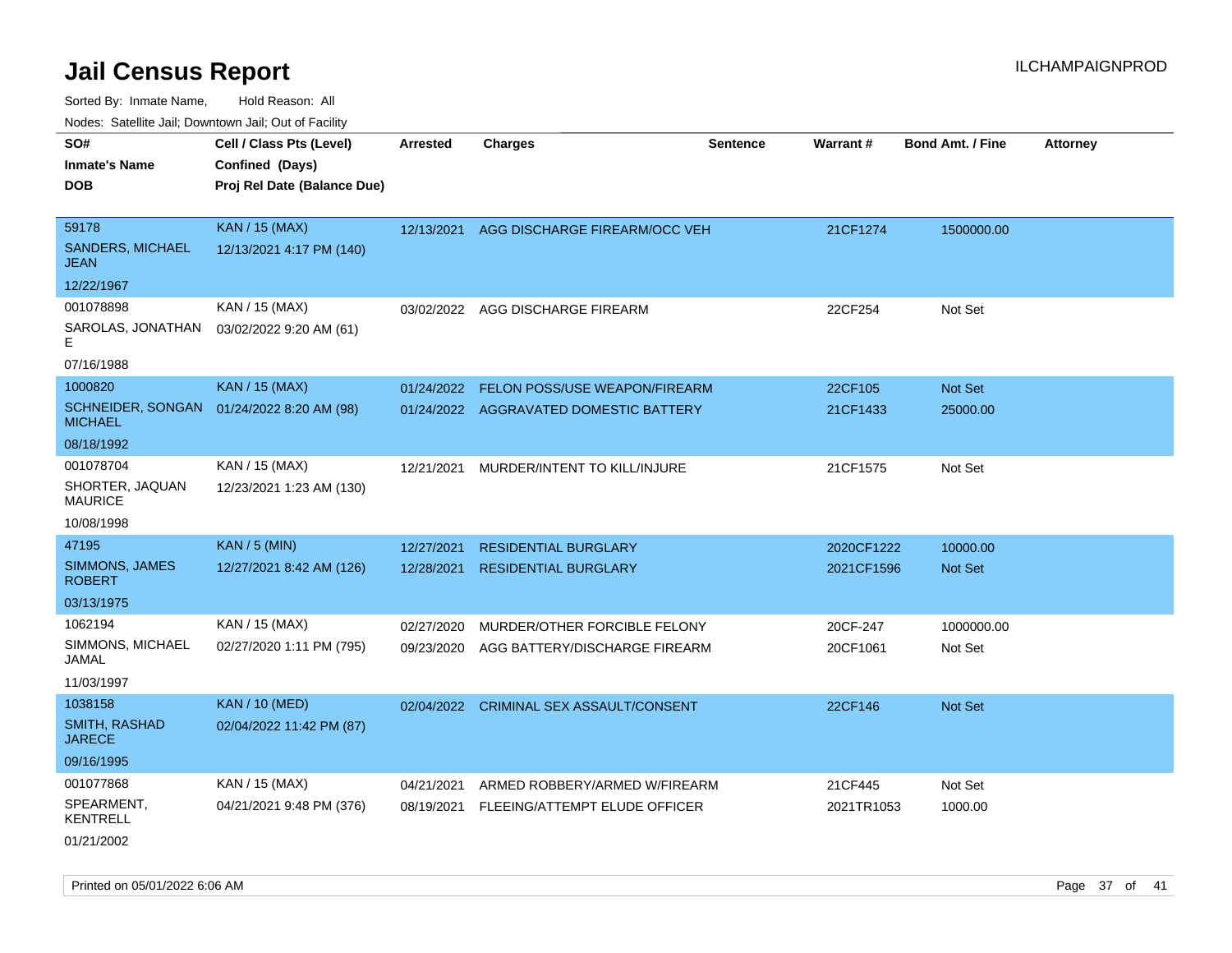| $1100000$ . Catomic ban, Bowmown ban, Oat of Fability<br>SO#<br><b>Inmate's Name</b> | Cell / Class Pts (Level)<br>Confined (Days)   | Arrested   | <b>Charges</b>                          | <b>Sentence</b> | <b>Warrant#</b> | <b>Bond Amt. / Fine</b> | <b>Attorney</b> |
|--------------------------------------------------------------------------------------|-----------------------------------------------|------------|-----------------------------------------|-----------------|-----------------|-------------------------|-----------------|
| <b>DOB</b>                                                                           | Proj Rel Date (Balance Due)                   |            |                                         |                 |                 |                         |                 |
| 001078182                                                                            | EHD / 5 (MIN)                                 | 12/20/2021 | <b>DRIVING ON REVOKED LICENSE</b>       |                 | 2021CF800       | No Bond                 |                 |
| <b>STRONG, KEVIN</b><br><b>GARDNER</b>                                               | 12/20/2021 4:34 PM (133)                      |            |                                         |                 |                 |                         |                 |
| 02/12/1963                                                                           | 6/18/2022 (0.00)                              |            |                                         |                 |                 |                         |                 |
| 65920                                                                                | KAN / 15 (MAX)                                | 12/21/2021 | ARMED ROBBERY/ARMED W/FIREARM           |                 | 21CF1543        | 100000.00               |                 |
| TAPSCOTT,<br><b>CORNELIUS</b>                                                        | 12/21/2021 10:57 PM (132)                     |            |                                         |                 |                 |                         |                 |
| 07/14/1985                                                                           |                                               |            |                                         |                 |                 |                         |                 |
| 1046632                                                                              | <b>KAN / 15 (MAX)</b>                         |            | 09/14/2021 ARMED VIOLENCE/CATEGORY II   |                 | 21CF912         | 750000.00               |                 |
|                                                                                      | TATE, JAVON MARQUIS 09/14/2021 12:10 PM (230) |            |                                         |                 |                 |                         |                 |
| 08/10/1996                                                                           |                                               |            |                                         |                 |                 |                         |                 |
| 64779                                                                                | EHD                                           |            | 04/27/2022 DRIVING RVK/SUSP DUI/SSS 4-9 |                 | 2021CF864       | Not Set                 |                 |
| <b>TERRY, MICHAEL</b><br><b>DWAYNE</b>                                               | 04/27/2022 9:57 AM (5)                        |            |                                         |                 |                 |                         |                 |
| 03/02/1963                                                                           | 10/23/2022 (0.00)                             |            |                                         |                 |                 |                         |                 |
| 001079064                                                                            | <b>KAN / 10 (MED)</b>                         |            | 04/15/2022 AGG UUW/VEHICLE/NO FOID      |                 | 2022CFAWOW      | <b>Not Set</b>          |                 |
| <b>TOLBERT, ERIC</b><br><b>LAMONT</b>                                                | 04/15/2022 6:29 PM (17)                       |            |                                         |                 |                 |                         |                 |
| 05/27/1997                                                                           |                                               |            |                                         |                 |                 |                         |                 |
| 1033031                                                                              | KAN / 15 (MAX)                                | 08/19/2020 | *AGG BATTERY W/FIREARM/PERSON           |                 | 2020-CF923      | 500000.00               |                 |
| TOMS, ANDREW<br><b>CHUCKY</b>                                                        | 08/19/2020 5:59 PM (621)                      |            |                                         |                 |                 |                         |                 |
| 09/28/1978                                                                           |                                               |            |                                         |                 |                 |                         |                 |
| 1004142                                                                              | <b>KAN / 15 (MAX)</b>                         | 10/27/2021 | POSSESSION OF METH/15<100GRAMS          |                 | 2021CF1298      | 1500000.00              |                 |
| TOY, KAYON LARENZ                                                                    | 10/22/2021 1:01 PM (192)                      |            |                                         |                 |                 |                         |                 |
| 09/12/1991                                                                           |                                               |            |                                         |                 |                 |                         |                 |
| 001078250                                                                            | KAN / 10 (ADS)                                | 08/07/2021 | FELON POSS WEAPON/BODY ARMOR            |                 | 21CF950         | Not Set                 |                 |
| TRAVIS, JORDAN<br>TESHAUN                                                            | 08/07/2021 10:27 AM (268)                     |            |                                         |                 |                 |                         |                 |
| 03/03/1996                                                                           |                                               |            |                                         |                 |                 |                         |                 |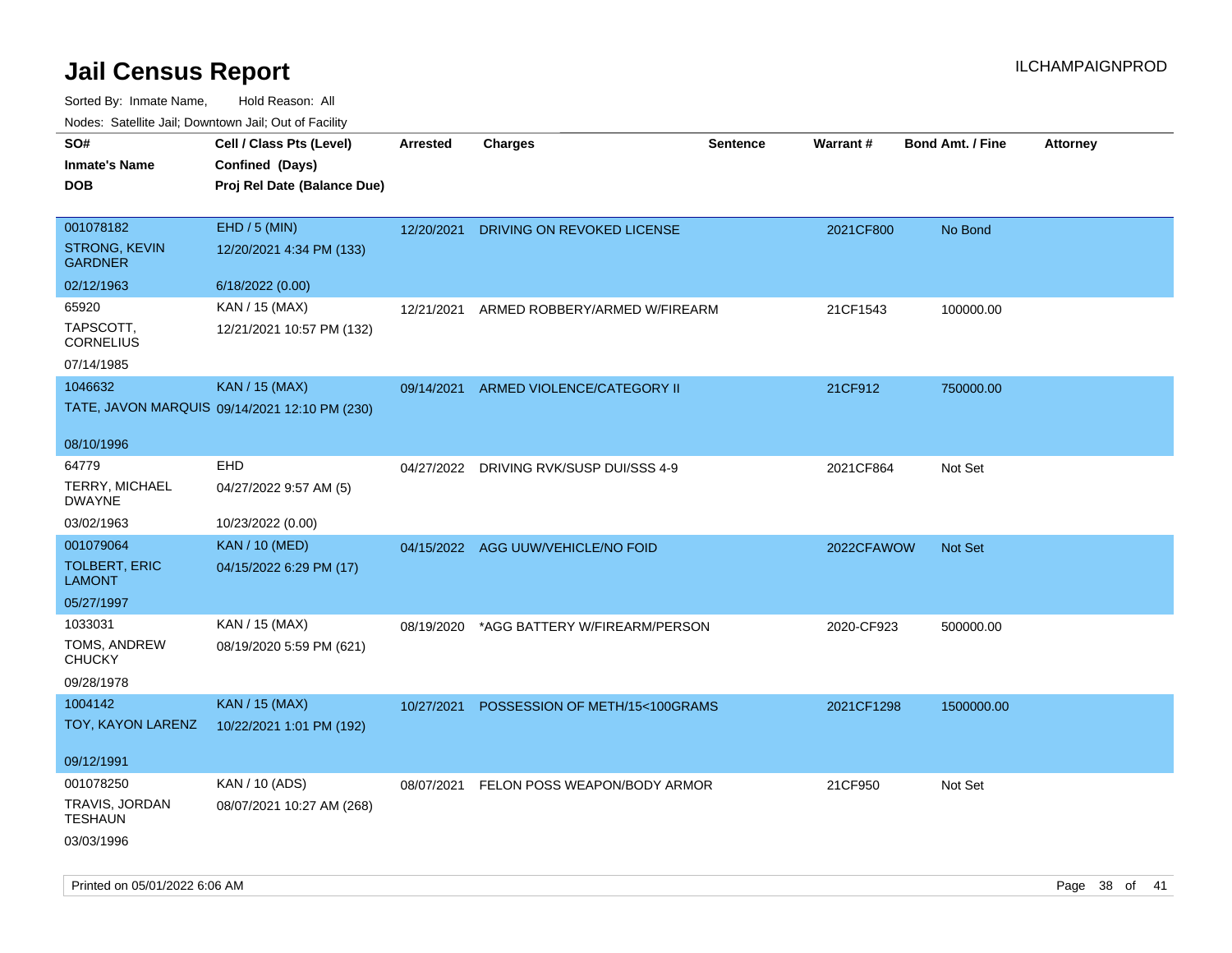| SO#<br><b>Inmate's Name</b><br><b>DOB</b> | Cell / Class Pts (Level)<br>Confined (Days)<br>Proj Rel Date (Balance Due) | <b>Arrested</b> | <b>Charges</b>                           | Sentence | Warrant#      | <b>Bond Amt. / Fine</b> | <b>Attorney</b> |
|-------------------------------------------|----------------------------------------------------------------------------|-----------------|------------------------------------------|----------|---------------|-------------------------|-----------------|
|                                           |                                                                            |                 |                                          |          |               |                         |                 |
| 512160                                    | <b>KAN / 15 (MAX)</b>                                                      | 03/10/2022      | <b>ARMED HABITUAL CRIMINAL</b>           |          | 22CF296       | <b>Not Set</b>          |                 |
| <b>TURNER, CHARLES</b><br><b>EDWARD</b>   | 03/10/2022 12:00 PM (53)                                                   |                 | 03/11/2022 PAROLE REVOCATION             |          | CH2201422     | No Bond                 |                 |
| 09/05/1986                                |                                                                            |                 |                                          |          |               |                         |                 |
| 001077992                                 | KAN / 15 (MAX)                                                             | 03/31/2022      | ARMED ROBBERY/NO FIREARM                 |          | 21CF590       | 100000.00               |                 |
| WADE, DONTE<br><b>LAMONT</b>              | 03/31/2022 1:25 PM (32)                                                    |                 |                                          |          |               |                         |                 |
| 09/05/1986                                |                                                                            |                 |                                          |          |               |                         |                 |
| 001079004                                 | <b>KAN / 15 (MED)</b>                                                      |                 | 04/02/2022 FELON POSS/USE WEAPON/FIREARM |          | 22CF391       | No Bond                 |                 |
| <b>WALLS, MICHAEL</b><br><b>DIANSIO</b>   | 04/02/2022 4:16 AM (30)                                                    |                 |                                          |          |               |                         |                 |
| 06/21/1991                                |                                                                            |                 |                                          |          |               |                         |                 |
| 961786                                    | KAN / 15 (ADS)                                                             |                 | 01/24/2022 ARMED HABITUAL CRIMINAL       |          | 22CF104       | Not Set                 |                 |
| <b>WARREN, DESIE</b><br>ARNEZ             | 01/24/2022 7:23 AM (98)                                                    |                 |                                          |          |               |                         |                 |
| 04/28/1988                                |                                                                            |                 |                                          |          |               |                         |                 |
| 1035462                                   | <b>KAN / 15 (MAX)</b>                                                      | 03/25/2022      | <b>ARMED HABITUAL CRIMINAL</b>           |          | 22CF186       | 750000.00               |                 |
| <b>WASHINGTON, MARK</b><br><b>ANTHONY</b> | 03/25/2022 8:47 AM (38)                                                    |                 |                                          |          |               |                         |                 |
| 01/06/1994                                |                                                                            |                 |                                          |          |               |                         |                 |
| 1062558                                   | KAN / 10 (MED)                                                             | 10/02/2021      | FELON POSS/USE WEAPON/FIREARM            |          | 21CF1185      | Not Set                 |                 |
| WELLS, JIAMANTE<br><b>AMORE</b>           | 10/02/2021 8:29 PM (212)                                                   |                 |                                          |          |               |                         |                 |
| 09/02/1995                                |                                                                            |                 |                                          |          |               |                         |                 |
| 1002033                                   | <b>KAN / 15 (MAX)</b>                                                      | 09/08/2021      | DRIVING ON SUSPENDED LICENSE             |          | 2019-TR-11944 | 5000.00                 |                 |
| <b>WEST, ANTONIO</b>                      | 09/08/2021 11:01 PM (236)                                                  | 09/08/2021      | ARMED ROBBERY/ARMED W/FIREARM            |          | 2020-CF-1406  | 500000.00               |                 |
| <b>DEONTA</b>                             |                                                                            | 09/08/2021      | AGG UNLAWFUL USE OF WEAPON/VEH           |          | 2021-CF-AWOW  | <b>Not Set</b>          |                 |
| 04/15/1992                                |                                                                            | 09/08/2021      | OBSTRCT JUSTICE/LEAVE STATE              |          | 2021-CF-AWOW  | <b>Not Set</b>          |                 |
|                                           |                                                                            | 09/08/2021      | ARMED VIOLENCE/CATEGORY I                |          | 2021-CF-AWOW  | <b>Not Set</b>          |                 |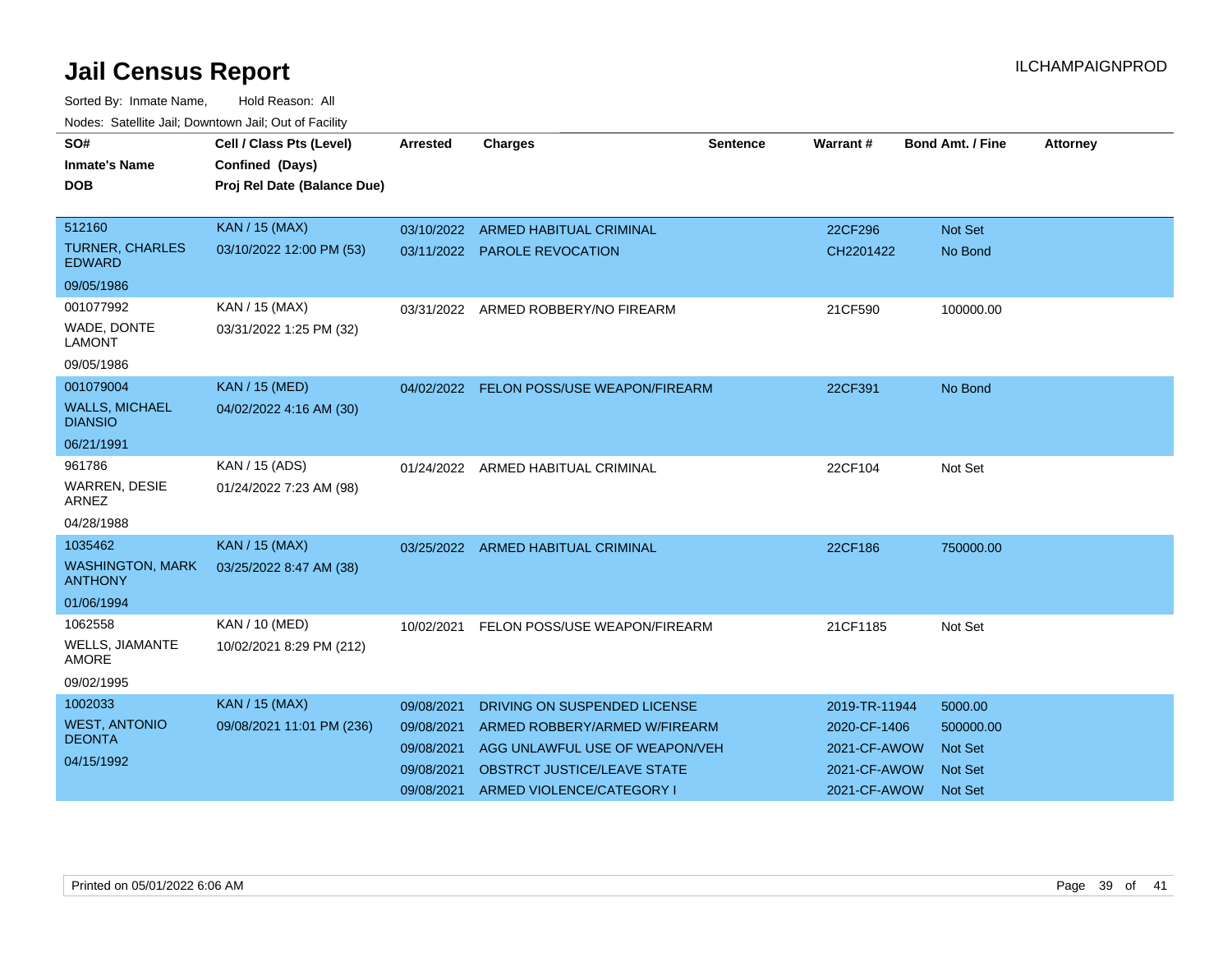| <b>Houce.</b> Catellite ball, Downtown ball, Out of Fability<br>SO# | Cell / Class Pts (Level)    | Arrested   | <b>Charges</b>                         | <b>Sentence</b> | <b>Warrant#</b> | <b>Bond Amt. / Fine</b> | <b>Attorney</b> |
|---------------------------------------------------------------------|-----------------------------|------------|----------------------------------------|-----------------|-----------------|-------------------------|-----------------|
| <b>Inmate's Name</b>                                                | Confined (Days)             |            |                                        |                 |                 |                         |                 |
| <b>DOB</b>                                                          | Proj Rel Date (Balance Due) |            |                                        |                 |                 |                         |                 |
|                                                                     |                             |            |                                        |                 |                 |                         |                 |
| 1022068                                                             | <b>KAN / 15 (ADS)</b>       | 10/10/2021 | <b>FELON POSS/USE WEAPON/FIREARM</b>   |                 | 21CF1212        | <b>Not Set</b>          |                 |
| <b>WILKINS, MICHAEL</b><br><b>CARL</b>                              | 10/10/2021 5:07 AM (204)    |            |                                        |                 |                 |                         |                 |
| 07/10/1992                                                          |                             |            |                                        |                 |                 |                         |                 |
| 001078709                                                           | KAN / 15 (MAX)              | 12/22/2021 | ARMED VIOLENCE/CATEGORY I              |                 | 21CF1586        | Not Set                 |                 |
| WILLIAMS, DAVID LEE                                                 | 12/22/2021 11:00 AM (131)   |            |                                        |                 |                 |                         |                 |
|                                                                     |                             |            |                                        |                 |                 |                         |                 |
| 12/18/1989                                                          |                             |            |                                        |                 |                 |                         |                 |
| 1049234                                                             | <b>KAN / 10 (MED)</b>       |            | 01/22/2022 AGGRAVATED DOMESTIC BATTERY |                 | 22CF94          | <b>Not Set</b>          |                 |
| <b>WILLIAMS, KHAMRON</b><br><b>MARCELL</b>                          | 01/22/2022 9:30 AM (100)    |            |                                        |                 |                 |                         |                 |
| 08/15/1995                                                          |                             |            |                                        |                 |                 |                         |                 |
| 1037579                                                             | KAN / 10 (MED)              | 08/17/2021 | FELON POSS/USE WEAPON/FIREARM          |                 | 2019CF73        | No Bond                 |                 |
| WILLIAMS, STEVEN<br>PATRICK, Second                                 | 08/17/2021 8:16 PM (258)    |            |                                        |                 |                 |                         |                 |
| 11/25/1994                                                          |                             |            |                                        |                 |                 |                         |                 |
| 1020914                                                             | <b>KAN / 10 (MED)</b>       | 03/06/2022 | FELON POSS/USE WEAPON/FIREARM          |                 | 21CF1337        | 250000.00               |                 |
| <b>WILSON, BRANDON</b><br><b>LARON</b>                              | 03/06/2022 11:46 AM (57)    |            |                                        |                 |                 |                         |                 |
| 07/05/1994                                                          |                             |            |                                        |                 |                 |                         |                 |
| 545746                                                              | KAN / 15 (ADS)              | 08/07/2021 | FELON POSS/USE WEAPON/FIREARM          |                 | 21CF949         | Not Set                 |                 |
| WOODS, MICHAEL                                                      | 08/07/2021 8:40 AM (268)    | 08/07/2021 | <b>BURGLARY</b>                        |                 | 2020CF597       | 50000.00                |                 |
| <b>LACKENDRICK</b>                                                  |                             | 08/07/2021 | WARRANT OUT OF COUNTY                  |                 | 2020TR9119      | 5000.00                 |                 |
| 10/06/1996                                                          |                             |            |                                        |                 |                 |                         |                 |
| 001078539                                                           | <b>KAN / 15 (MAX)</b>       | 10/27/2021 | AGG DISCHARGE FIREARM                  |                 | 21CF1296        | 750000.00               |                 |
| <b>WRIGHT, AMARION</b><br><b>MALIK</b>                              | 10/27/2021 7:31 AM (187)    |            |                                        |                 |                 |                         |                 |
| 10/31/2002                                                          |                             |            |                                        |                 |                 |                         |                 |
| <b>Total Out of Facility: 115</b>                                   |                             | Males: 113 | Females: 2<br>Unknown: 0               |                 |                 |                         |                 |
|                                                                     |                             |            |                                        |                 |                 |                         |                 |